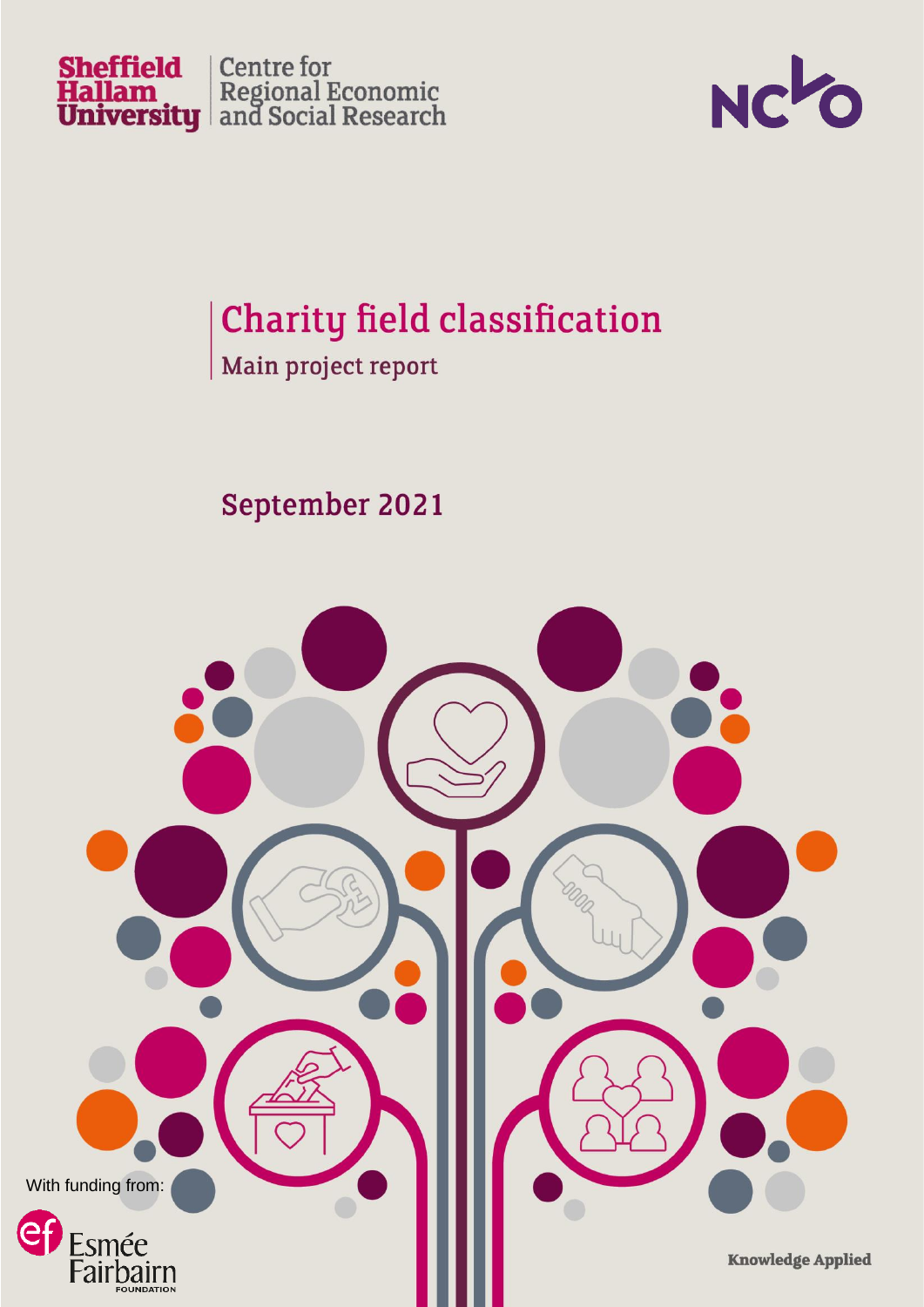## **Charity field classification**

## **Main project report**

[charityclassification.org.uk](https://charityclassification.org.uk/)

## **Author(s):**

Chris Damm – Centre for Regional, Economic and Social Research, Sheffield Hallam University [\(c.damm@shu.ac.uk\)](mailto:c.damm@shu.ac.uk)

David Kane – Independent data scientist [\(david@dkane.net\)](mailto:david@dkane.net)

September 2021

DOI: 10.7190/cresr.2021.7076932060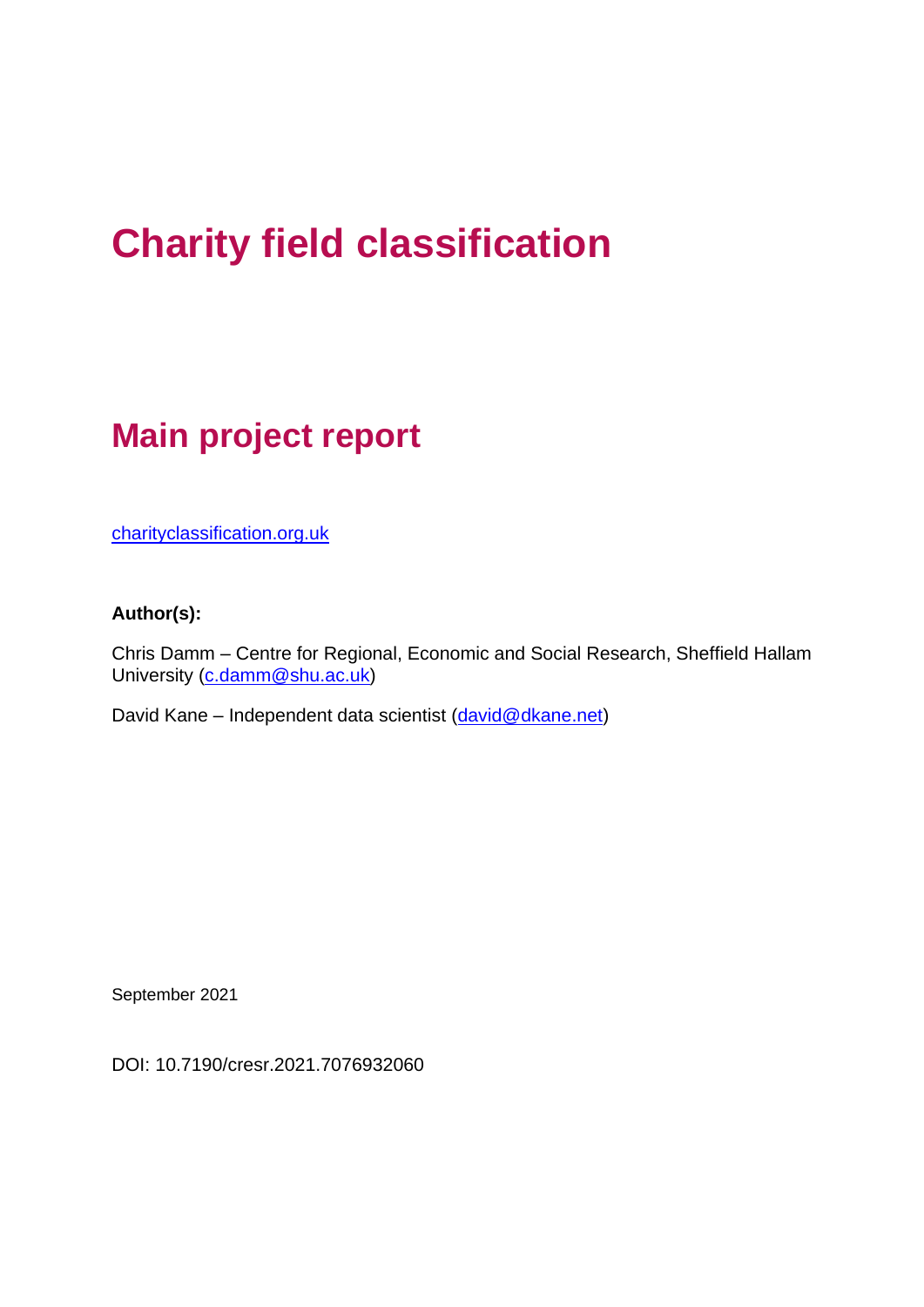## **Acknowledgements**

This project was a collaboration between the Centre for Regional Economic and Social Research, NCVO and David Kane, and was funded in part by a grant from the Esmée Fairbairn Foundation. We thank them for their support.

We would like also to acknowledge the following additional contributions:

Oliver Chan for his work as a research assistant on the project and especially his tireless work helping to code the manually classified sample dataset.

Caitlin Curran for some additional help coding the manual dataset as part of her placement at CRESR.

Lisa Hornung and her initial involvement in setting up the project at NCVO.

Lorna Dowrick for detailed comments on the UK-CAT.

We would also like to acknowledge the work of Lester Salamon, who passed away in August 2021. Lester was a professor at Johns Hopkins University who first designed the ICNPO classification along with Helmut Anheier.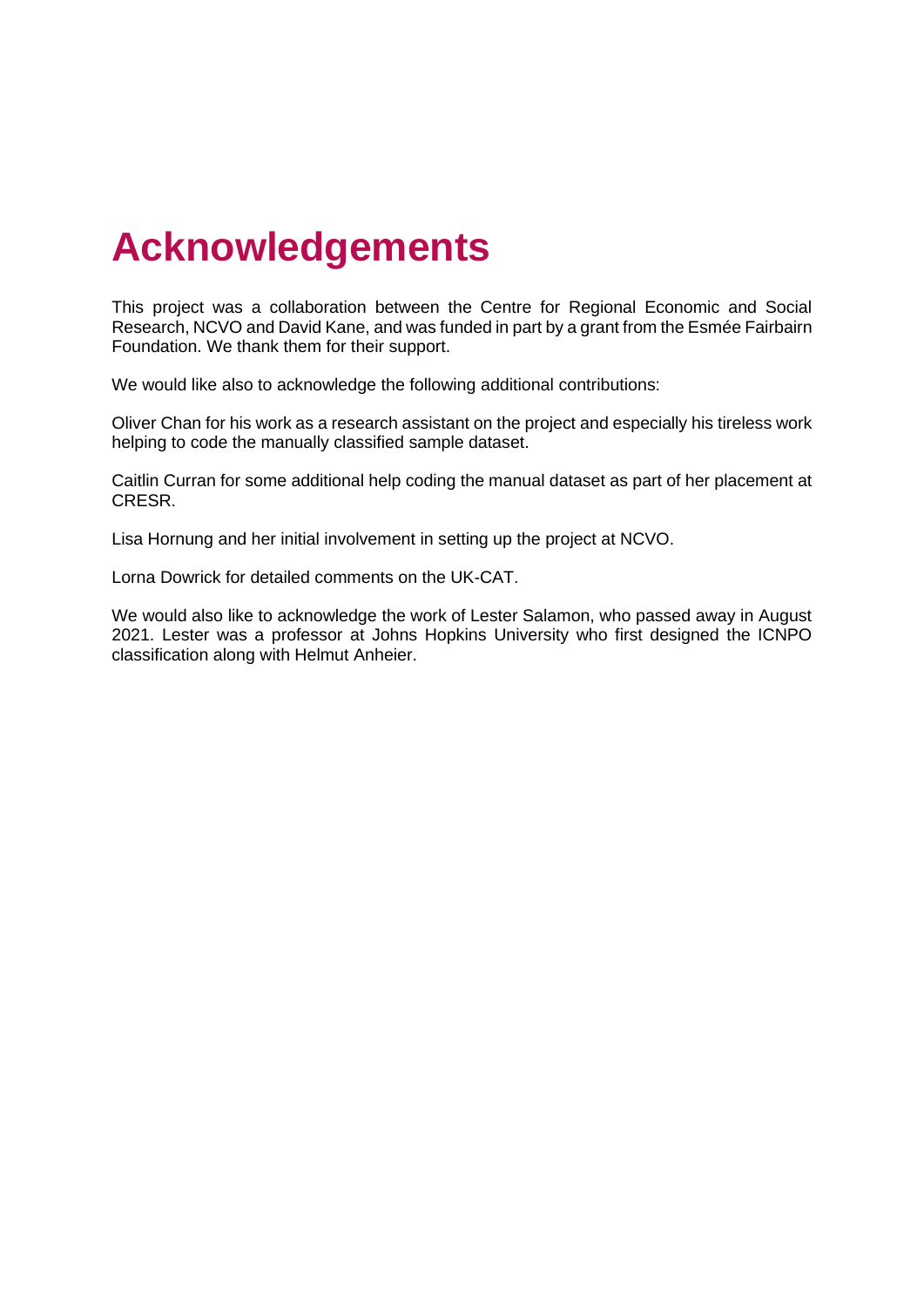# **Contents**

| 1. |      |                                                                        |  |
|----|------|------------------------------------------------------------------------|--|
| 2. |      |                                                                        |  |
|    | 2.1. |                                                                        |  |
|    | 2.2. |                                                                        |  |
|    | 2.3. |                                                                        |  |
|    | 2.4. |                                                                        |  |
| 3. |      |                                                                        |  |
|    | 3.1. |                                                                        |  |
|    | 3.2. |                                                                        |  |
|    | 3.3. |                                                                        |  |
|    | 3.4. |                                                                        |  |
| 4. |      |                                                                        |  |
|    | 4.1. |                                                                        |  |
|    | 4.2. |                                                                        |  |
|    | 4.3. |                                                                        |  |
| 5. |      |                                                                        |  |
| 6. |      |                                                                        |  |
|    |      | Appendix 1: UK Charity Activity Tags (UK-CAT) classification system 31 |  |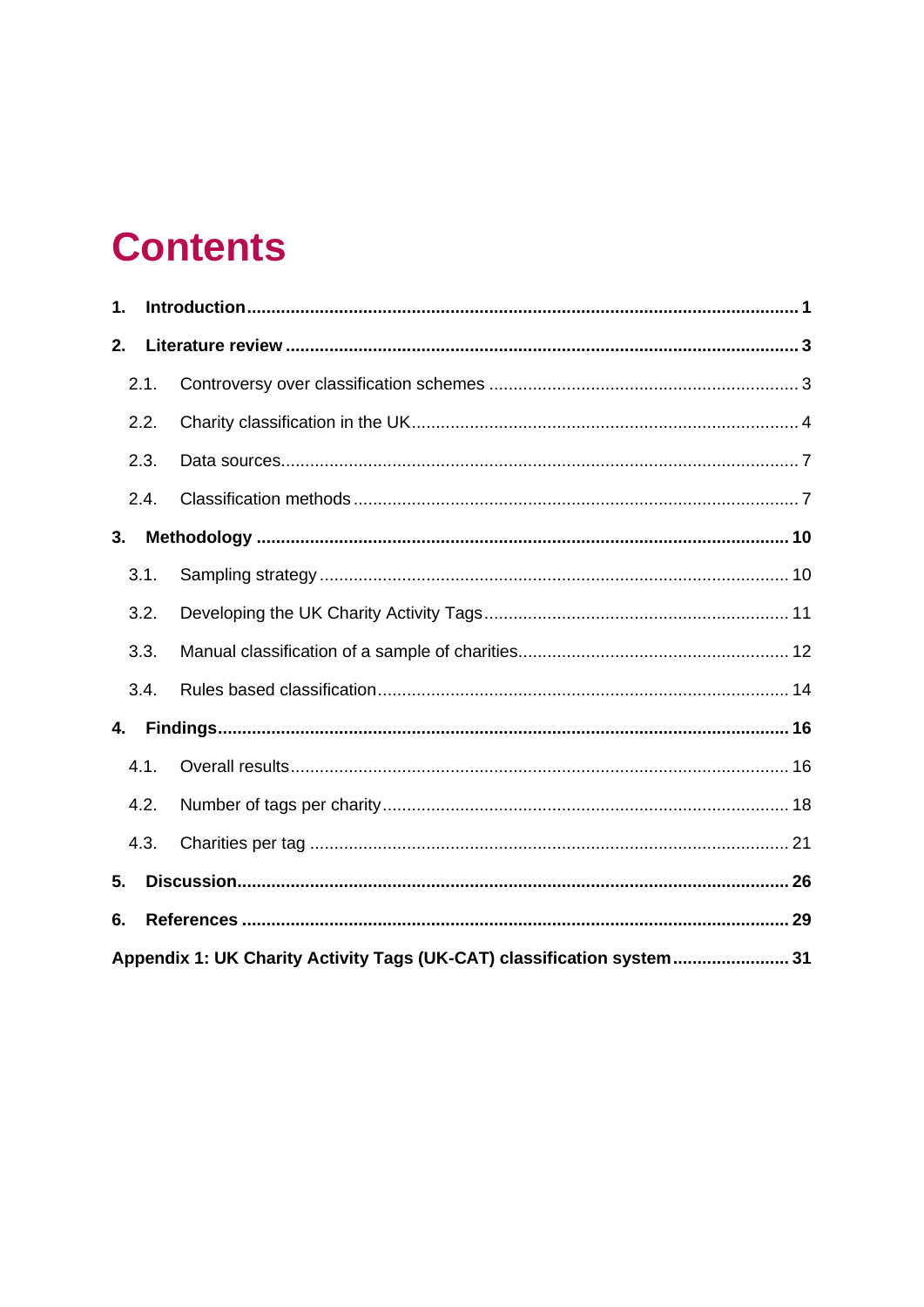

Non-profit organisations are united not only by their non-profit status, but also, depending on the definition used, their voluntarism and social purpose. At the same time, they vary greatly in their activities, size, legal form, targeted beneficiaries, structure, level of voluntarism, governance, human and financial resources, ownership arrangements, and undoubtedly much else (Kendall and Knapp, 1995). From large international aid charities running programmes across multiple continents, to small village halls, which provide spaces to community groups, the sector is nothing if not diverse. As such, many researchers are not just interested in the entire non-profit sector, but in either exploring the characteristics of one sub-sector in more depth or comparing several at once.

One of the most popular forms of classification is to divide charities on the basis of which cause, purpose or mission they seek to benefit with their charitable activities. A focus on activities may partly be due to the interest from many stakeholders in identifying the combined level of economic activity within the sector (Salamon and Anheier, 1992; Kendall and Knapp, 1995). Although this emphasis is sometimes criticised (Barman, 2013), the idea is presented that the size, scope, and importance of the non-profit sector is often overlooked and undervalued. For example, some have suggested that this may have contributed to the non-profit sector losing out in relative terms when the Government began distributing COVID-19 relief (Cooney, 2020). Researchers or infrastructure bodies within the sector itself, often, therefore, conduct mapping exercises of particular activity areas, in order to draw more attention to their scale and scope (Clifford et al., 2013; NCVO, 2012; Newbigging et al., 2017). Doing so tells us not only about their economic contribution, but also at least something about the scale of their contribution to social welfare and the collective good.

There are also conceptual reasons for wanting to 'home in' on sub-sectors of activity, where the whole sector may be too heterogeneous to provide an effective case study. As Kendall (2003) has pointed out, the regulatory and policy environment that nonprofit organisations experience is often defined more by their activity area than their non-profit status, shaping their opportunities and limitations. An organisation's activities may also determine which other organisations it interacts with most often, helping to create fields of activity in which norms and institutions are able to spread more easily (Leiter, 2013; DiMaggio, 1983). Researchers may, therefore, wish to sample case studies from within a particular activity area, include 'activity-area' as a covariate within their modelling, compare one sub-sector with another, or compare forand non-profit providers within a single activity area. Looking within an activity area does not eliminate the issue of internal diversity, of course, as these grouping have blurred boundaries of their own. The most appropriate level of analysis will depend on the research aim at hand.

In several countries, however, it has been noted that the most comprehensive data available on non-profits do not provide sufficient information on activity areas. The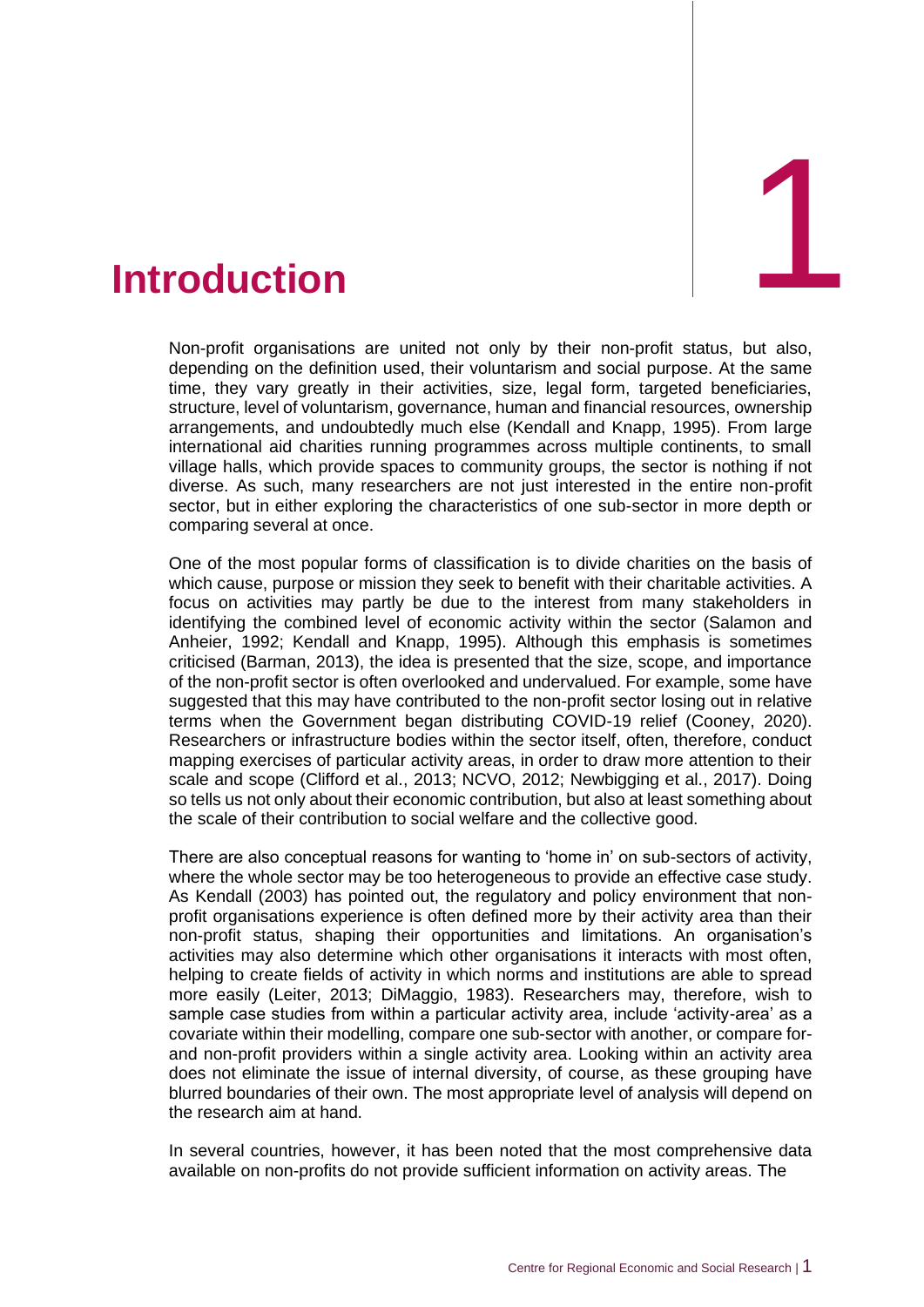problems fall into one of two camps: either issues with the classification scheme used, or with its application and availability within the relevant datasets. In the US, a small but growing literature addresses concerns with the use of the National Taxonomy of Exempt Entities (NTEE) and its use with Form 990 data (Ma, 2020; Fyall et al., 2020; Lampkin et al., 2001). In European countries such as Austria, attempts have focussed on applying the International Classification of Non-profit and Third Sector Organisations based on organisational names (Litofcenko et al., 2020). We are also aware of attempts to apply bespoke classification systems on Australian non-profits (Our Community, 2020).

In the UK, the largest and most used sources of data on non-profits are the registers of charities in England and Wales, Scotland, and Northern Ireland, maintained by the respective national regulators. As with other countries, however, there are several issues with both the classification schemes and their availability. Neither the classifications included within the various registers, nor alternatives such as the ICNPTSO, map well onto some of the areas of most interest to researchers in a UK context. ICNPTSO categories are not collected directly from charities at all, while the self-selection of the regulatory categories by charities brings its own challenges.

This report outlines our efforts to solve these problems by assigning each charity in the UK a category from the ICNPTSO, as well as creating a new, bespoke classification system against which charities can be allocated multiple relevant categories. As well as creating a training dataset using human coding, we have developed automated approaches to apply both classification systems based on the text within their regulatory records. The results are available for free on a shared commons licence, and should allow researchers, funders, member networks and others to create their own groups of charities to fit their needs.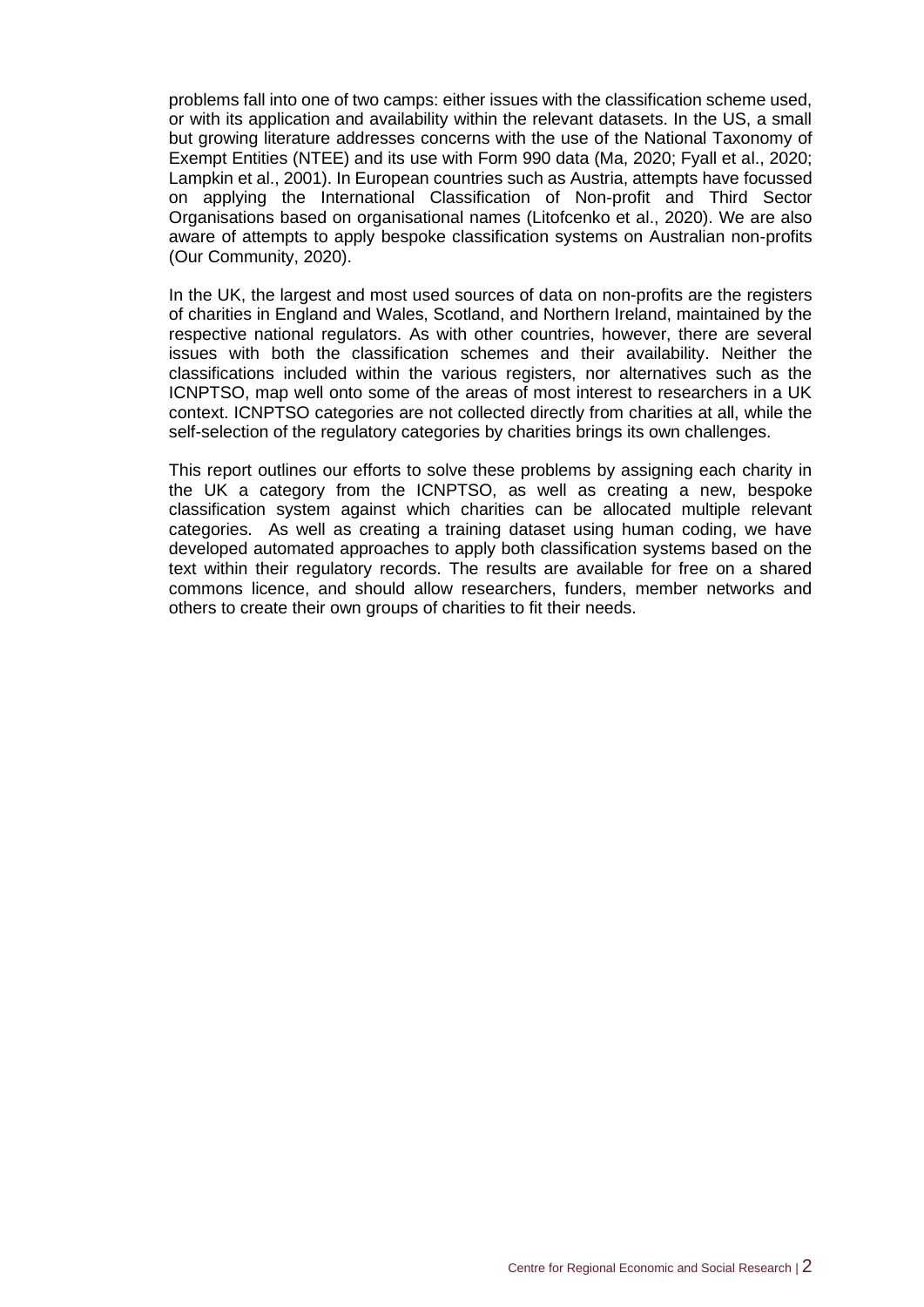

#### **2.1. Controversy over classification schemes**

Classifications are the conceptual building blocks of the social world, used to divide phenomena into workable, comprehensible segments (Bowker and Star, 1999; Barman, 2013). When conducting classification work, we metaphorically place phenomena either 'inside' or 'outside' conceptual boxes, and in doing so, we suggest how we might view or act towards them. To classify is, therefore, an everyday activity undertaken to make sense of the world. Nevertheless, it can be a controversial process. Classifications are socially constructed and negotiated, and will, therefore, inevitably embody a particular set of ethical and political values (Bowker and Star, 1999). Individual categories may become the centre of contention, especially when linked to emotionally resonant issues such as sexual identity or race (Bowker and Star, 1999). The classificatory system also invariably helps to highlight some entities, or their characteristics, at the expense of leaving others less visible. Some examples may be forced into ill-suited descriptors or combined together into 'other categories.'

Barman (2013) argues that classification systems are always the product of struggles between groups for various forms of capital and as such are bound to inequality and domination. By this view, a classification system is necessarily hierarchical and tied to an unequal distribution of resources. Barman cites Bourdieu, who suggests that classifications possess "the power to make people see and believe, to get them to know and recognize, to impose the legitimate definition of the divisions of the social world and, thereby, to make and unmake groups" (Bourdieu 1991: 221 in Barman, 2013). For example, Barman (2013) suggests that the National Taxonomy of Exempt Entities (NTEE), used extensively in the US, was formed as part of a larger symbolic struggle by powerful elites and scholars to protect the tax-exempt status of foundations.

This line of argument is similar to those who critique the 'mapping' of non-profits, especially as a prelude to state intervention. Nickel and Eikenberry (2016) claim that mapping primarily serves the interests of the powerful, at the expense of the democratic needs of VSOs' participants and stakeholders. They argue that increased visibility makes organisations vulnerable to greater external discipline, even if ostensibly conducted for critical or emancipatory purposes. Carmel and Harlock (2010) similarly suggest that mapping is one means of making previously private spaces 'knowable' and therefore 'governable'. It means they are visible to state actors and can be more easily regulated, managed, and coordinated.

Perhaps unsurprisingly, we would not necessarily agree with these arguments in full, nor their underlying epistemology, which risks framing almost all activity and knowledge claims as acts of domination and power (Hay, 2002). This narrative also arguably underplays the extent to which mapping and categorisation exercises are driven from within the non-profit sector itself, rather than the state. Representative bodies, funded by their members, often seek to draw attention to the impact and scale of their particular sub-sector. Though even this view risks painting a somewhat reductionist picture, in which researchers, infrastructure bodies, the state and non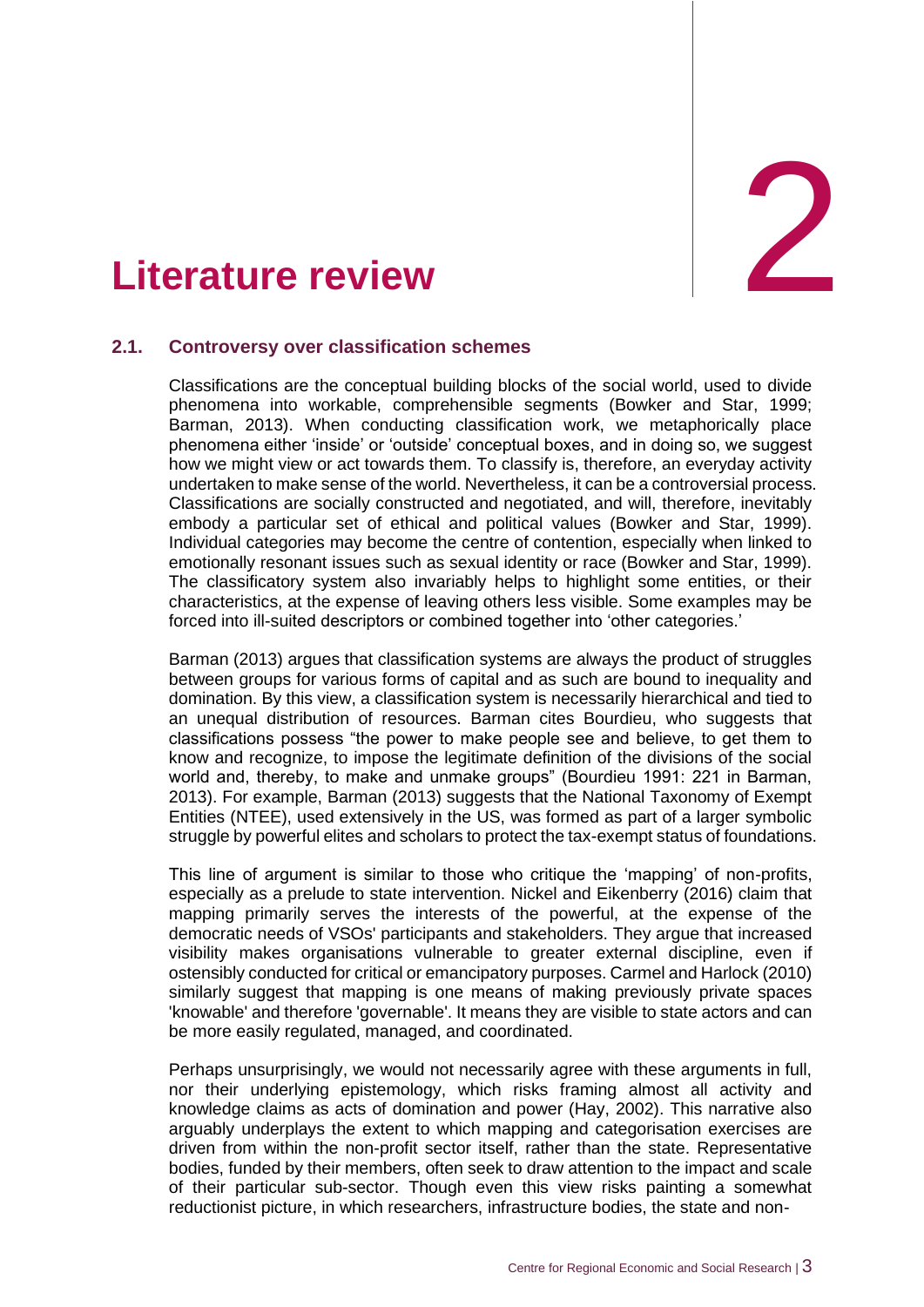profits are seen as acting only in their self-interest. Many in both the state and the nonprofit sectors are, of course, motivated to maximise the welfare of vulnerable individuals or other socially beneficial causes.

On the other hand, we would be wary of relying too heavily on metaphors about mapping the 'invisible subcontinent' of the non-profit sector (Salamon, 2010), which may imply neatly delineated units and categories waiting to be discovered by researchers without any need for social construction. We would agree that categorisation will inevitably privilege one conceptual framework at the expense of alternatives and that this will involve political and ethical choices as a result (Bowker and Star, 1999). Furthermore, some will have more power than others over which framework is privileged (Alcock, 2010), including ourselves as researchers. Appe (2012) is correct, therefore, to point out that who measures, and why they measure, matters.

For our part, we hope that the results of this project will be of most use to those conducting research on the sector from within the sector itself or academia. We are more wary of any suggestion that the classifications discussed should be used as a basis for targeting resources, though acknowledge that they might be used to match donors with charities. As researchers who subscribe to at least a minimal sense of independent reality, however, we would also argue that despite their socially constructed nature, some classifications are 'better' than others, or at least more useful to a much wider range of stakeholders. At the very least, therefore, we hope that the schemes and data provided offer improvements and alternatives to the existing options.

Bowker and Star (1999) offer helpful advice for the would-be classifier. First, it is important to deploy a healthy degree of self-reflexivity throughout the process, constantly asking which groups are being made more visible, and which are being made less so. Second, as far as possible, it is better to record the methods and decision-making process transparently and openly, so that systems can be critiqued and modified in the future. "The only good classification is a living classification" (Bowker and Star, 1999, p.326). As such, we seek to present an extensive account of our methods here and elsewhere, as well as making all the code and data from this project open source.<sup>1</sup> It should be possible for any external observer to be able to identify exactly how a given non-profit has been allocated to a particular category and to make suggested changes for future editions.

## **2.2. Charity classification in the UK**

Authors such as Kendall and Knapp (1995) identify an extremely diverse range of concepts and categorisation systems with which non-profits can be classified. This paper focuses specifically on the charitable causes, purposes, or missions of nonprofits. These are usually best summarised as a particular activity, beneficiary group or targeted problem, which define why the non-profit operates for the public benefit. The same general cause can, therefore, usually be presented in several ways, such as 'addiction and dependency', 'people with addictions', 'addiction rehabilitation', or 'addiction clinic'. Understanding which non-profits are conducting activities for different purposes does not just help to map the economic activity of the sector, or even its quantified social impact. It also helps us to understand just what the non-profit sector is, its reach, boundaries, purpose, and the extent to which it can meet the many demands placed upon it.

Several prominent classification systems already exist to classify either UK charities or non-profits internationally according to their social mission. As part of their

<sup>1</sup> <https://github.com/drkane/ukcat/>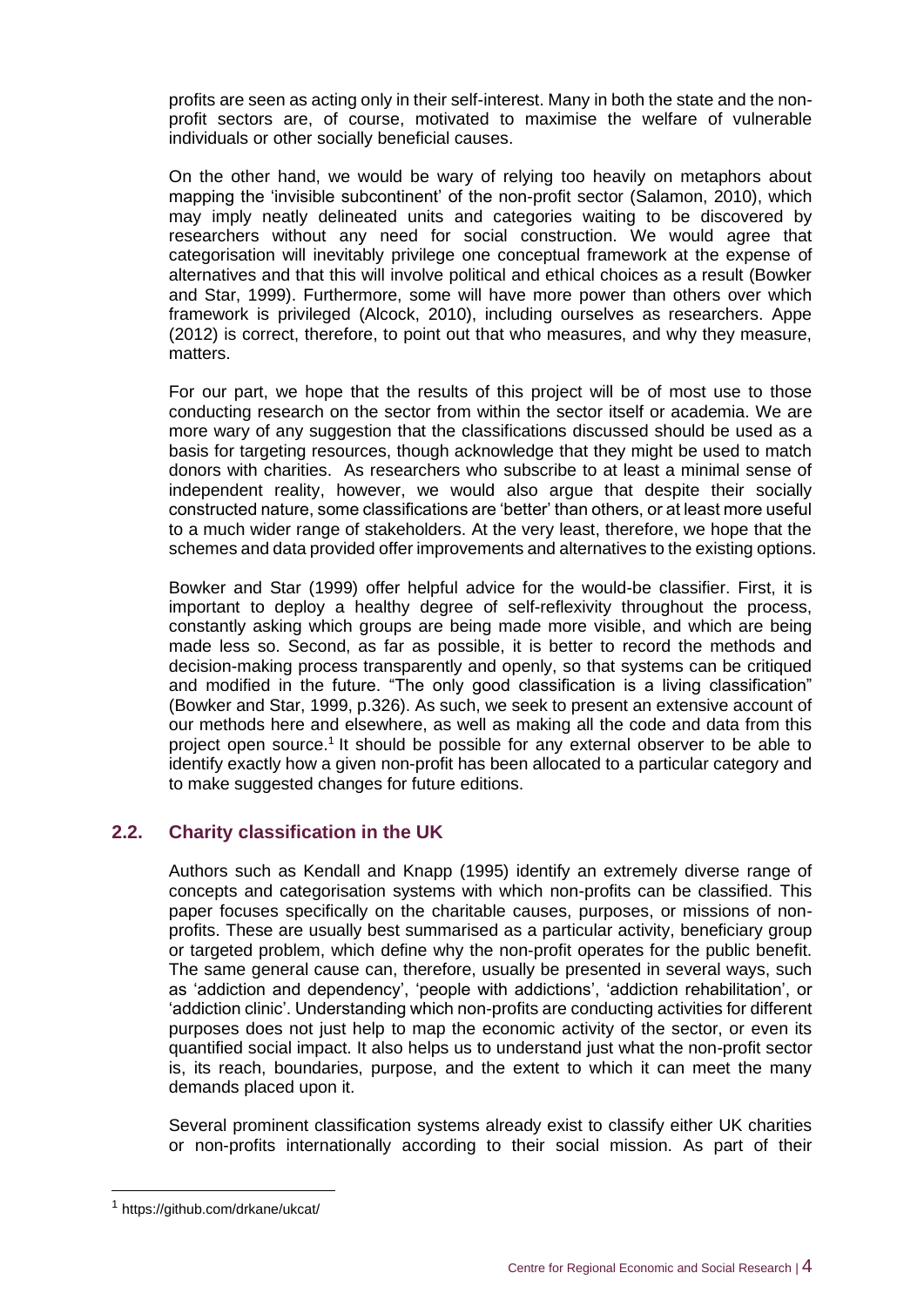registration process, charities in England and Wales are asked to select from several different drop-down lists. The first asks '*what does your charity do?*' and includes options such as 'animals', or 'amateur sport'. It can be roughly characterised as measuring the charity's purpose. The second, '*who does your charity help?*' identifies beneficiary groups such as 'Children / young people' and 'Elderly / old people'. The final question, '*how does your charity operate?*', identifies whether a charity 'makes grants to organisations or 'provides services', amongst other activities.

The three groups can become quite conflated in practice and there is some overlap between the questions. For example, the question on purposes contains an option for 'disability', while the question on beneficiary groups includes 'people with disabilities'. Some categories are also very broad, including a 'general charitable purposes' category. More specific categories, which could be considered important in the UK context are not included, such as food banks, homelessness services or medical research.<sup>2</sup>

The Scottish Register of Charities contains a very similar set of three category lists, with similar issues. The main difference is that the categories are applied post-hoc by officials at the Office of the Scottish Charity Regulator, based on several longer, textual questions charities fill out as part of their application process. These include: '*What are the activities or projects the organisation intends to run?'*, '*How will these activities help achieve the organisation's charitable purposes?', 'Who will benefit from these activities?',* as well as the charities' formal purposes in full.

The Northern Irish process is more similar to the version in England and Wales. Charities select pre-coded options to describe the 'charitable purpose', which are similar to those listed in the other national registers. They also select one or more 'main focus' for the organisation, which in practice is simply a longer list of purposes, and finally from a list of beneficiary groups. Again, there is considerable overlap between the three sections, with some such as 'animal welfare' appearing twice, nearly verbatim, and 'disability' appearing three times within different categories.

The National Taxonomy of Exempt Entities (NTEE) is also worth noting. As the most widely used classification system of tax-exempt non-profits in the US, it has a relatively high degree of prominence in the academic literature (Fyall, et al. 2018; Lampkin et al., 2001; Ma, 2020). It divides non-profits into categories based on their organisational purpose, using 10 top level categories, 26 second level categories and ultimately around 450 third level categories (Lampkin et al. 2001). The major groups include broad areas such as health, education, and arts and culture (Fyall et al. 2018). In 1995, the Internal Revenue Service, the US's tax collection agency, took responsibility for assigning the classifications to non-profits when they apply for tax-exempt status, similar to the approach employed in Scotland (Ma, 2020).

Finally, in contrast to the nationally tailored schemes found in the UK registers of charities and the NTEE, the International Classification of Non-profit and Third Sector Organisations (ICNPTSO) is designed to be applied internationally, to enable cross country comparisons and assist with the preparation of national accounts (Salamon and Anheier, 1992; Kendall and Knap, 1995). In the US or UK, and to our knowledge internationally, ICNPTSO categories are not recorded as part of the formal registration process for non-profits, which means they are usually allocated retrospectively. To work across many national contexts, the categories are quite broad, and the system is

 $2$  During the course of this project, we have been involved in a consultation process run by the Charity Commission for England and Wales, to update and expand the list of categories that they use. In some cases, the new categories may help to address some of these gaps.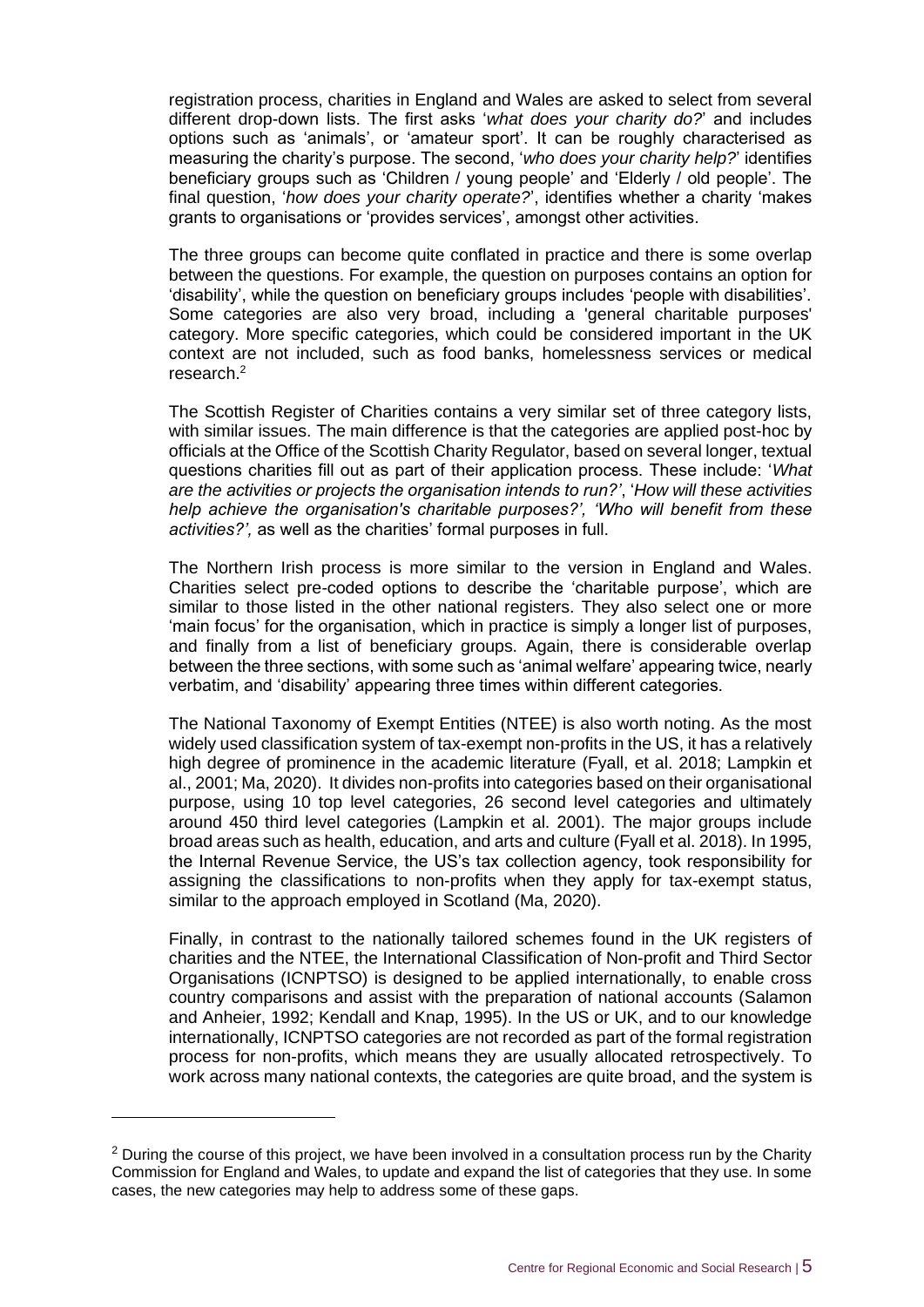sometimes a poor fit for common areas of charitable activity in the UK. For example, there are no specific categories for food banks, drug addiction services, or domestic violence refuges.

One of the authors of this report, over a decade ago, previously attempted to apply the first version of these categories to the register of charities in England and Wales, using a mixture of manual classification, automated keyword searches, and the charity commission classifications. These classifications have been used in a number of academic research outputs, but their accuracy was limited by the methods available at the time and they are now substantially out of date.

All of these systems have their advantages and disadvantages and cover certain groups of purposes (or beneficiary groups) in more detail than others. When designing the ICNPTSO categories (then known as the International Classification of Non-profit Organisations, or ICNPO), Salamon and Anheier(1992, p1) drew on Deutsch (1963) to identify several evaluative criteria, including *economy* (the number of categories and parsimony achieved), *significance* (the importance of the distinctions drawn), *rigour* (the repeatability and reliability of the measurements), *combinational richness* (the number of analytically useful comparisons it allows), and organizing power (its generalisability to other contexts). Salamon and Anheier (1992) identify that no single classification system can successfully serve all purposes.

We argue that there is a clear gap within the classificatory infrastructure for a scheme that prioritises significance and combinational richness in the UK social policy context, even if this comes at a modest cost in terms of more categories, less generalisability and relying on post-hoc classifications. A balance will clearly still need to be struck between enough categories to capture the most important nuances, while not making a system that is unworkable in practice, though this scheme would likely be more extensive than the current options available.

A second important distinction between the different classification systems is whether categories are mutually exclusive. Both the NTEE and the ICNPTSO systems have traditionally applied a single classification per organisation, which avoids double counting any economic activity. Ensuring mutually exclusive classifications also makes it more straightforward to incorporate the classifications into modelling work. On the other hand, a single category can fail to capture the multiple or combined purposes of many charities and risks excluding relevant organisations from sampling efforts (Fyall et al. 2018; Lampkin et al. 2001; Ma, 2020). Fyall, et al. (2018) discovered that many homeless housing providers in Washington State were not picked up by the relevant NTEE category due to their multipurpose nature.

Allowing multiple selections, however, can also bring challenges. When UK charities self-select their purpose, activities, and beneficiaries, they sometimes select a high number, despite marginal relevance, perhaps to show that they are being particularly prolific or inclusive. When organisations have many classifications and no ranking system is incorporated, it can be difficult to interpret which are most meaningful.

Whether multiple or single classifications are best, therefore, depends on the research task at hand. A key point to note, however, is that whilst the NTEE and INCPTSO have traditionally applied a single category, and the register of charity classifications have allowed multiple selections, this is a practical rather than due to a conceptual barrier. A flipped coin is either heads or tails, never both. But an non-profit organisation can easily undertake social advocacy (ICNPTSO category G11) as well as services to the elderly (category D14).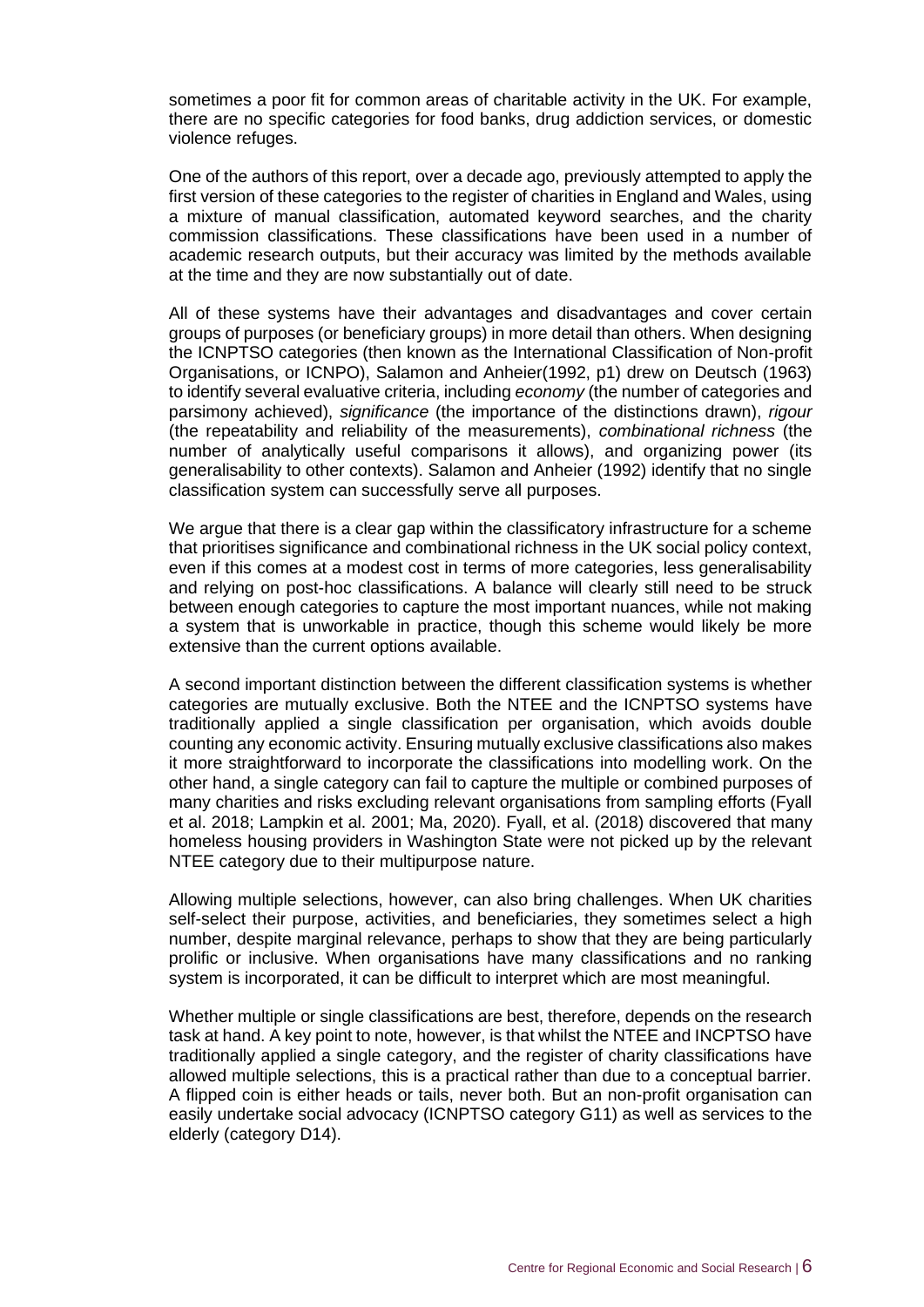#### **2.3. Data sources**

The second major limiting factor when applying a classification scheme is the data available. At one extreme, we might only have the organisations' name from which to make a classification decision. Litofcenko et al., (2020), in their attempts to apply ICNPO classifications to non-profits in Germany and Austria, were faced with this limitation. The situation is improved somewhat for the Austrian non-profits, as the law stipulates that their names must be related to their organisational purpose, though this is not the case in Germany. In general, this data brings the risk of misleading or uninformative names, acronyms, or unconventional language such as wordplay, neologisms, regional dialects, or foreign languages (Litofcenko et al., 2020).

At the other end of the spectrum, when an employee at the IRS applies an NTEE category to an applicant for non-profit status, with the help of an algorithm since 2007 (The Non-Profit centre, 2008), they have access to all the application information provided. Similarly, when charities apply classifications themselves, such as those included in the various UK charity registers, they have access to all the information they could possibly need.

For those wishing to apply classifications to UK charities post-hoc, the situation lies somewhere in between. We generally have access to organisations' charitable objects, a legally required paragraph within the charity's governing documentation, which sets out their purpose and objectives. In the case of England and Wales, and Northern Ireland, for currently registered charities, we also have access to a written description of their charities' activities. Compared to the objects, these may be written in more modern language, be more up to date and contain less legalese (Leung, 2020). Both these text fields are somewhat similar to the 'mission statement' that non-profits in the US include as part of their Form 990 when applying for tax-exempt status (Fyall et al. 2018).

Whilst very useful for the purposes of classification, these data can introduce several challenges (Fyall, et al. 2018; Lampkin et al. 2001; Leung, 2020; Ma, 2020). First, charities may omit certain important aspects of their work in their descriptions, or even fail to complete the activities section at all. Second, the quality is uneven. Charities will sometimes write extremely general, uninformative clauses, such as 'general charitable purposes', 'at the complete discretion of the trustees', or even just take the opportunity to try and dissuade any speculative grant applications. Third, these records are rarely updated as charities change their activities, and in the case of UK charities, explicit permission is required from the national regulator to change their formal objects. Fourth, in both the UK and US it should be noted that not all non-profits fall under the scope of the same regulator, and several groups are exempt from having to submit full documentation, including smaller organisations.

## **2.4. Classification methods**

Regardless of the data available, there are several options for how to apply a set of activity classifications (Ma, 2020). Non-profits, or external individuals, can apply classifications manually. Alternatively, either human coders or a supervised machine learning process can create an algorithm, to automatically apply a predefined set of categories. Or finally, an unsupervised machine learning model can derive its own categories, based on recurring patterns in the data.

The first, and most self-explanatory method, is self-section by the non-profits themselves. As described above, charities in the UK select classifications from several lists when applying to their relevant regulator. The person completing the relevant form is likely to know the charity well, the amount of work per charity is relatively small (though not negligible, especially if the number of potential categories is large), and no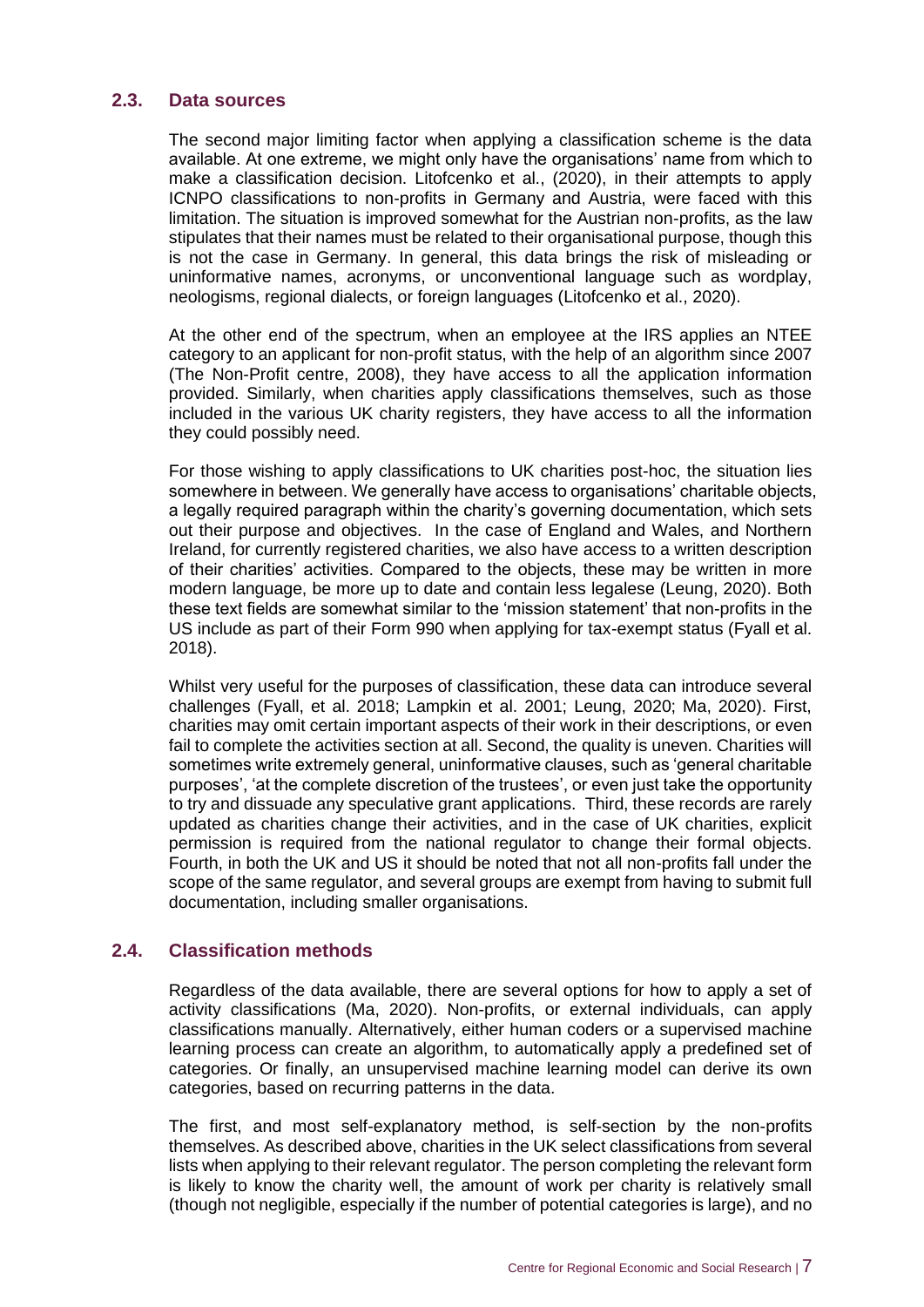external entity is imposing a potentially unwelcome choice on the charity. On the other hand, charities may select an unnecessarily high number of categories when permitted. They may also lack expertise on the classification system itself, and their reasoning for choosing a particular category may not, therefore, always be immediately clear.

A similar, but distinct option, is manual classification by someone external to the nonprofit itself. Generally, this is likely to be either a researcher or an employee of a regulator such as the IRS or OSCR (Ma, 2020). As described above, this individual may still have access to a reasonable amount of data on the charity, including application data, annual reports, websites, and other online information. They will also presumably be very familiar with the classification system. The main limitation is likely to be the time they have available to engage with all the data available for each charity. As the number of classifications needed increases in size, the less feasible human classification becomes (Fyall et al. 2018; Leung, 2020; Litofcenko et al., 2020). Reclassification over time is also less likely as a result (Ma, 2020; Fyall et al. 2018).

Litofcenko, Karner and Maier (2020) created a manually classified dataset of 5,000 Austrian non-profits (as well as a separate sample of 1,000 German non-profits), to help assess the results of their automated methods. The 'correct' classification was allocated by consensus, with three different coders. Individual coders achieved between 79 and 87 per cent agreement with this final allocation. The authors stress the relatively high level of expertise needed for the task, the extensive amount of time it took to complete the coding, and the relatively low transparency of the process due to the many subjective judgements needed.

In contrast, there are a range of automated classification options available. Ma (2020) distinguishes between 'dictionary methods', and both supervised and unsupervised machine learning. All automated methods can make use of however much textual data is available for each charity (though including absolutely everything may not always be beneficial). The methods can also be applied indefinitely and remain consistent, whereas human coders might tire.

Dictionary methods search for keywords throughout the text that either increase or decrease the probability of an entity belonging to a particular category. For example, Fyall et al. (2018) searched for a list of keywords to determine the probability of a nonprofit providing homelessness accommodation. Litofcenko, Karner and Maier (2020) also used keywords as part of multiple if-then statements, to allocate each non-profit in their sample to an ICNPO category. To achieve a single result per non-profit, these matching rules were ordered into different hierarchical tiers. In both cases, the keyword search rules were created by the researchers, who possessed a high degree of background knowledge.

The degree to which dictionary methods are successful depends partly on the quality of the underlying data, partly on how distinct and clearly defined the categories are, and partly on the effectiveness of the keywords chosen. Inevitably, there will be errors of both over-identification and under-identification (false positives and false negatives) (Fyall et al. 2018). Litofcenko, Karner and Maier (2020), using just information from non-profit names, suggest that their algorithm was 'correct' 85 per cent of the time, similar to the results achieved for an individual human coder. Fyall et al. (2018) did not have a manually classified dataset to compare against, but did achieve significantly more matches amongst their sample of Washington State non-profits than relying on NTEE categories or regulatory lists alone.

In an unsupervised machine learning model, the algorithm uncovers linguistic patterns in the texts without using a prior set of classifications (Ma, 2020). Leung (2020) used an unsupervised method of natural language processing and clustering to identify recurring terms within the activities and objects of organisations who had self-selected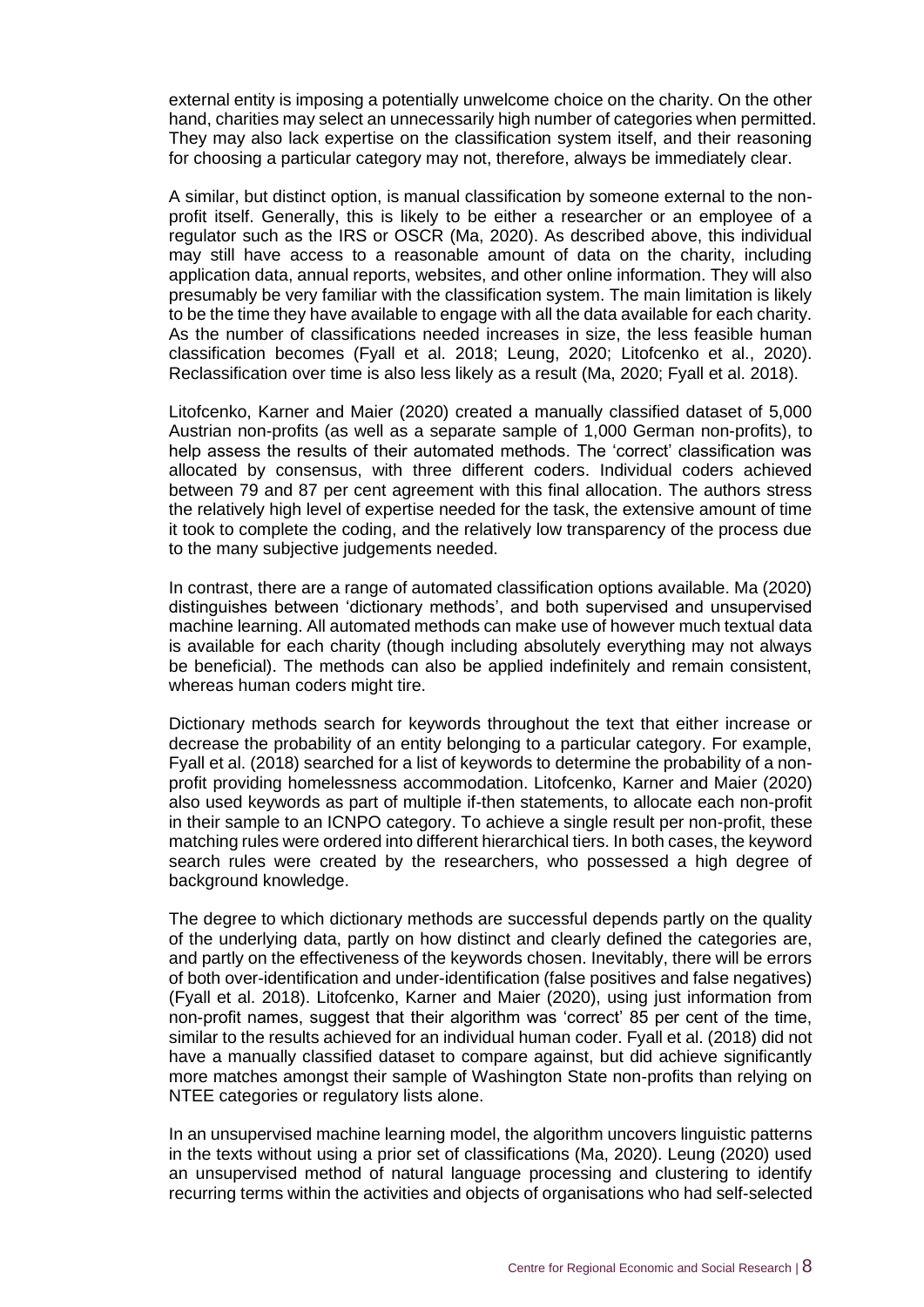the 'arts, culture, heritage or science' category on the register of charities in England and Wales. The result was an automatically generated, hierarchical taxonomy of keywords on activities and beneficiaries for these charities. Although Leung's categories are generally meaningful and detailed, the 2,747 'end clusters' and 92 second tier categories may be difficult to work with for some purposes. There is also a risk with unsupervised models generally that not the categories may not be as theoretically meaningful as those developed a priori (Ma, 2020).

Finally, a supervised machine learning method is similar to the dictionary method, in that the list of categories is derived in advance. The rules and keywords used to apply NPOs into different categories, however, are derived inductively by a machine learning algorithm, attempting to apply the best possible predictive model to a learning dataset containing 'correct' classifications. This is then tested before being used on cases where the classification is unknown beforehand. Classification based on text is a relatively common machine learning task (Ma, 2020; Lantz, 2015).

In addition to their keyword-based rules, Litofcenko et al., (2020) experimented with a decision tree algorithm, generated based on statistical properties. They found the results unsatisfactory and suggested this may be because they lacked any long, highquality texts such as mission statements, and were forced to rely on names and web scraped data from websites. Using a training sample of 1,068 cases to develop the algorithm, and a test sample of 750 to assess it, none of their models classified more than 50 per cent of the test sample correctly. This increased somewhat by preselecting the most relevant words, based on their dictionary method, to 77 per cent, though this was still worse than the rules-based approach on its own.

Ma (2020), using relatively advanced machine learning methods, experimented with several different models and parameters to apply NTEE categories using Form 990 textual data. The most successful is called a BERT classifier (Bidirectional Encoder Representations from Transformers) and achieved 90 per cent overall accuracy using the nine broad NTEE categories and 88 per cent for the 25 major groups. This research suggests that a very high level of success may be possible, given enough cases, highquality textual data, and machine learning expertise.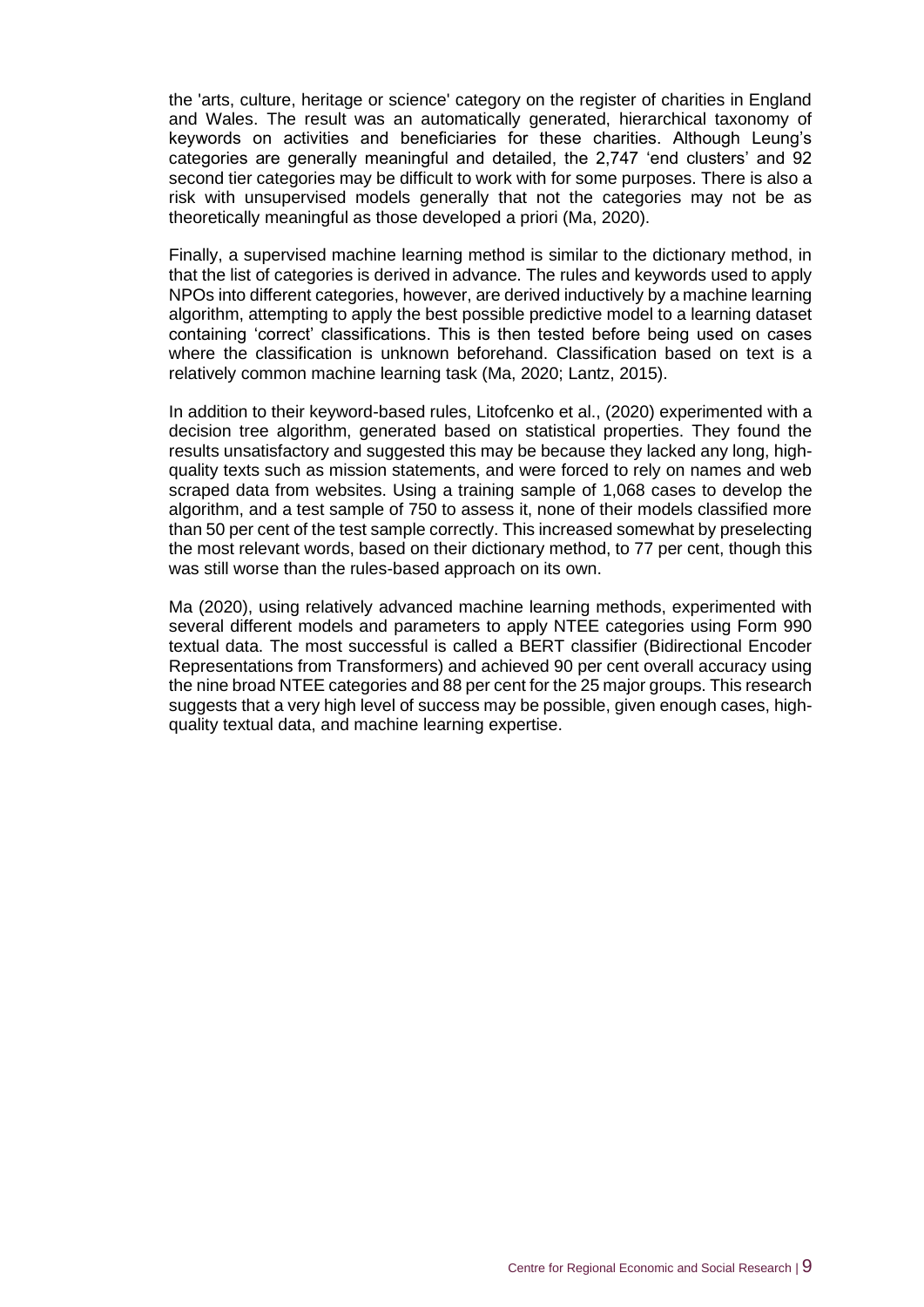

In response to the issues regarding both the existing classification schemes and their availability within key UK charity datasets, this project's aims were:

- To develop a new classification system for UK charities the **UK Charity Activity Tags (UK-CAT)** - able to better capture the full range of charitable purposes in the UK context.
- To automatically apply the UK-CAT to all the charities registered in the UK.

The first step was to create a population level dataset of all UK charities with suitable data, using the various national registers of charities, and to then **create a sample of charities** from within that population. We then **designed the UK-CAT** classification scheme, in an iterative way, using the sampled charities. The researchers created new tags as they went through each charity in turn, with frequent iterations to combine and refine the classifications as a team. The sampled organisations could then be **manually classified** using the UK-CAT, as well as the ICNPTSO, to create a baseline dataset of organisations to train and test different methods for automatic classification. A **rules-based classification** was developed using regular expressions that could apply the UK-CAT tags to every charity in the UK based on their names and activities. The manually classified set of charities could then be used to test the accuracy of these rules.

#### **3.1. Sampling strategy**

The population used for sampling included all charities on the main registers for the three UK charity regulators (Charity Commission for England and Wales, OSCR - Office for the Scottish Charity Regulator, and the Charity Commission for Northern Ireland). After removing any inactive charities from the files, this left a population of around 200,000.

Keyword searches were performed for a small number of groups of very easily identified, homogenous charities, based on their name only. These groups could then be excluded in bulk straight away, meaning that the remaining charities would have more variety. The groups that were excluded were:

- Parent Teacher Association (7,430 charities).
- Village Hall (6,865).
- Scout groups (4,266).
- Girlguiding groups (2,805).
- Parochial Church Council (2,746).
- Playgroups (1,740).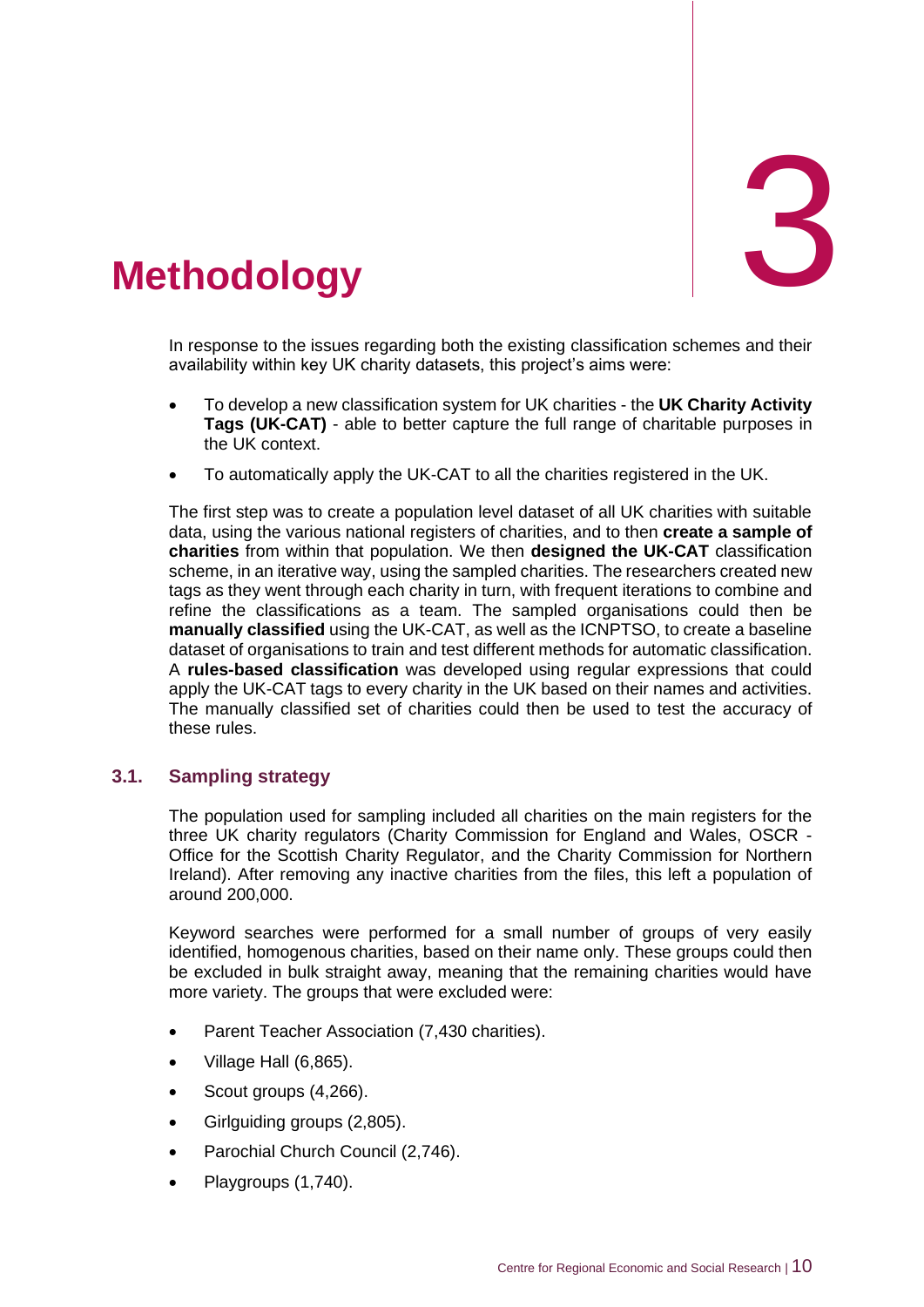The remaining 174,692 charities were then split into two income bands, with a threshold of £100,000, based on the latest available income of each charity. 39,826 (23 per cent) of the remaining charities were above this threshold and 134,866 (77 per cent) below it.

Between the different members of the research team 4,203 charities were ultimately classified using the UK-CAT. This included 1,328 charities with an income of £100,000 or over and 2,875 charities with a lower income.

Larger charities were, therefore, proportionately over-represented in the manual classification. This is partly due to their financial weight, to try and improve eventual estimations of financial totals for each service area. Secondly, some types of charities are disproportionately found amongst larger charities (for example medical research charities). In contrast, many smaller charities fall into a relatively small number of categories, such as places of worship, small grant makers and community associations. Without oversampling larger charities, therefore, some classification types would be likely to be underrepresented or missed out entirely from the manually classified sample.

#### **3.2. Developing the UK Charity Activity Tags**

The UK Charity Activity Tags (UK-CAT) taxonomy system was developed iteratively whilst manually classifying the sample of charities. The list of categories is considerably longer than the ICNPTSO or the existing charity register classifications, at over 250 tags, in order to help capture more of the variation seen within UK charities. The tags sit within a hierarchy of 24 top-level categories, such as health, education or social welfare. In some cases, there are also mid-level subcategories to help structure the system further. A full list of the UK-CAT can be found in Appendix 1.

To begin with, we created these tags from scratch each time they found a common charitable purpose that was not already covered. At regular intervals, the researchers met to consolidate, clarify and coordinate the full list. The aim was to help remove duplicates, fill in gaps, remove tags that were judged too 'niche', and make sure that the different coders were interpreting the tags in a reasonably coherent fashion. This iterative process of refinement continued throughout the project, until Version 1.0 was finally declared in order to write up the results.

Sometimes informal keyword searches were conducted on the population as a whole to get a sense of whether a tag was likely to be sufficiently common to include. Generally speaking, it was expected each tag would be applied to well over a hundred charities in the population. This was not an absolute rule, however, as a few categories with fewer matches were included due to their conceptual importance or for the sake of consistency with other tags.

In addition to developing categories inductively, the research team also drew on the existing classification frameworks in the various registers of charities, to make sure that there were no obvious gaps. The aim was generally to be more comprehensive than existing schemes. A lookup table of the different classification schemes against the UK-CAT is available in Appendix 1.

#### *Identifying charitable purposes*

As discussed in the literature review, there is often some conceptual blurring which occurs around the idea of charitable purposes. Most commonly, charitable activities are geared towards either solving a particular problem, such as 'poverty', or to promote something seen as positive or valuable, such as a sport, a cultural activity or the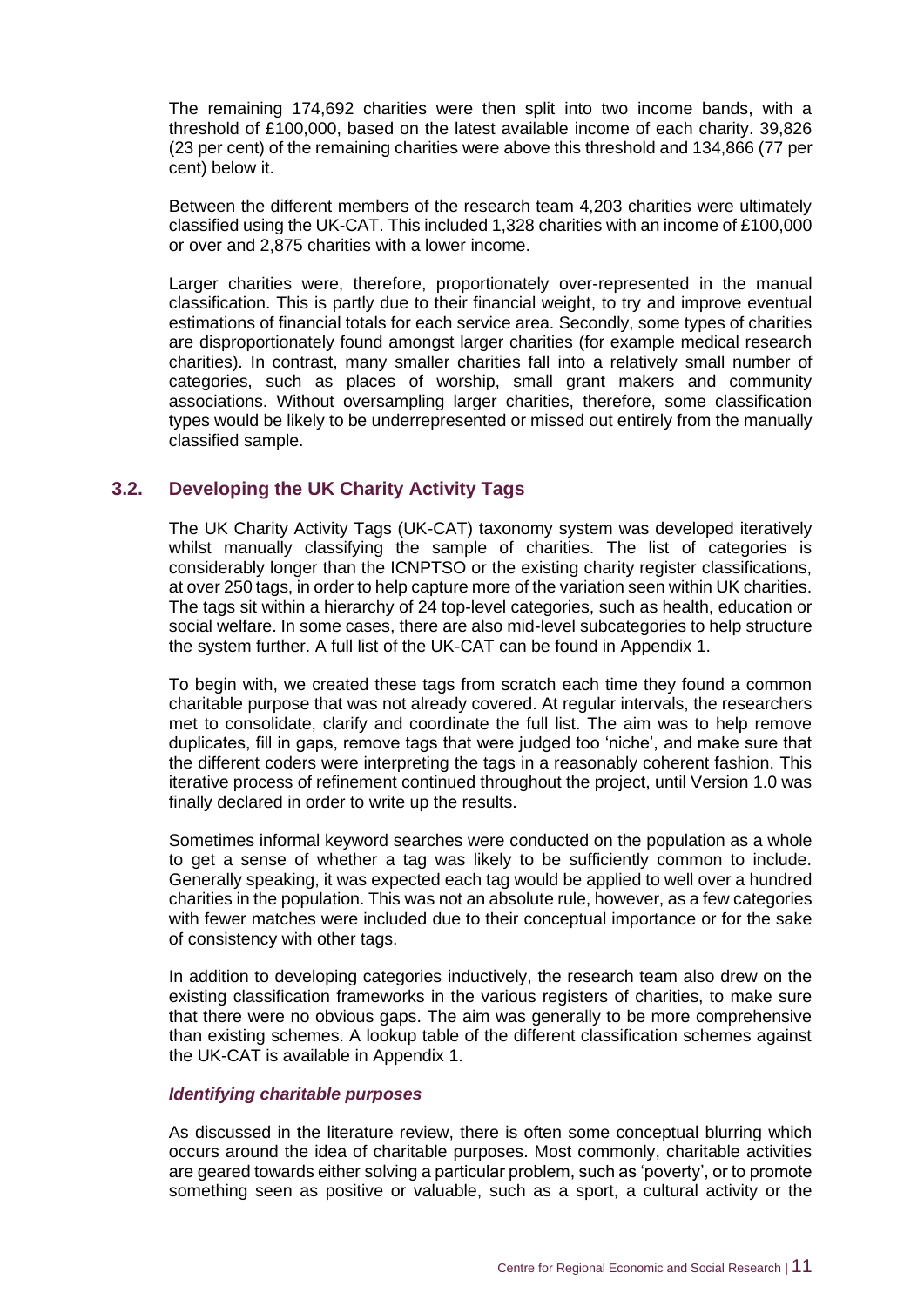environment. In many cases these are two sides of the same coin, such as 'loneliness' or 'social activities.

Some groups of tags, however, do not fall under the overall heading of 'charitable purpose' as neatly. Beneficiary groups are sometimes identified separately within classification systems, but in reality many charities' purposes are to help a particular group, such as people with disabilities, in a whole host of ways. A number of these categories have been included in the UK-CAT under the general heading 'beneficiary group', though some others such as 'veterans' are found under different top-level categories.

Again reflecting some of the distinctions found in the national registers of charities, some categories account for a particular type of activity, such as giving grants, running charity shops or campaigning. Arguably, these stretch the boundary of the classification scheme, given that these activities are not charitable purposes in and of themselves. But when combined with other tags, they can help to significantly clarify what a charity does and why. In some cases, such as small grant makers, this type of classification may be the only one possible, given the organisation's other purposes are fairly indeterminate or generally phrased.

Similarly, some charities frame their purpose almost entirely around providing a particular facility, such as a village hall, playing fields or a community centre. Again, providing such a venue is not inherently charitable (professional sports pitches hardly qualify, for example), but it can usually be inferred that these facilities are being offered to groups, or for activities, which justify a charitable status. A certain degree of inference is also needed for most types of 'associations', including scouting groups, women's institutes and service clubs. These organisations generally provide a wide range of different charitable activities for their members and users.

We have not been too strict, therefore, with what constitutes a charitable purpose when

forming the UK-CAT, to allow for the fact that different charities describe their objectives in different ways. By including all of these groups into a single scheme, however, we have tried to eliminate some of the duplication and ambiguity found in other classification systems. In all cases, we have attempted to focus on what it is about an organisation that actually makes it charitable, even if this requires a combination of tags to fully represent.

#### **3.3. Manual classification of a sample of charities**

One of the main tasks the research team conducted was to manually classify the sample of charities using the UK-CAT, assigning the organisations as many 'tags' as were applicable. The classification exercise took place over several weeks, with each researcher allocated a random batch of organisations to work through. Frequent meetings between researchers took place in order to compare notes, discuss any difficult or ambiguous cases, and agree on shared rules for dealing with them.

As described above, this process was somewhat complicated by the fact that the UK-CAT was developed in parallel to the manual coding taking place, meaning that backwards revision was sometimes needed when making changes. Fortunately, in practice, this did not prove too difficult. First, most of the tags and the broad framework of the scheme was developed early on in the process. Second, changes to tag names or the hierarchy, and merging or removing tags, could be achieved relatively straightforwardly. Fourth, adding new tags generally only occurred the first time a new type of charity emerged, meaning that previous examples were not likely to have been missed.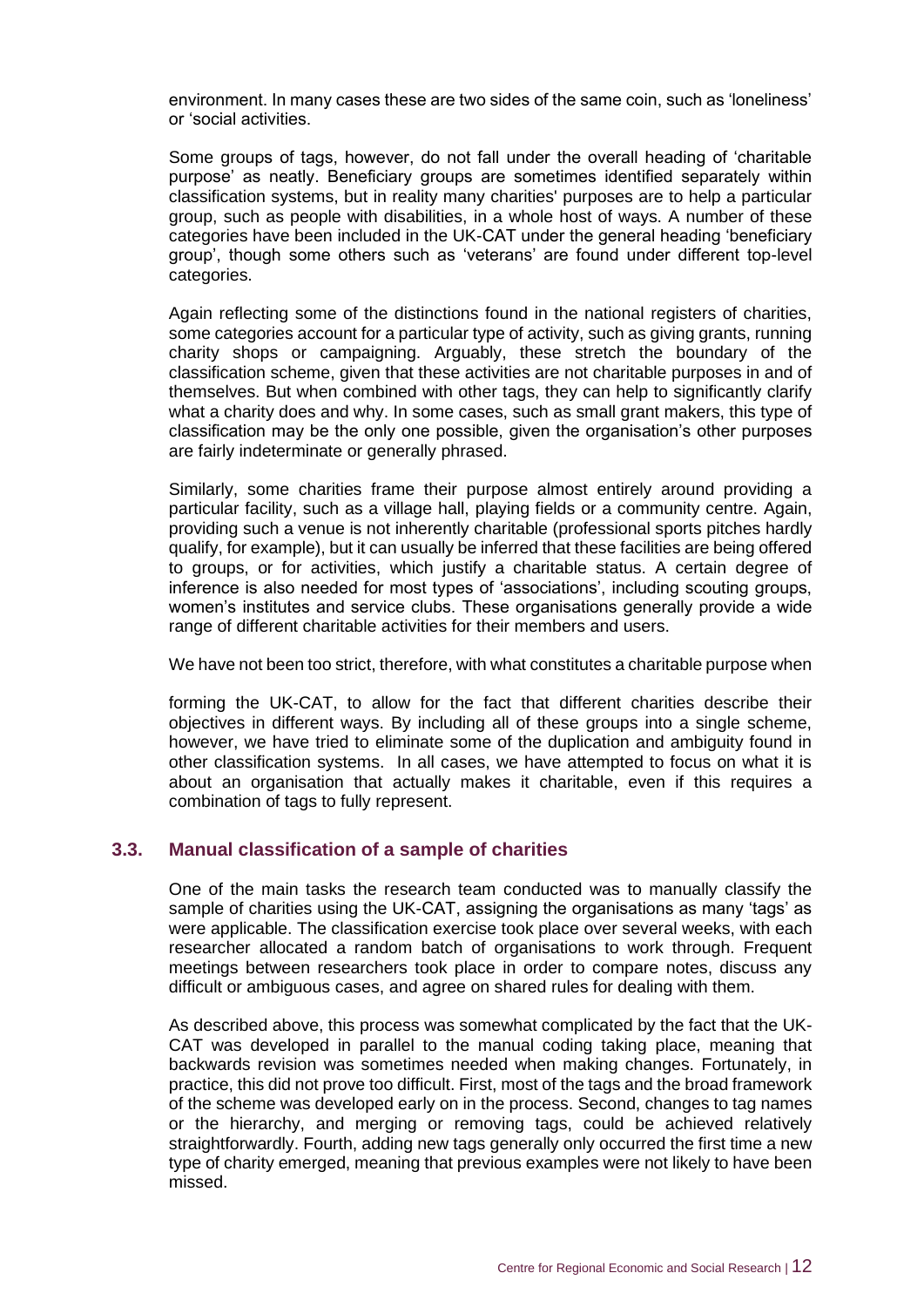Nevertheless, some retrospective checking of the finished dataset was required to try and refine the results as far as possible. This process, as well as the fact that multiple tags could be applied, make it difficult to apply a stringent test of inter-coder reliability using the UK-CAT coding. At the same time as applying the tags, however, we also applied a single category for each charity from the ICNPTSO, to ensure that these categories could also be automated and to allow further experimentation with machine learning techniques. Because we began with the ICNPTSO coding scheme ready formed, and applied only one category per charity, it was easier to test the inter-coder reliability using this data.

For this purpose, half way through the creation of the manually classified dataset, the three coders each coded the same subsample of 50 charities using the ICNPTSO categories, based on their name, activities and objects. All three coders achieved the same result for 60 per cent (30) of the cases. Two out of three matched for 28 per cent (14) of cases and all three used different categories for 12 per cent (six) of the charities. In a few cases, the disagreements were simple mistakes on behalf of one or more of the coders. More commonly though, a charity could be reasonably applied to more than one ICNPTSO category, especially where no obviously applicable category exists in the scheme. Partly, this reflects some of the concerns with the INCPTSO raised in the literature review and which motivated the development of the UK-CAT. On the other hand, the process is also inherently somewhat subjective. Nevertheless, having retrospectively agreed one category to act as the 'correct' classification for each of the 50 charities, the individual coder agreement rates were 86, 82, and 78 per cent, similar to those achieved by Litofcenko et al., 2020 (though using more textual data than they had available).

The exercise does introduce a reasonable level of caution concerning the manually coded dataset, and whether it can be said to constitute the 'correct' set of codings. Furthermore, unlike Litofcenko et al., 2020, this project did not have sufficient resources for all of the coders to code all of the charities, or to reconcile all of the differences which occurred as a result. The potential issues are likely to be even more true for the UK-CAT classifications, given the added parameter of how many tags to use, the higher number of opportunities (classifications) for human coders to potentially disagree on, and the higher number of categories to choose from.

Arguably, the process highlights some of the disadvantages of manual coding; namely human error, subjectivity and a lack of transparency. As a research team we were drawn, therefore, to the advantages of a dictionary method of coding. The manually coded dataset had not only allowed us to develop and refine the UK-CAT, but also provided a foundation from which to develop automated key-word search rules, and test their effectiveness. One of the main advantages to using the keyword searches was transparency, given some of the ethical risks involved in setting up classification schemes in the literature review. The keyword search process is relatively simple and easy to understand. Anyone is able to see which terms we used, and therefore exactly why a particular charity was matched. These rules can then be subject to feedback and improvement over time.

We are also interested in whether machine learning is able to outperform our own efforts at creating these automated classification rules. Given the availability of textual data from the activities and objects fields in the registers of charities, there is the potential to achieve a higher success rate than Litofcenko, Karner and Maier (2020) were able to achieve with just name data and web scraping websites. Indeed, Ma (2020) appears to have achieved a higher success rate in the US context using more data.

Not all machine learning algorithms are particularly transparent, however, or even comprehensible to humans. Nor can new categories easily be added without creating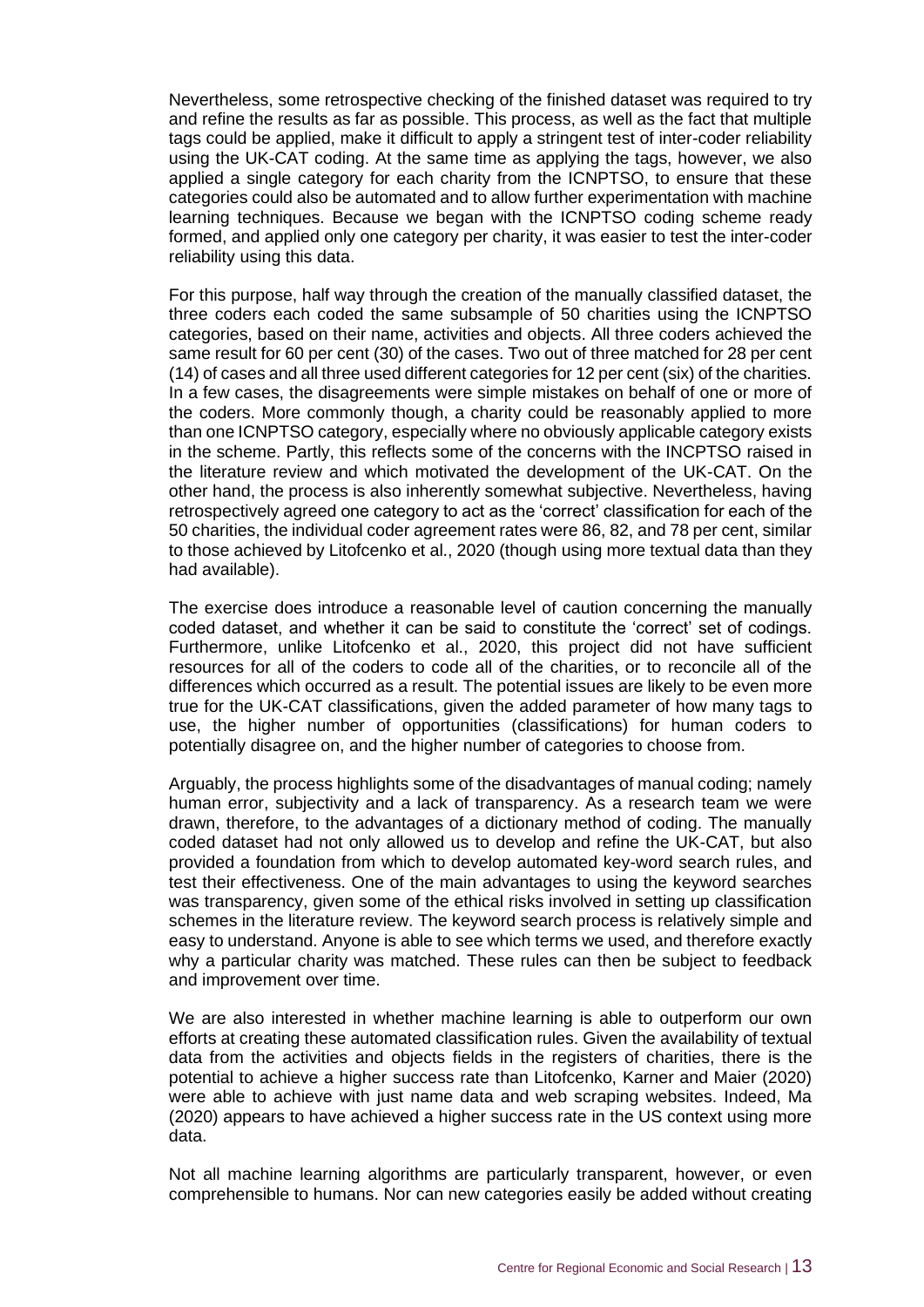new training data. For these reasons, and due to time constraints, we decided to focus resources on the human derived keyword searches as part of a 'dictionary' method, at least in the first instance. We hope that providing a robust and simple to understand implementation, based on keyword searching, will help to establish the UK-CAT system and lay a strong foundation for further experimentation with more advanced machine learning techniques.

#### **3.4. Rules based classification**

The manually classified entries provided a pool of baseline data from which to start developing the automated keyword searching, using regular expressions<sup>3</sup>. As a first step, we took all of the charities from the manual sample linked to each tag and ran frequencies on the most common words and pairs of words (bigrams). This provided an initial indication of the most commonly associated keywords, though in practice the research team used their own subjective judgement and knowledge to come up with many of the terms used.

Secondly, using an online tool created specifically for this purpose, we worked through each tag examining the 'false negatives'. These were charities which we had linked manually to a tag, but which were not yet being caught by our search terms. Examining the activities or objects of these charities often revealed necessary modifications or additions to the search terms. In this way, we were able to iteratively improve the keyword terms.

At the same time, we kept a close eye on those charities that were being included by the search terms, particularly those charities which the human coders had not matched to the tag. In many cases, these were entirely reasonable and had either been missed during the manual classification, left out due to other tags being prioritised, or were just slightly less central to the charity's purposes than the standard the manual coders would have used.

Unsurprisingly, the eventual search terms included for each tag was a balance between whether to prioritise avoiding false positives or false negatives. This had to be struck fairly intuitively by the research team, though in general there was a somewhat stronger emphasis on avoiding false positives and an acceptance that keywords would not be able to identify every single relevant charity.

Table 1 shows some examples of the regular expressions used alongside their tags. Note that the '|' symbol represents 'or', '\b' represents the start or end of a word, and the '?' means that the preceding element is optional.

 $3$  A regular expression, sometimes known as a regex, is a set of characters describing a search pattern that can be matched against text. Regular expressions use a syntax that offers several advantages over keywords by allowing complex expressions, such as matching any one of a list of keywords. [https://en.wikipedia.org/wiki/Regular\\_expression](https://en.wikipedia.org/wiki/Regular_expression)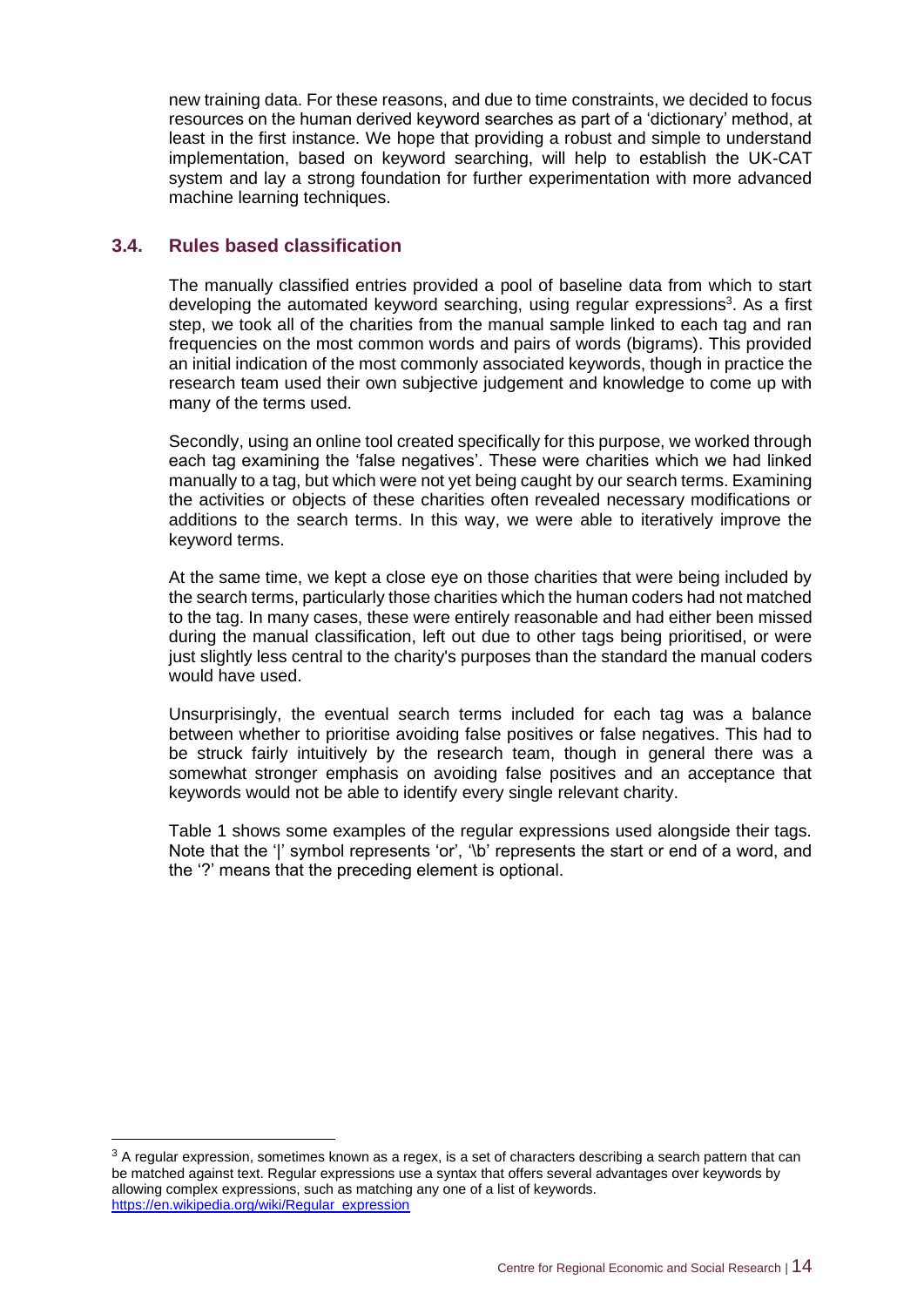#### **Table 1: Example regex expressions / keyword search rules**

| Arts - Performing art - Choirs                      | \b(choirs? choral chorus choristers singing singe<br>$rs?$ ) \b                     |  |
|-----------------------------------------------------|-------------------------------------------------------------------------------------|--|
| <b>Crime and Justice - Prevention and</b><br>safety | \b(crime (prevention reduction) public<br>safety (prevention reduction) of crime)\b |  |
| <b>Education - scholarships</b>                     | \b(scholarships? bursar(y ies) grants for<br>(student pupil)s?)\b                   |  |

The method for refining the tags allowed us to produce two measures of success: precision and recall, as well as the f1 score, which combines the two. Each measure was scored between 0 and 1. In our case, these measures are defined as follows:

- **Precision** shows what *proportion of the charities selected by the tag keyword* were also selected by the human coders. A low precision score would suggest that the keywords had selected lots of charities not matched by the manual coding (and so potentially false positives).
- **Recall** shows the *proportion of the charities matched by the human coders* were also matched by the keyword search. A high recall score means that the keywords did well at finding a large proportion of the relevant charities. A low recall score means that the keyword found a small proportion of the relevant charities - lots of false negatives.
- The **F1 Score** combines these, using the harmonic mean. It generally reflects the lower of the two figures.

Figure 1 shows the distribution of tag results in bands using these three measures. It demonstrates that the current tags are better at maximising recall, and less so with precision. This means we would expect to see more false positives in the result, but fewer false negatives, which matches the general strategy adopted by the research team when deriving the keyword search terms.



#### **Figure 1: Distribution of tags across different measures of quality of the results**

<https://public.flourish.studio/visualisation/6706687/>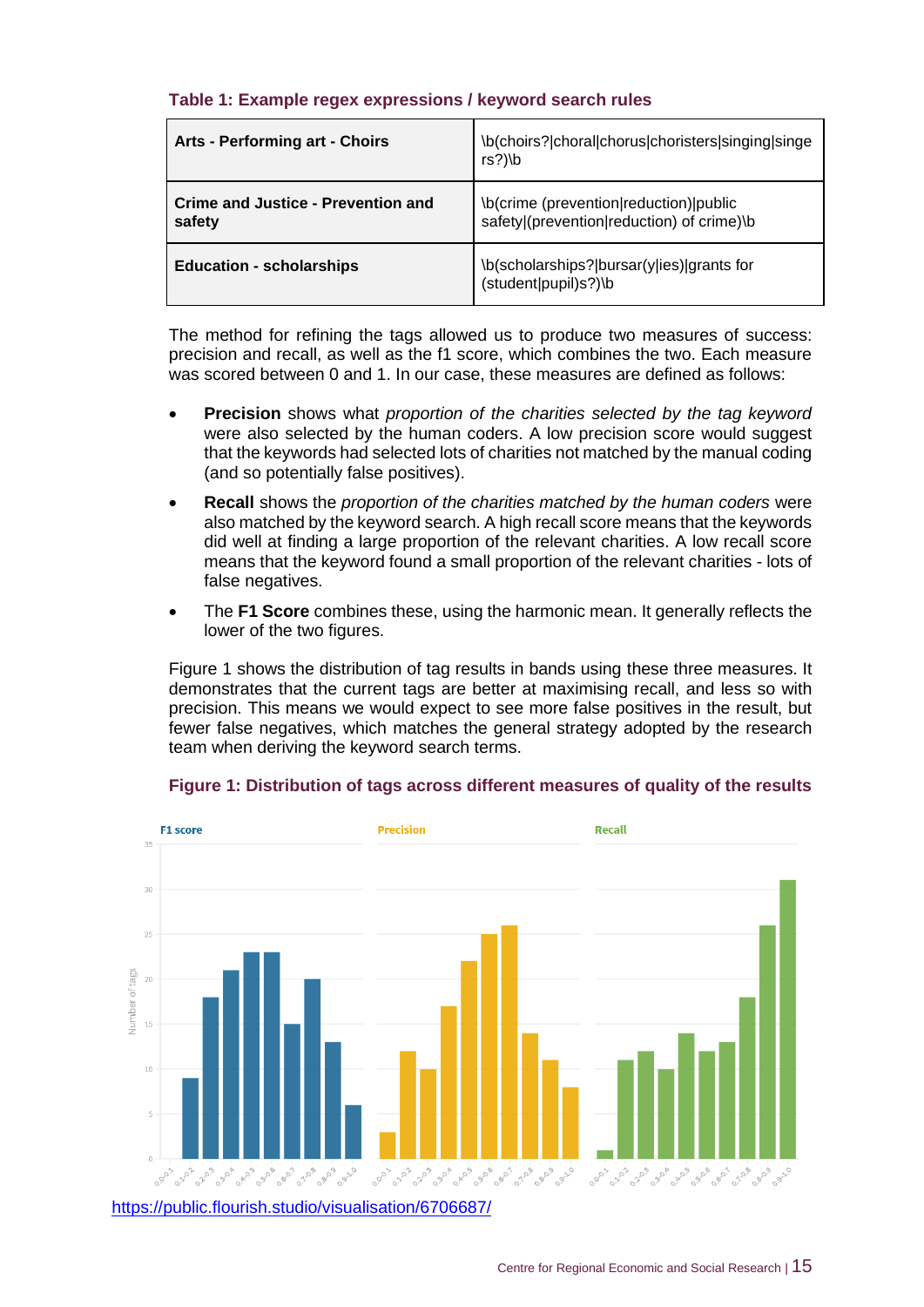# **4. Findings** 4

## **4.1. Overall results**

Applying the key-word search rules to the dataset of 200,000 active charities<sup>4</sup> resulted in 800,000 matches across all 254 UK-CAT tags.

An initial 'eyeball' examination suggests that the results provide a reasonable summary of each charity's activities. Table 2 shows a randomly selected group of five charities, along with their activities and their matched tags.

| <b>Charity name</b>                            | <b>Activities</b>                                                                                                                                                                                                                                                                                                         | <b>UK-CAT tags</b>                         |  |
|------------------------------------------------|---------------------------------------------------------------------------------------------------------------------------------------------------------------------------------------------------------------------------------------------------------------------------------------------------------------------------|--------------------------------------------|--|
| Corporation of The<br>High School of<br>Dundee | "The advancement of education."                                                                                                                                                                                                                                                                                           | Education, Schools, Secondary<br>education |  |
| Northampton<br>Scottish Association<br>Fund    | "Providing charitable donation to<br>local charities on an annual basis"                                                                                                                                                                                                                                                  | Associations, Charity and VCS<br>support   |  |
| Craven police<br>charity fund                  | "Supporting local causes in raising<br>money"                                                                                                                                                                                                                                                                             | Fundraising, Emergency services            |  |
| The windfall centre<br>limited                 | "The Windfall Centre is a not for<br>profit organisation of professionals<br>[sic] with expertise in the field of<br>children's and young people's health,<br>welfare and development. We<br>provide therapeutic support to<br>children and young [sic] people<br>through the medium of play and<br>creative activities " | Children, Young people, Health             |  |
| 1st Culter Rainbow<br>Unit                     | Promoting the instruction of girls of<br>all classes in the principles of<br>discipline, loyalty and good<br>citizenship.                                                                                                                                                                                                 | Girls, Women, Citizenship                  |  |

<sup>4</sup> May 2021 download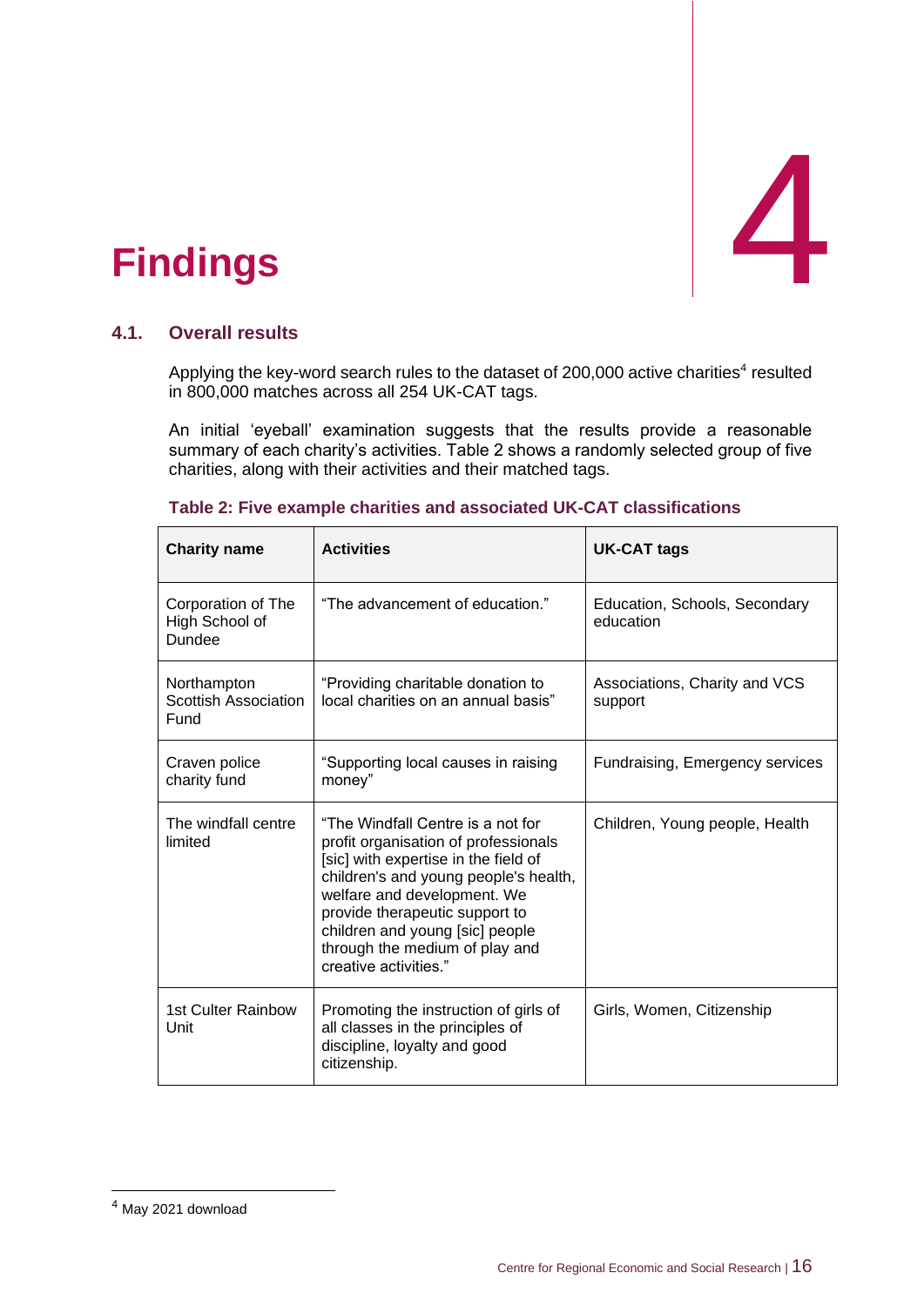To conduct a more quantifiable test, we created an additional sample of 50 randomly selected charities,<sup>5</sup> coded manually by the research team using the finalised UK-CATs. The research team allocated 63 tags in total across all 50 of the charities, applying no more than two tags per charity (though no upper limit was imposed). The keyword searching matched 162 tags directly when run against the same 50 charities, about 2.5 times more than the research team. Perhaps unsurprisingly given its automated nature, therefore, the keyword searching process is less parsimonious than the use of human coders.

As described further below, additional group and sub-group tags are sometimes applied automatically at the end of the automation process, based on *indirect* matches against lower-level tags. So, if 'Museum' is matched, its group, the group tag 'Heritage', is matched automatically. The following figures, however, only consider the tags *directly* applied by the research team or the keyword searching to avoid inflating agreement levels. Note, however, that this makes the comparison quite strict. For example, no credit will be given if the keyword search matches 'grant making' and the research team matches 'grants to individuals', for example.

Of the 63 tags applied directly or indirectly by the research team, 48 were also matched using the keyword searching (76 per cent). Of the 15 which were not matched by the keyword searching, reasons included:

- The activities field was very vague, in which case the human coders normally infer that it is a small grant making trust (one case).
- The keyword search did not pick up on a key phrase, but could potentially do so with further modification and refinement to the regular expression (six cases).
- The keyword search did not pick up a key phrase and is unlikely to do so, even with modification (sometimes due to key words having multiple meanings). Or, the human coders are able to infer a meaning not directly stated in the text (four cases).
- The activities text lists a high number of activities, but the human coders summarised the charity as a 'community association' (two cases).
- A spelling or formatting error in the activities field prevented the keyword match (two cases)

These results are quite positive, even if they suggest that the keyword search terms have room for further improvement and refinement over time. Typing mistakes in the underlying data are harder to fix, though the idea of using automatic spelling correction may be possible for future iterations. It must be acknowledged, however, that there is always likely to be an upper limit to performance, either because the English language is too ambiguous or because the underlying activities description is too vague.

Of the 113 tags matched by the keyword searching, but not by the research team, it would be misleading to assume that these were necessarily 'incorrect' (though they would reduce the 'precision' rate described above). Some of these are likely to be near misses, hitting the group or subgroup, but not the exact tag. Some lower order tags are also relatively closely related, such as community associations and community development, or community centres and village halls. Whilst we have tried to limit such ambiguities, some overlap is inevitable. Finally, some tags may be superfluous, but not necessarily erroneous. For example, we tagged one charity using 'playground', but

 $5$  Note that these are not the same 50 charities used for an inter-coder reliability test half way through coding, as described in the methodology.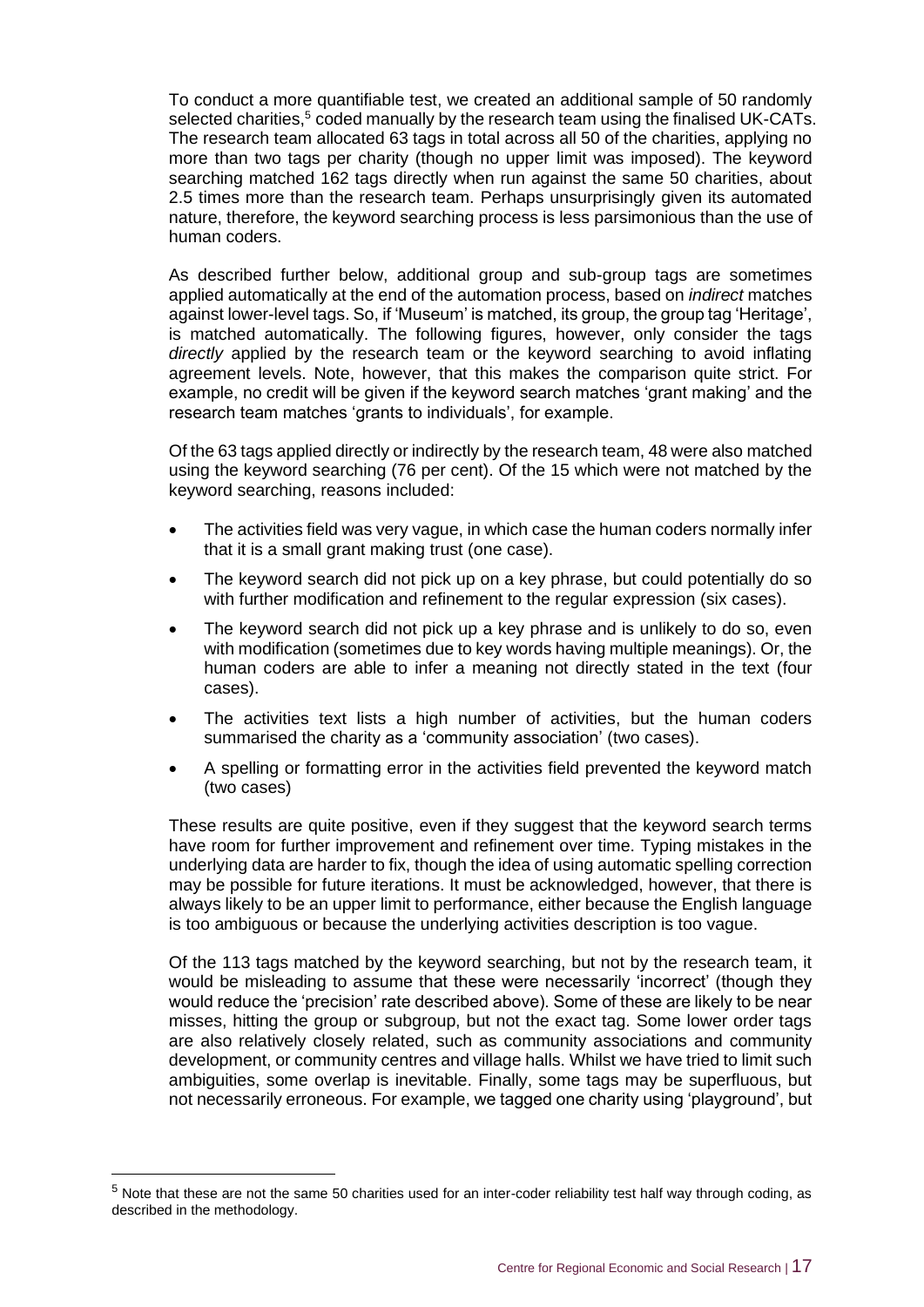in contrast to the keyword search, did not also feel the need to include the additional tag for 'young children'.

We manually reviewed all the 162 tags applied by the keyword searches to the 50 sampled charities. Although some tags were more important to describing the charities' activities than others, we found only seven (4.3 per cent) which we felt could be classified with confidence as 'false positives' (all of which can be fixed in the first official update of the UK-CAT keyword terms).

Overall, we consider the estimated false negative rate (24 per cent) to be manageable and the false positive rate (4.3 per cent) to be very small. The key difference with coding by keyword matching is that it is about 2.5 times less parsimonious than the coding conducted 'manually' by the research team, which should be borne in mind when using the results.

#### **4.2. Number of tags per charity**

Figure 2 shows the number of direct UK-CAT matches charities have in the final keyword matched dataset. The mean and median number of tag matches per charity is four. 73.5 per cent of charities have between one and five tag matches, a further 20.5 per cent have between 6 and 10, and just 2.3 per cent have more than ten matches. Overall, therefore, there is a modest amount of skew caused by charities with many matches, but most charities have a relatively small number.



#### **Figure 2: Number of charities with different numbers of tags**

Source: charityclassification.org.uk

<https://public.flourish.studio/visualisation/7288933/>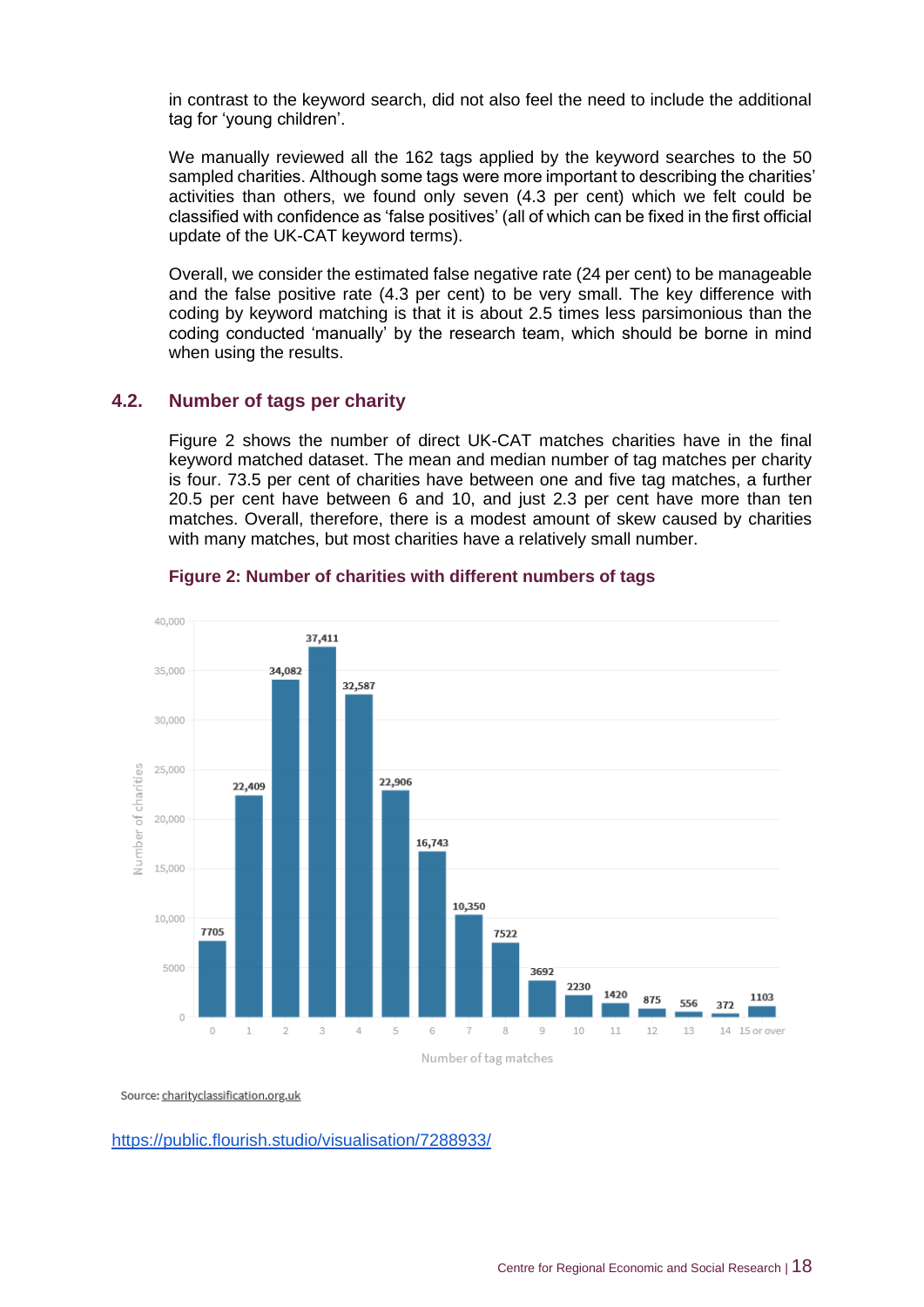#### *Charities with no matches*

Four per cent of charities (7,705) have no matches at all. Table 3 shows a randomly selected ten charities from this group along with their activities field, which reveals a number of recurring themes.

| <b>Charity name</b>                             | <b>Activities</b>                                                                                                                                                                                                               |  |
|-------------------------------------------------|---------------------------------------------------------------------------------------------------------------------------------------------------------------------------------------------------------------------------------|--|
| <b>Community Concern</b><br>Ark                 | Providing care within the community                                                                                                                                                                                             |  |
| <b>Netherdale Trust</b>                         | For such charitable or philanthropic purposes as the trustees shall<br>decide.                                                                                                                                                  |  |
| The Raine Family<br><b>Charitable Trust</b>     | General charitable purposes                                                                                                                                                                                                     |  |
| The Lord Caradon<br><b>Lectures Trust</b>       | To extend understanding of international affairs and tolerance of<br>ideologies, races and religions, primarily through the series of<br>annual lectures                                                                        |  |
| <b>Cylch Meithrin Llanberis</b><br>A Nant Peris | Addysg i blant dwy a hanner i bedair mlwydd oedd                                                                                                                                                                                |  |
| Sree Ayyappa Seva<br>Sangam (London)            | Advance ayyappan faith to uk community.help the neededprovide<br>service to the local communityyouth work                                                                                                                       |  |
| <b>Luke Senior Hall</b>                         | Provides a range of activities for the benefit of the whole of the<br>community. Provides a venue for other organisations and<br>individuals to hire for social and educational purposes.                                       |  |
| The NDL Foundation                              | To further such objects or purposes which are exclusively<br>charitable according to the law of England and Wales in any part<br>of the world and in such manner as the trustees may in their<br>absolute discretion think fit. |  |
| Leonard Jerome<br><b>Charitable Trust</b>       | At the Trustees' discretion                                                                                                                                                                                                     |  |
| The Town Lands                                  | Townlands Trust is a charity with general charitable purposes for<br>residents/organisations within the villages of Halvergate and<br>Tunstall.                                                                                 |  |

#### **Table 3: A selection of charities with no tag matches**

Cylch Meithrin Llanberis A Nant Peris (a children's nursery) has clearly written it's activities in Welsh. In future, we hope to explore the option of using an automatic translation service (such as Google Translate) to allow us to match against these Welsh language fields, or to use Welsh language expertise to translate particular keywords for searching, but for the time being they are likely to have zero matches.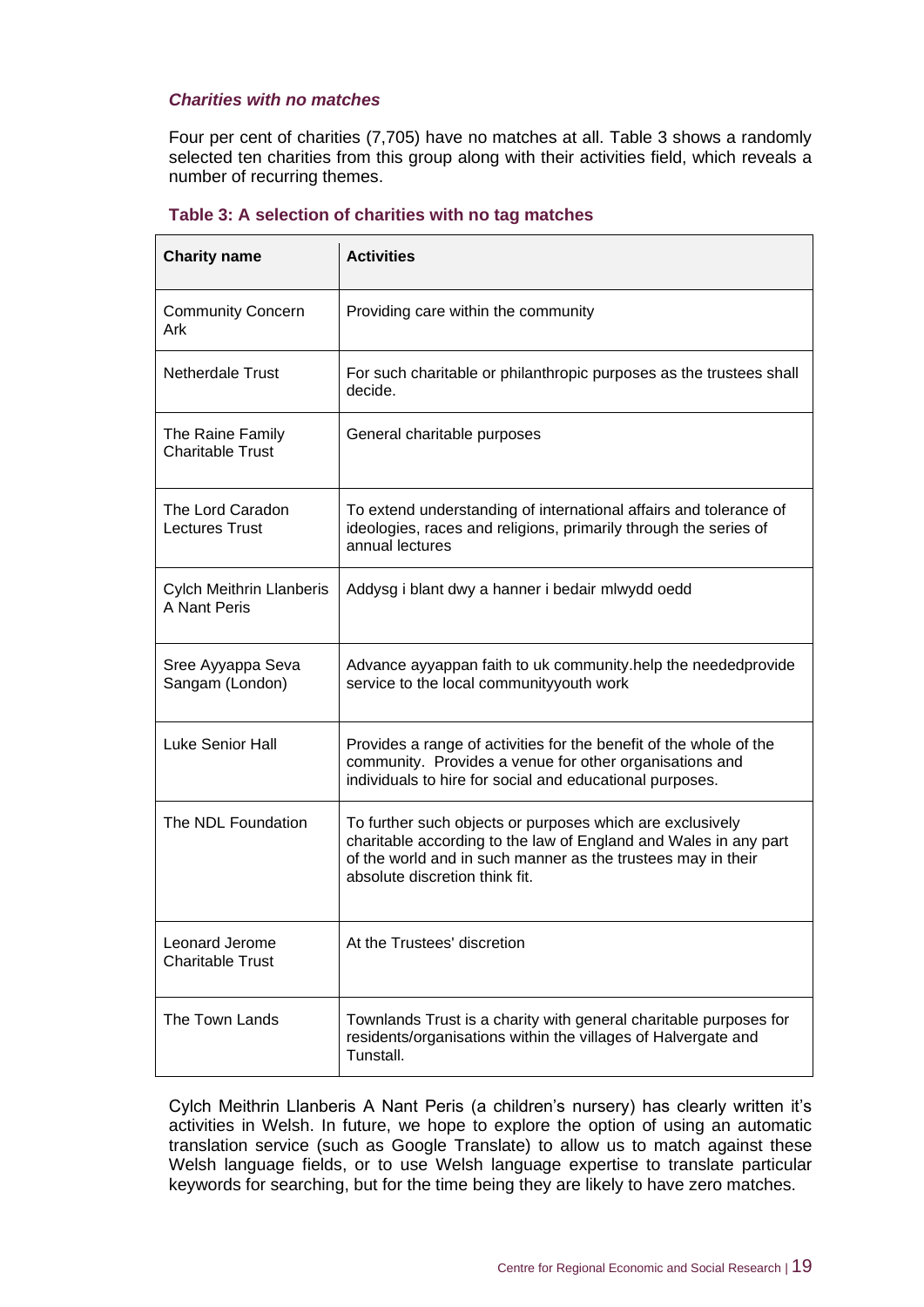Sree Ayyappa Seva Sangam is a temple which has not been picked up by the 'place of worship' tag. It also mentions 'youth work', but a space is missing, which means this has not been picked up either. Again, it is possible that more advanced text and natural language processing techniques may be able to solve this difficulty in future iterations.

A number of foundations and trusts also have no matches. Their activities are often written in very vague or general terms, whilst using the key words 'trust' and 'foundation' in the search would include too many charities incorrectly. An alternative option, that can be applied post-hoc to the data download we provide, is to use a supplementary variable from the charity register. In their annual return, charities with an income over £10,000 are asked:

Was grant making the main way your charity carried out its purposes?

We have included the data from charities' answers to this question in the download, so that users can apply the grant making tag retrospectively if they wish to do so. Around 1,200 of the 7,700 charities with no tags have answered yes to this question.

#### *Charities with many tags*

A minority of charities matched a large number of tags. As an example, the charity with the most tags was a Northern Irish charity that matched 30 different tags. The following is an extract from their activities description:

*"[The charity] raised funds for The Haiti Earthquake Appeal, for Breast Cancer groups and Ethnic minority families effected through bereavement . [The charity] has been delivering 10 weeks English Language classes to migrant worker, IT courses, Anti- Racism and Diversity training and Polish classes for children U12 from the Polish background and also children from the local community. [The charity's] cultural events have become very popular in the area Multi -Cultural Food Art & Music Night, Polish Night, 3 days Diwali Festival Bollywood dancing, Music, Fashion show, Indian Food cooking Demo, Fire works Primary Schools Diwali story presentation and St Patrick's Day parade..."*

This charity is a multi-purpose community charity which outlines all of its various activities in some detail. As shown in Table 4, it is worth noting that most of the charities with the highest number of tags (over 15) are from Scotland and Northern Ireland, which may reflect the slight differences in how the underlying textual data is collected.

| <b>Regulator</b>     | Percentage of all charities | <b>Percentage of charities</b><br>with over 15 tags |
|----------------------|-----------------------------|-----------------------------------------------------|
| England and<br>Wales | 84.1                        | 23.1                                                |
| Northern<br>Ireland  | 3.4                         | 31.3                                                |
| Scotland             | 12.5                        | 45.6                                                |

#### **Table 4: Percentage of charities with many tags from each regulator and percentage of all charities in the population**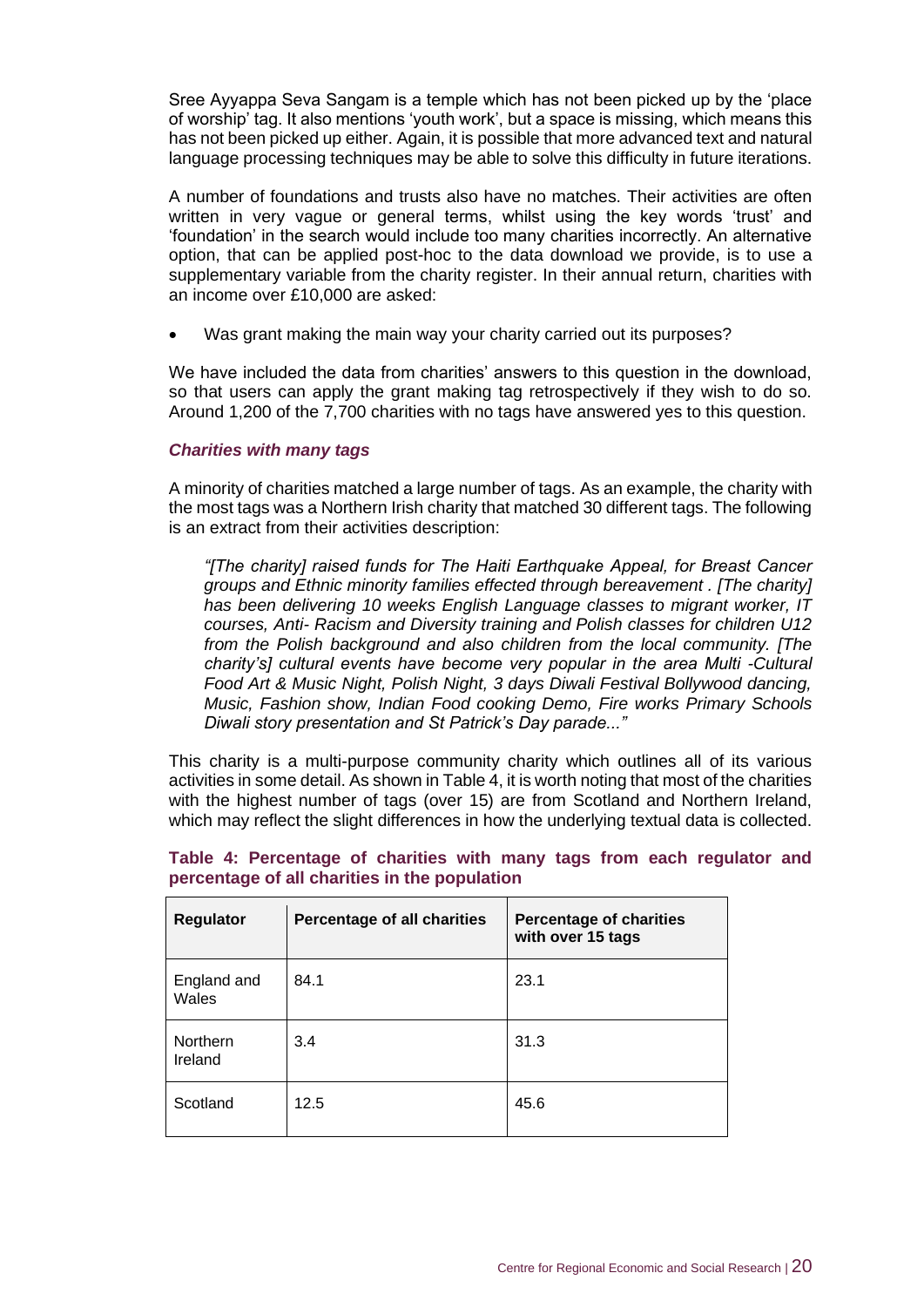Again, as a feature of the underlying data, it is difficult to avoid a minority of cases being 'over-tagged'. In particular, the number of tags found is correlated with the length of the combined name and activities description for a charity, so charities with a longer description are more likely to find more tags (see Figure 3).



**Figure 3: Mean length of name and activities description combined (in number of characters), compared to the number of UK-CAT codes found, per charity**

<https://public.flourish.studio/visualisation/7289006/>

#### **4.3. Charities per tag**

It is difficult to neatly summarise the results for all of the 254 different tags in the UK-CAT. The full list of results, including the number of charities tagged directly or indirectly (due to lower-level tags), is shown in Appendix 1<sup>6</sup>.

Comparing groups is more manageable, and the combined matches for all the tags within each group, including the group and sub-group tags, are shown in Figure 4. Some caution is needed, however. Some groups contain a wider range of tags than others, reflecting a wider conceptual scope. 'Health', for example, contains 33 tags (including itself and subcategories), whereas 'Research' and 'Saving of lives' both contain four. Some tags are also more specific than others, and if a group contains a particularly broad tag, then it will be allocated a high number of 'indirect' matches.

<sup>&</sup>lt;sup>6</sup> Note that these results may not exactly match the data shown in the downloads on the website, due to updates to the base list of charities and any changes to the keywords.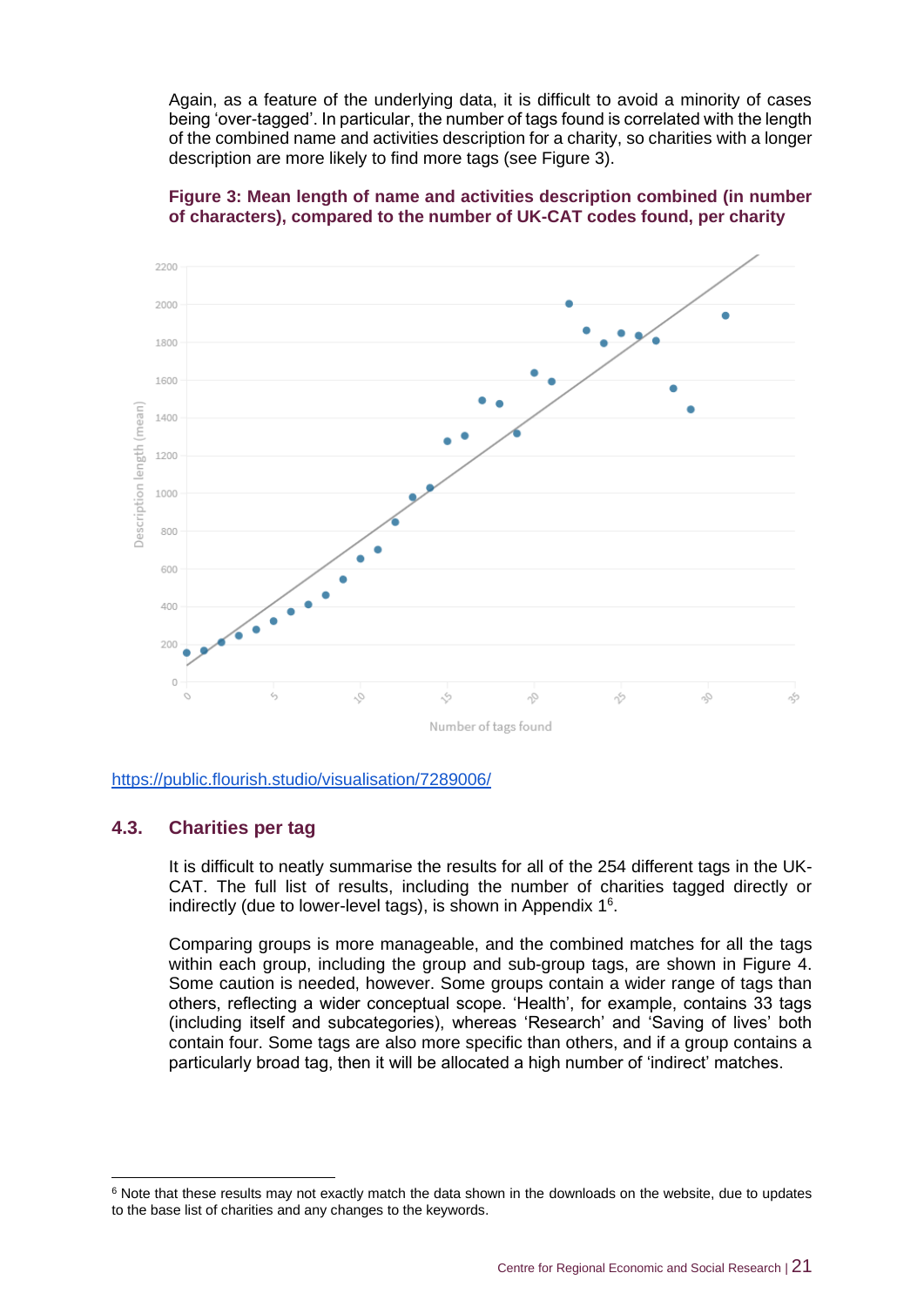Nevertheless, this section examines each of the groups, in descending order of the number of charities matched, whilst also drawing out some of the results for individual tags.

#### **Figure 4: number of charities matched against each UK-CAT group (not mutually exclusive), directly and indirectly**



Direct match Indirect match

#### <https://public.flourish.studio/visualisation/7289092/>

*'Education'* is the most common group, matched by *42 per cent of charities (28 per cent from direct tags)*. It should be noted, however, that the keyword 'education' itself is very broad. Whilst it does tend to indicate that charities are providing some form of education, this can range from formal education through to public awareness raising. The 'Schools' tag is also applied very frequently (16 per cent) as well as 'training' (ten per cent).

*'Beneficiary group'* is the second most common group, encompassing all those charities that listed any of the specifically beneficiary group tags (*37 per cent of charities, no direct tags*). This is of interest, insofar that it shows that many charities do actually list a defined group, but it is clearly not quite as meaningful as some of the other group categories.

The *'Associations'* group (*24 per cent of charities, 14 per cent from direct tags)*. The keywords for the tag itself are again quite general, including 'association' and 'club'. Even so, it is revealing that so many charities do use this type of language. Billis (2010) argues that the charity sector's root identity is associational, capturing the idea of normal people voluntarily banding together to achieve a common task or goal. This also matches the fact that almost all charities are small and local in nature. Individual tags in this group include youth groups (five per cent), leagues of friends (four per cent), and scouting (two per cent).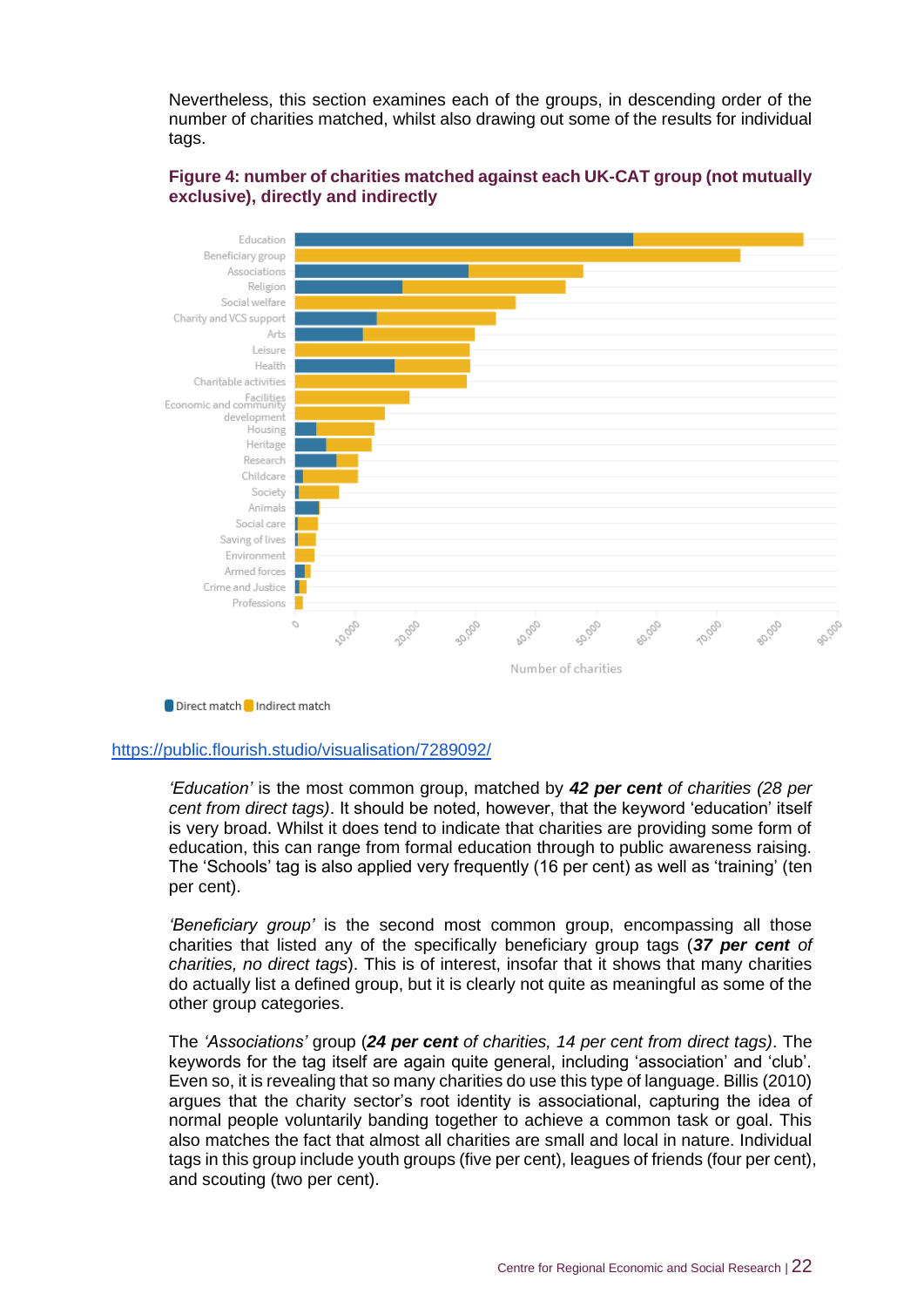As with education, charity has long been connected to religion in the UK, the fourth most commonly matched group. *22 per cent* of charities match at least one tag within the *'Religion'* group (*nine per cent from direct matches*). 15 per cent of charities are tagged with 'Religious activities' and 11 per cent with 'Church or place of worship'. 'Christianity' of various kinds is the most common religion tagged (16 per cent), with Islam second at 1.2 per cent, and Judaism third at 0.8 per cent. Many of these charities are again quite associational in nature, listing a range of social welfare activities as well as their religious orientation.

Tags from the '*Social welfare*' group were matched by *18 per cent of charities*, which is in part due to 11 per cent matching the tag for 'Individual poverty', another cornerstone of charitable activity in the UK and perhaps the one most commonly associated with what it means to be 'charitable'. This is a fairly broad group, however, which also includes 'Social activities' (three per cent of charities), and 'Food' (also three per cent).

Although it is more difficult to objectively identify areas where the number of tags is lower than expected, it is perhaps worth noting that within the *'Social Welfare'* group, only one per cent of charities matched the 'Abuse' tag, including 0.15 per cent of charities who matched the 'sexual abuse' tag and a tiny 0.05 who matched the 'Child abuse' tag. This does not match public attention in recent years towards both historic child abuse cases and sexual harassment, which may reflect the age and historical nature of many charities.

A large number of charities (*16 per cent*) were also matched against '*Charity and VCS support*' tags. Seven per cent of charities matched this group tag directly, generally because they mentioned supporting or donating to other charities in their activities. In most cases, these appear to be organisations and associations involved in fundraising and grant making on a relatively small scale. As such, the *'Fundraising'* tag also matched eight per cent of all charities.

Tags in the arts groups are also matched relatively frequently (*15 per cent* of charities, six per cent via direct tags), with tags in the *'Performing art'* sub-group matching against seven per cent of charities, and the sub-group 'Media and Publishing' matching five per cent. The most common non-group tag is *'Literature'* (four per cent of charities) though the keywords 'literature' and 'books' are quite general, matching against references to religious literature, as well as providing school books.

As mentioned above, the *'Health'* group (*14 per cent, eight per cent from direct tags*) contains many individual tags, including those in the 'Health condition' sub-group (five per cent of charities), *'Health services'* (four per cent), *'Healthcare provider'* (two per cent). Interestingly, the most common applied individual tags are 'Mental Health' (two per cent) and *'Counselling and therapy'*, suggesting that the emphasis on physical health might be slightly less pronounced in the charity sector than in public sector spending.

The *'Leisure'* group of tags are matched by *14 per cent* of charities (*no indirect tags)*, with the individual tags *'Sports'* (six per cent) and *'Recreation'* (nine per cent) both common. The latter applies to many clubs and associations, highlighting the important role that charities play in developing social capital within many communities. Arguably, the connection between charity and leisure is sometimes somewhat neglected in public discourse, with a greater focus on charities involved in welfare services.

As discussed in the methodology, the next two groups of tags, *'Charitable activities'* (*14 per cent* of charities) and '*Facilities'* (*nine per cent*), sit somewhat outside the usual focus on charitable purposes. Policy and campaigning keywords are matched by three per cent of UK charities, but by far the most prominent tag is *'Grant making'*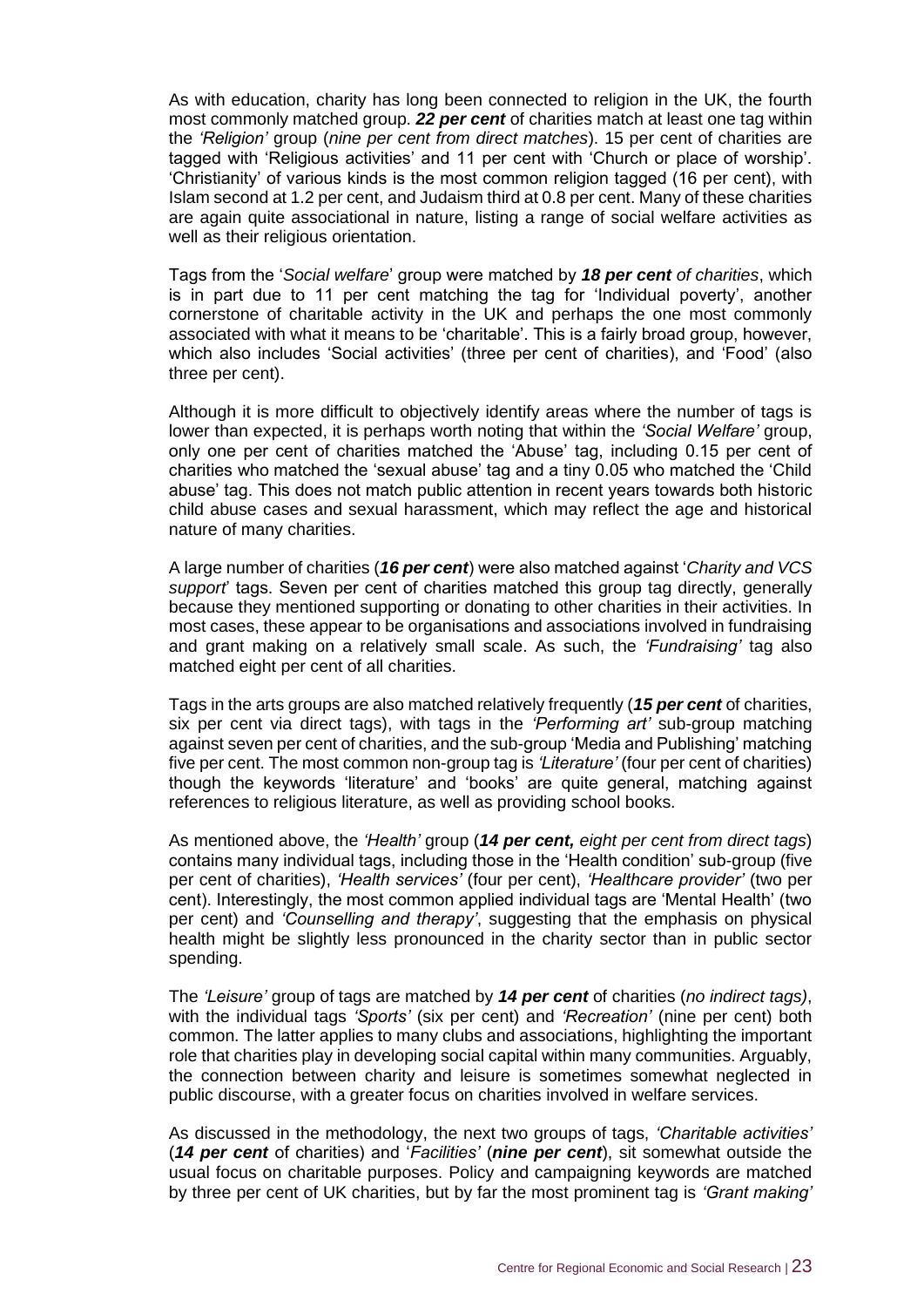at nine per cent. This is probably an underestimate, given that many of the organisations which match no tags are in reality likely to be very small grant makers. Only 0.01 per cent of charities mention *'Social investment'* in their activities, which is again perhaps out of sync with the level of attention it receives within public debate on the sector.

In terms of facilities, *'Village Hall'* is the most popular tag (four per cent of charities), but *'Green space'* and *'Community Centre'* are also relatively frequently matched (two percent each).

Beyond this point, the matches for the groups become less frequent. Again, it is worth reiterating that in some cases this may be due to the choice of keywords or how broadly the group has been drawn conceptually. Nevertheless, it is clear that the language involved in the following groups is less popular than that of education, association, religion, poverty, leisure, and the other groups addressed above.

Amongst the economic and community development tag group (*seven per cent of charities*), the most popular tags are 'community development' (three per cent), which matches the frequency of community based organisations mentioned above. More obviously 'economic' tags are less common, though *'Unemployment'* is matched against two per cent of charities, and *'Rural and farming areas'* is also matched against two per cent. As with social investment, however, *'Social enterprise'* is matched relatively rarely, at 0.2 per cent of charities.

The *'Housing'* group of tags is matched by only *seven per cent* of charities, though it should be noted that many medium and large housing associations will not be registered charities, as they are generally regulated by the national regulators of social housing. Only 1.1 per cent of charities match keywords associated with *'Homelessness'.*

The *'Heritage'* group of tags is somewhat narrowly drawn and is often combined in other schemes with arts and culture. Nevertheless, it is still matched by *six per cent* of UK charities, most often via the *'History'* tag (two per cent) and the *'Historical conservation and restoration'* tag (also two per cent). Childcare is another relatively small and homogenous group of tags, matched by *five per cent* of charities, but it does contain the relatively common individual tag for 'Nursery' (four per cent). And similarly, the small *'Research'* group matches five per cent of charities. Only 0.5 per cent, however, are tagged with 'medical research' which emphasises the extent to which this activity tends to be consolidated into a few major charities such as Cancer Research.

The *'Society'* group, which is matched by just *four per cent* of UK charities, includes *'Citizenship'* as its most common tag (two per cent of charities), *whereas 'Conflict resolution'*, *'Equality and diversity'* and *'Human rights'*, *'Democracy' and 'Religious*; racial or cross-border harmony' all match against fewer than one per cent each. Arguably, given the scope and importance of these issues, this is an area where the charity sector is less prevalent than one might expect. Perhaps most notably, only 0.5 per cent matched keywords relating to *'Racial Justice'*, which surely has relevance for ongoing public discussions such as '#charitysowhite'.

Some of the remaining groups are quite small or narrow by definition. *'Armed forces'* is one of these, arguably a sub-category of 'beneficiary group'. Its keywords were matched by *one per cent* of UK charities. Charities which support particular *'Professions'* are quite difficult to match using keywords (*0.7 per cent*), but even the more specific individual tags for the *'Clergy' and 'Emergency service workers'* do not match high numbers of charities.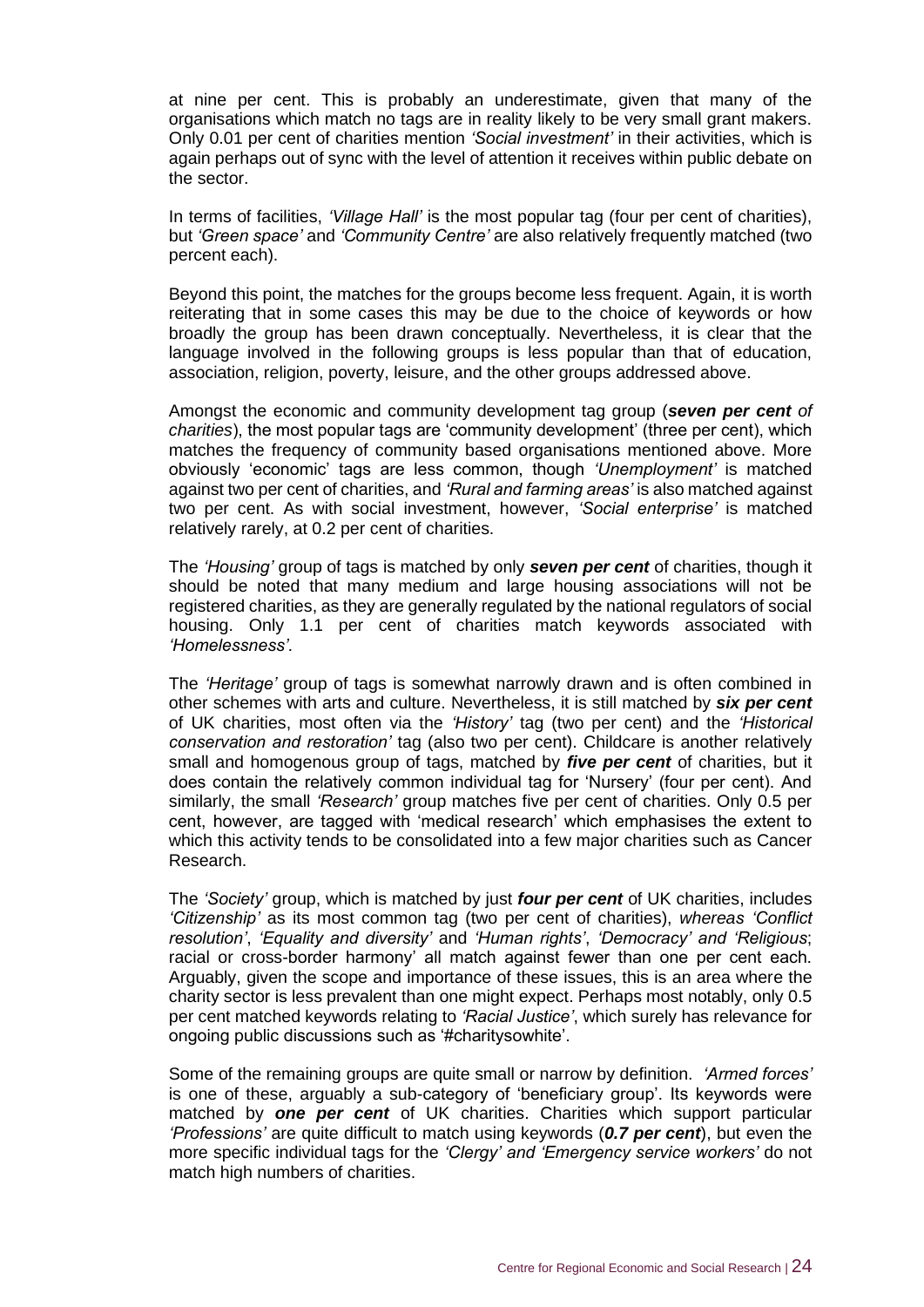Some of the other less commonly matched groups, however, were arguably rarer than we had expected given the debates and discussion regarding the charity sector which occur in a UK context. Notwithstanding the possibility of false negative results, social care, matching just *two per cent* of charities, was much less frequent than we had anticipated given the attention paid to this activity area in policy debates.

Defying stereotypes of donkey sanctuaries and cat shelters, only *two per cent* of charities matched our list of tags under the *'Animal'* group. Crime and justice related tags are also relatively uncommon, matching just *one per cent* of charities, perhaps reflecting the challenges of raising donations for work in this area. Arguably, this low frequency further challenges the stereotype that all charities necessarily work with the most disadvantaged individuals in a society.

The *'Saving of lives'* group (*two per cent* of charities) contains tags *for 'Humanitarian relief'* (one per cent) and *'Search and rescue'* (0.2) per cent, which might have been expected to be higher given the role of many charities in international aid. This is another area where additional variables in the registers of charities may be able to supplement the tags, as international activities are relatively difficult to capture using keywords.

Finally, we were particularly struck by the *'Environment'* tag group matching against only two per cent of charities' activities and objects. Only **0.1 per cent** of charities appear to mention terms related to the climate emergency or climate change. Again, this is perhaps out of proportion to the scale of the threat posed to society by the climate emergency.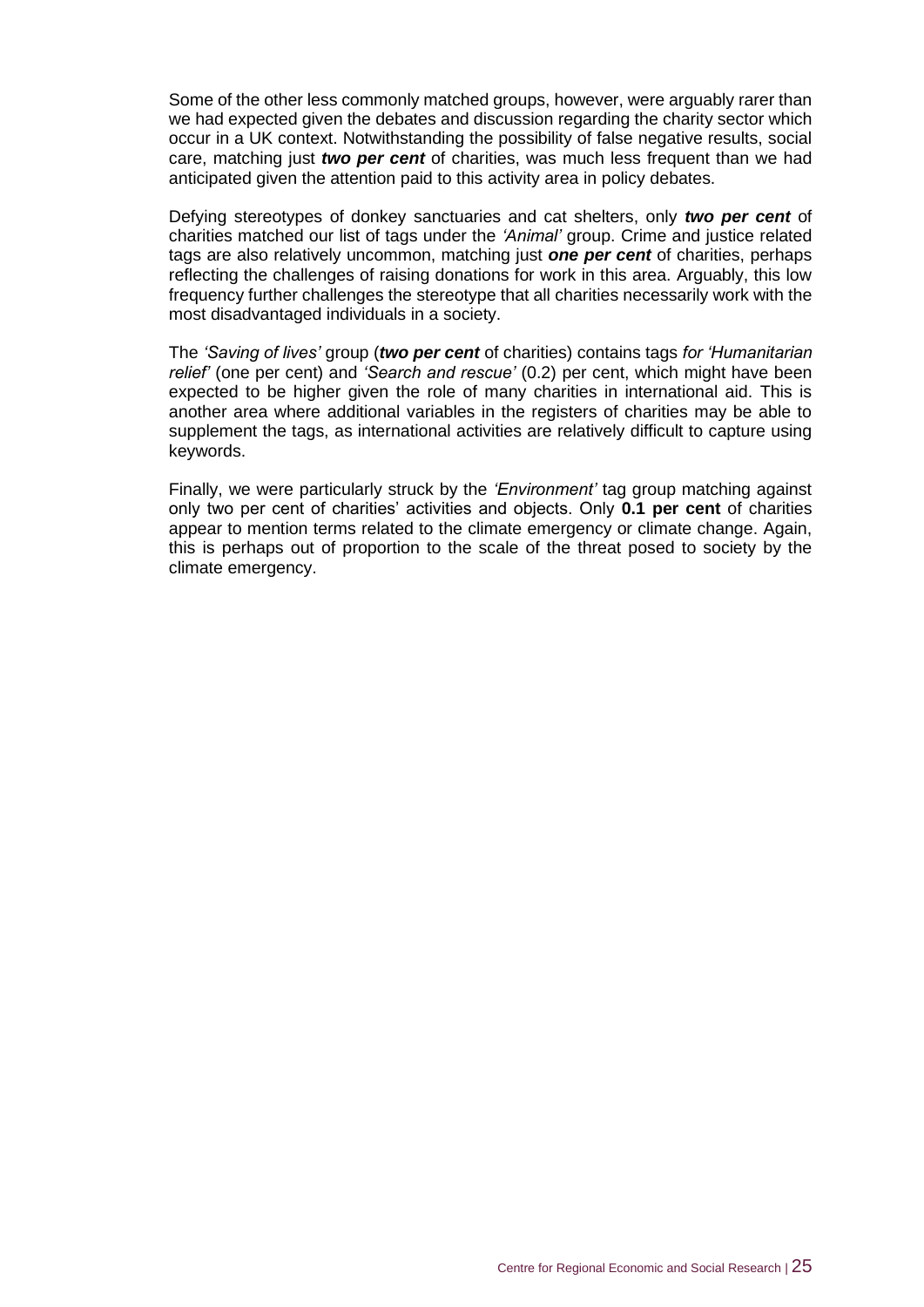## **5. Discussion**



This project was established to try and provide new, alternative ways to classify the activities of charities in the UK, according to their charitable purpose. To do so, we have introduced a new, UK focussed classification scheme, as well as providing a keyword matching method to apply these new categories automatically. Our hope is that by doing so, we have provided a means to view the charity sector in a new light, helping researchers and their audiences to better understand what thousands of charities do day-in, day-out across the UK.

Mapping metaphors are ubiquitous in classification work and research and capture our interest in the 'shape' of the charity sector in the UK well. On the other hand, they can obscure the fact that there are many different ways in which the same data could be segmented. Throughout the process of determining the classifications themselves and the keywords used to apply them, we have had to make subjective judgements, which risk privileging our own perspectives and biases on the sector. Our aim has been to include those categories which will be useful and relevant as possible for a wide range of researchers working on the UK charity sector, but only time and feedback will reveal how successful we have been. Certainly, the results have confirmed the great variety, occasionally even quirkiness, of charity purposes to be found in the UK.

Nevertheless, our own expectations about the frequency with which different tags have been matched have been challenged on occasion. Partly, this may be because charities infrequently update their activities, which means that the textual data available is somewhat historic. Some of the most common tags relate to purposes and activities that would not have looked out of place in Victorian times. Partly that is because they are somewhat timeless, such as individual poverty or community-based social activities, partly it is because these causes have had the most time to attract new charities compared to newer causes. Today's prominent causes may lead to tomorrow's charities. On the other hand, the results are an important reminder that while income and media attention may flow to controversial areas of work, such as social care services, these areas account for a tiny proportion of charities in terms of numbers.

Regardless, it is hard to avoid the impression that whilst the charity sector covers a range of important causes, its organisational resources are not necessarily targeted according to any overwhelming logic of need or importance. Climate change poses an existential threat to modern societies with profound consequences for vulnerable groups, and yet there are relatively few references to it in the activities of UK charities. This fits with theoretical arguments that the voluntary sector suffers from philanthropic insufficiency (Salamon, 1987), with resources sometimes being lowest when and where they are needed most. Charities associated with the most 'sympathetic' causes, such as children and young people, find it easier to attract resources than more marginalised groupings or the 'undeserving poor'. Rather than the putative safety blanket of the welfare state, charity provides a welcome but uneven patchwork.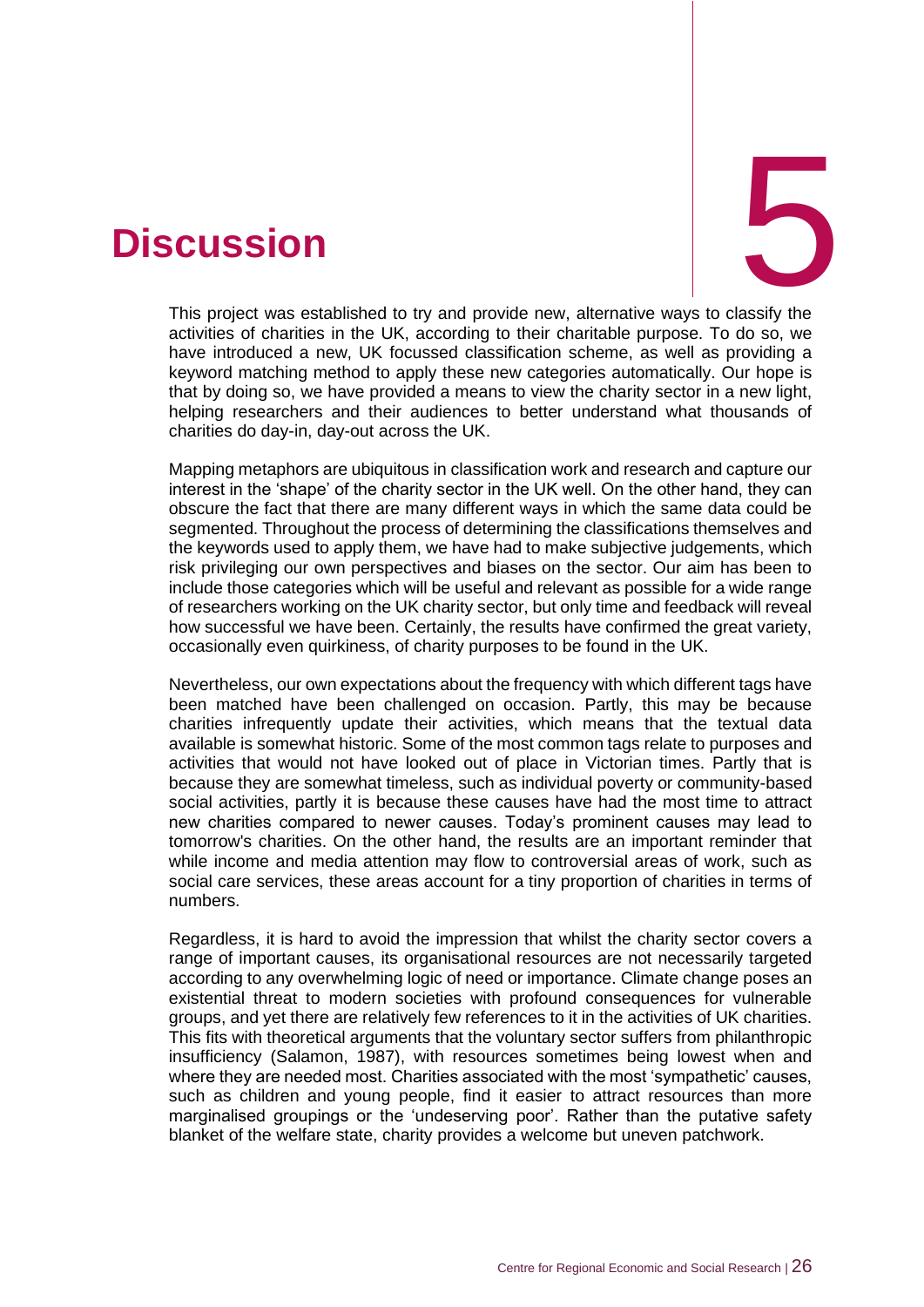Developing over 250 tags and using them to manually tag over 4,000 charities, as well as creating keyword search tools for each tag, has been no small task. Whilst we hope the endeavour has been successful overall, the project inevitably has its limitations.

The fact that we arrived at so many tags, despites efforts to rationalise and avoid those with very few matches, is testament to the number of different causes covered by the UK charity sector. Hopefully, the increased number of tags, and the fact they have been developed inductively from UK charity data, will help to capture the sector's activities in a way that is useful to a wide range of users. On the other hand, as a result of its length, the scheme may comparatively lack what Salamon and Anheier refer to as economy (parsimony) or organising power (generalisability).

On the other hand, no classification scheme is ever quite long enough, and the UK-CAT is likely to have missed categories that some may find important. Once you start listing examples of individual religions, sports, animals, you inevitably have to draw a cut-off line which some may find frustrating. Whilst we would be keen to hear of any significant gaps in the UK-CAT, we would also encourage anyone in this position to try and develop their own keyword search rule for that activity area and share the results.

The development of keyword matching rules brings a different set of challenges. Firstly, we have a renewed appreciation for the level of ambiguity and subjectivity involved in developing and applying a classification system. The process is as much art as it is science, particularly when there is no limit on how many tags to apply to each charity. Even when discussed between several individuals, all with knowledge of the sector, it can occasionally be hard to find consensus when conducting the manual matching. And in practice, we generally had to rely on a single individual to make the call. Clearly, therefore, it is hard to ever determine a 'correct' classification. One of the key advantages of keyword searching, therefore, is its transparency. Anyone is able to view the keywords we have chosen, identify any mistakes, and suggest improvements. We could welcome this feedback on either the UK-CAT or the keyword search rules<sup>7</sup>.

We made the decision to apply as many tags as felt necessary to capture the charitable purpose of each charity. As discussed in the methodology, this has advantages and disadvantages. Whilst limiting its usefulness for some types of research, multiple tags help to avoid the challenges otherwise posed by multi-purpose charities. The analysis provided in this paper helps to show that the keyword matching is working relatively well, with few obvious false positives and a respectable rate of false negatives (if we assume that the manually coded classifications are 'correct'). The vast majority of charities have at least one tag, and the numbers with many tags are manageable. What is clear, however, is that the keyword searching process applies many more tags than a human coder. The relatively simple matching process has no means of determining how important any individual tag is to the overall meaning of what is being described.

We hope that in future, it may be possible to apply a more sophisticated method which provides a 'relevance' score for each tag, for every charity. By setting various thresholds, this could provide the best of all worlds, allowing us to apply multiple tags, whilst ranking their relevance and picking a single tag, 'most relevant tag', where needed.

Natural Language Processing (NLP) techniques, potentially combined with machine learning, may in time be able to outperform our own efforts at classification rules and solve some of the issues to do with context, spelling and language which we experienced. Results from the US suggest there is great promise from this approach

<sup>7</sup> <https://charityclassification.org.uk/contact/>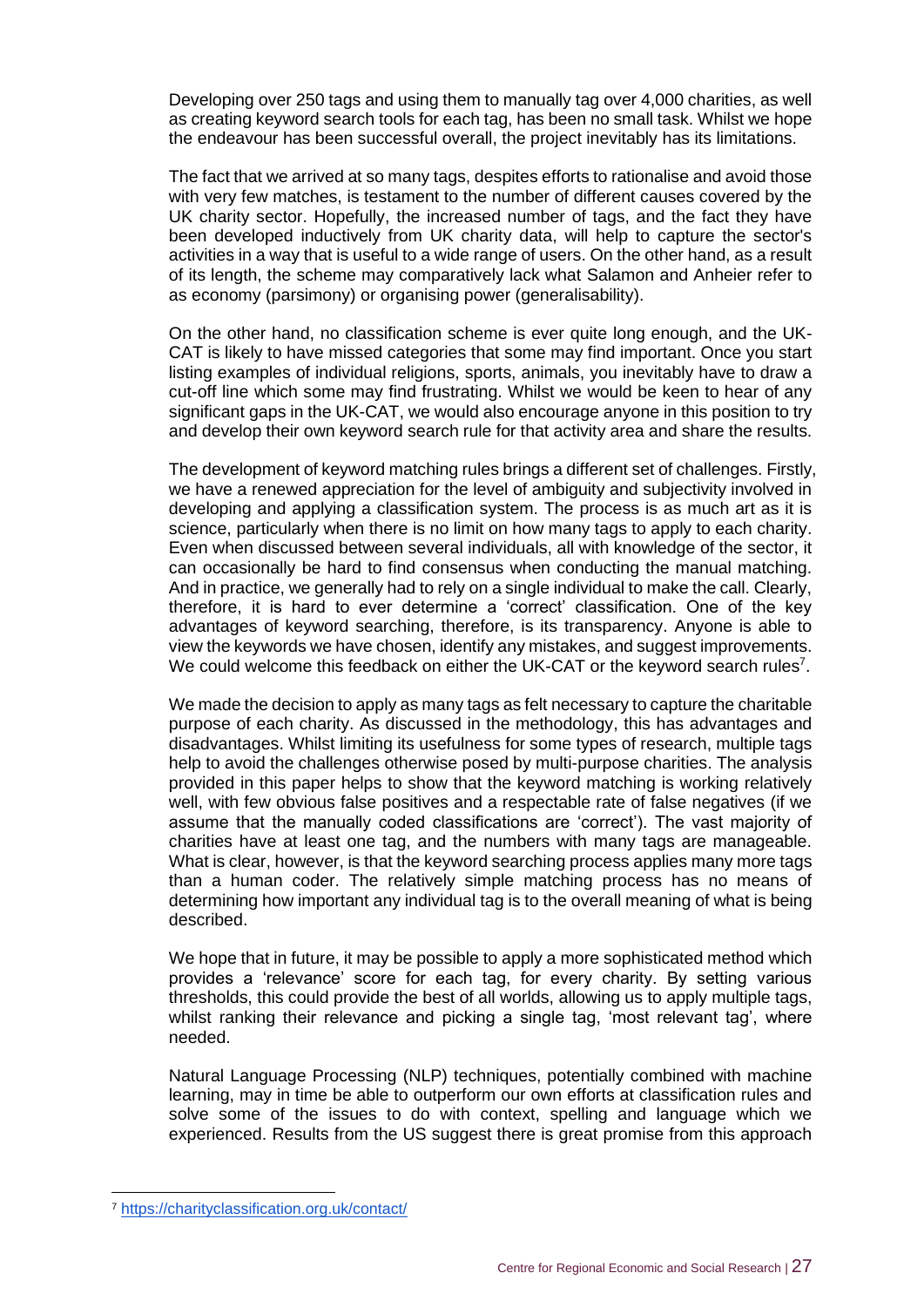(Ma, 2020), though it should be borne in mind that much less training data is available in the UK (automatically applying the charity register classifications would be the most analogous comparison). It may be that a hybrid approach is possible, with human coders checking and correcting the results of machine learning in order to create an iteratively better training dataset over time.

Applying NLP provides a logical next step to help address some of the issues with language, spelling and words with multiple meanings we have encountered. Indeed, we have already begun experimenting with some of these methods. Machine learning and NLP may also come at the cost of transparency and human oversight, and can only ever be as good as the underlying training dataset. It is also difficult to add new categories (as there is no training data), a concern given the UK-CAT is still in its infancy.

Finally, it should be acknowledged that charities do not make up the entirety of the UK non-profit sector, which also includes CICs and other forms of social enterprise, as well as informal and unregistered organisations.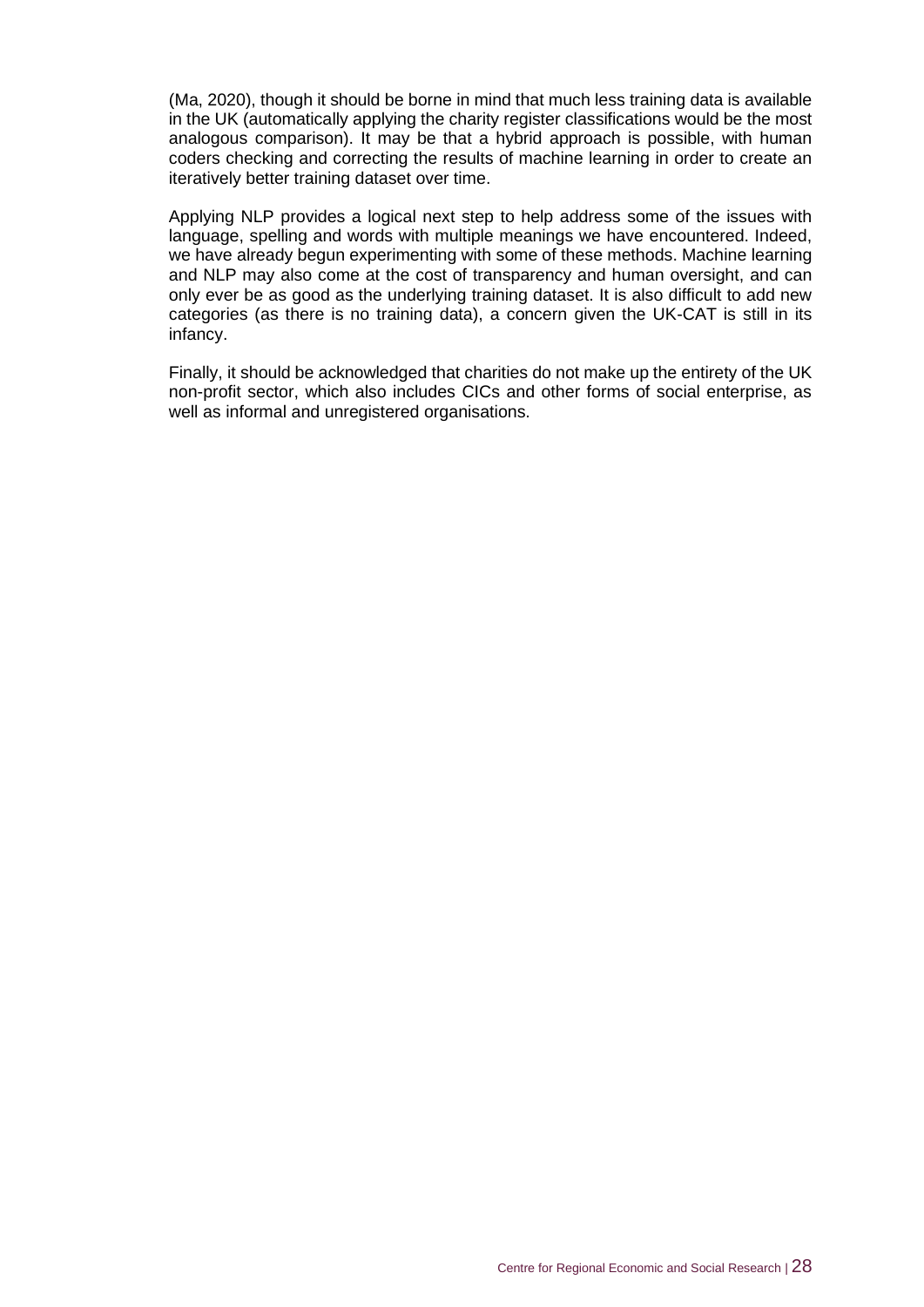## **6. References**

Appe, S. (2012) What about who is mapping and its implications? Comments on Brent Never's ''The case for better maps of social service provision.'' *Voluntas*, 23 (1), pp. 204–212.

Barman, E. (2013) Classificatory Struggles in the Nonprofit Sector: The Formation of the National Taxonomy of Exempt Entities, 1969—1987. *Social Science History*, 37 (1), pp.103- 141.

Bowker, G.C. and Star, S. (1999) Sorting Things Out: Classification and Its Consequences. London: MIT press.

Carmel, E. and Harlock, J. (2008) Instituting the "third sector" as a governable terrain: partnership, procurement and performance in the UK. *Policy & Politics,* 36 (2), 155–71.

Clifford, D., Geyne Rajme, F. and Smith, G. (2013) Mapping the environmental third sector in England, May, *Working Paper 98*. Birmingham: Third Sector Research Centre.

Cooney, R., (2020) *The voluntary sector does not die': How charities took on Covid-19,* May, Third Sector Magazine. Available at: [https://www.thirdsector.co.uk/the-voluntary-sector-does](https://www.thirdsector.co.uk/the-voluntary-sector-does-not-die-charities-took-covid-19/management/article/1683452)[not-die-charities-took-covid-19/management/article/1683452](https://www.thirdsector.co.uk/the-voluntary-sector-does-not-die-charities-took-covid-19/management/article/1683452)

Fyall, R., Moore, M. K. and Gugerty, M. K. (2018) Beyond NTEE codes: Opportunities to understand nonprofit activity through mission statement content coding. *Nonprofit and Voluntary Sector Quarterly*, 47 (4), pp.677–701.

Hay, C. (2002) *Political Analysis: A Critical Introduction*. Basingstoke: Palgrave Macmillan.

Kendall, J. and Knapp, M. (1995) A loose and baggy monster: boundaries, definitions and types', In: J. Davis Smith, C. Rochester and R. Hedley, *An Introduction to the Voluntary Sector*, Routledge, London, pp. 66-95.

Lampkin, L., Romeo, S. and Finnin, E. (2001) Introducing the nonprofit program classification system: The taxonomy we've been waiting for. *Nonprofit and Voluntary Sector Quarterly*, 30 (4), pp. 781–793.

Litofcenko, J., Karner, D. and Maier, F. (2020) Methods for classifying nonprofit organizations according to their field of activity: A report on semi-automated methods based on text. *Voluntas*, 31 (1), pp. 227-237.

National Council for Voluntary Organisations (NCVO) (2012) *The size and scope of the voluntary addiction sector in England and Wales*, July. London: Action on Addiction.

Nickel, P.M. and Eikenberry, A.M. (2016) Knowing and Governing: The Mapping of the Nonprofit and Voluntary Sector as Statecraft. *Voluntas,* 27 (1), pp. 392–408.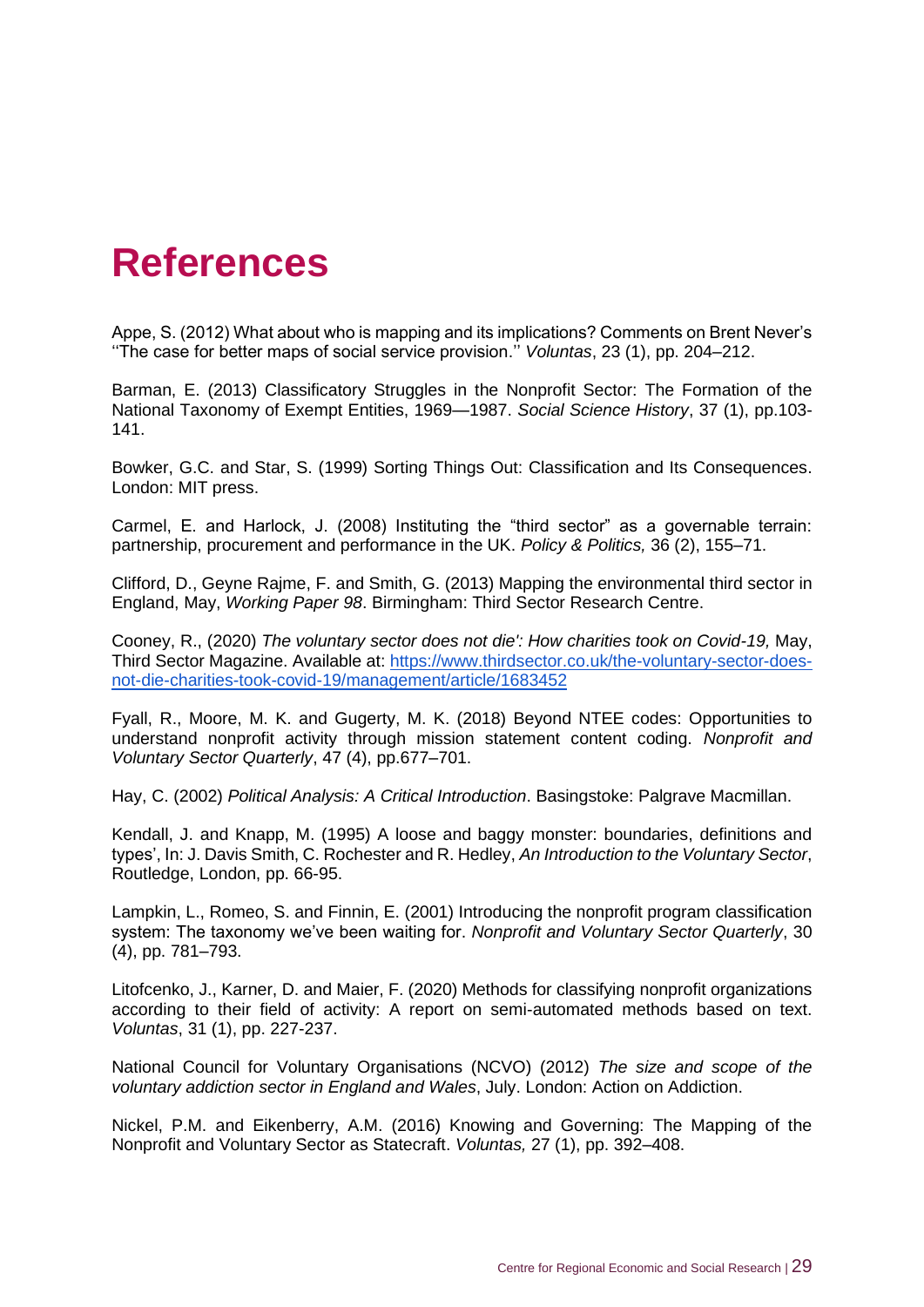Newbigging, K., Mohan, J., Rees, J., Harlock, J. and Davis, A. (2017) Contribution of the voluntary sector to mental health crisis care in England: protocol for a multimethod study. *BMJ Open,* 7, pp.1-9.

Ma, J. (2021) Automated Coding Using Machine Learning and Remapping the U.S Nonprofit Sector: A Guide and Benchmark. *Nonprofit and Voluntary Sector Quarterly*, 50 (3), pp.1-26.

Salamon, L.M., Anheier, H.K. (1992) In search of the non-profit sector II: The problem of classification. *Voluntas,* 3**,** pp.267–309.

Salamon, L.M. (2010) Putting the civil society sector on the economic map of the world. *Annals of Public and Cooperative Economics*, 81 (2), pp. 167-210.

The Nonprofit Center (2008) How and by whom are NTEEs assigned? Accessed at: [https://web.archive.org/web/20200118035322/http://www.thenonprofitlink.org/knowledgebas](https://web.archive.org/web/20200118035322/http:/www.thenonprofitlink.org/knowledgebase/detail.php?linkID=728&category=120&xrefID=3012/) [e/detail.php?linkID=728&category=120&xrefID=3012/](https://web.archive.org/web/20200118035322/http:/www.thenonprofitlink.org/knowledgebase/detail.php?linkID=728&category=120&xrefID=3012/)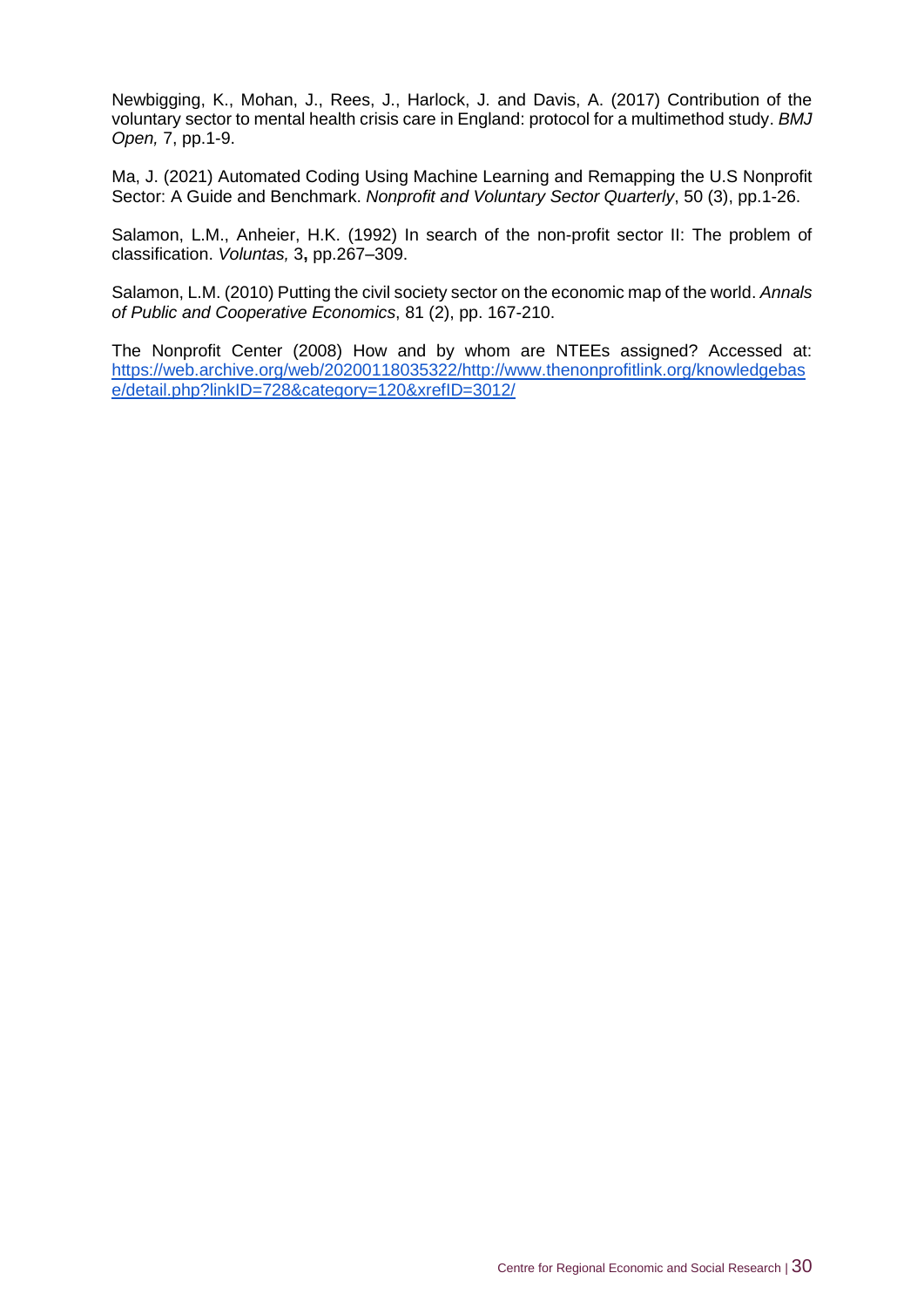

# **Appendix 1: UK Charity Activity Tags (UK classification system**

The system is organised into 24 categories, with 17 subcategories and 230 tags in total. It is designed to accommodate charities having more than tag applied.

The most up-to-date version of this classification system is available at [https://charityclassification.org.uk/data/tag\\_list/.](https://charityclassification.org.uk/data/tag_list/)

Details of ICNP/TSO and other classification schemes are available at <https://charityclassification.org.uk/other-work/#other-classification-schemes>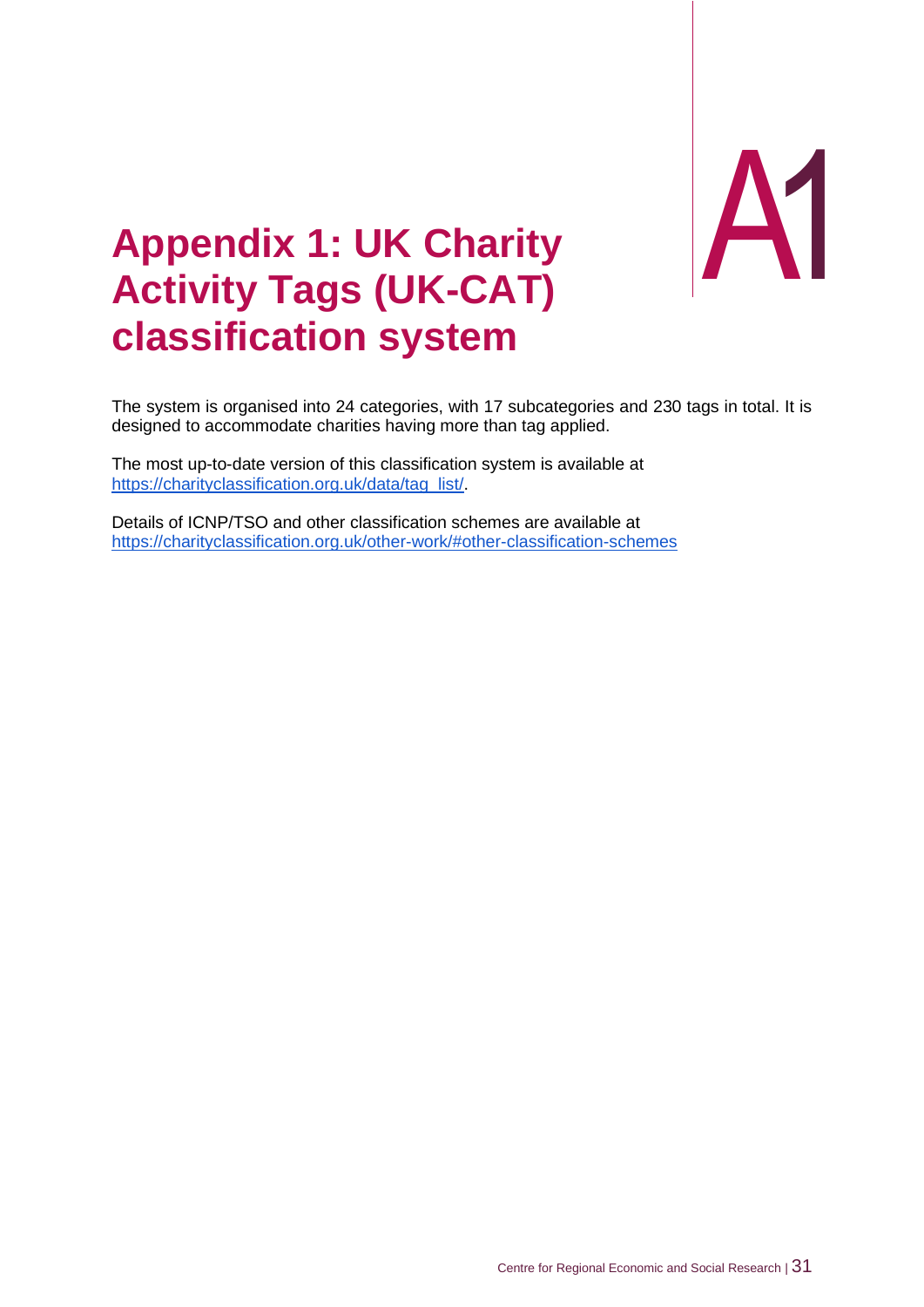| Category     | <b>Subcategory</b>   | <b>Tag</b>           | Code      | <b>Matched</b><br>charities |
|--------------|----------------------|----------------------|-----------|-----------------------------|
| Animals      |                      | Animals              | <b>AN</b> | 3,961                       |
| Animals      |                      | Cats                 | AN101     | 393                         |
| Animals      |                      | Dogs                 | AN102     | 914                         |
| Animals      |                      | Donkeys              | AN103     | 59                          |
| Animals      |                      | Horses               | AN104     | 619                         |
| Armed forces |                      | Armed forces         | AF        | 1,663                       |
| Armed forces |                      | Army                 | AF101     | 657                         |
| Armed forces |                      | Navy                 | AF102     | 543                         |
| Armed forces |                      | <b>RAF</b>           | AF103     | 410                         |
| Armed forces |                      | Veterans             | AF104     | 354                         |
| Arts         |                      | Arts                 | <b>AR</b> | 11,310                      |
| Arts         |                      | Culture              | AR101     |                             |
| Arts         |                      | Festival             | AR102     | 2,460                       |
| Arts         |                      | Languages            | AR103     | 291                         |
| Arts         | Media and publishing | Media and publishing | AR200     |                             |
| Arts         | Media and publishing | Film                 | AR201     | 1,141                       |
| Arts         | Media and publishing | Literature           | AR202     | 7,600                       |
| Arts         | Media and publishing | Media                | AR203     | 393                         |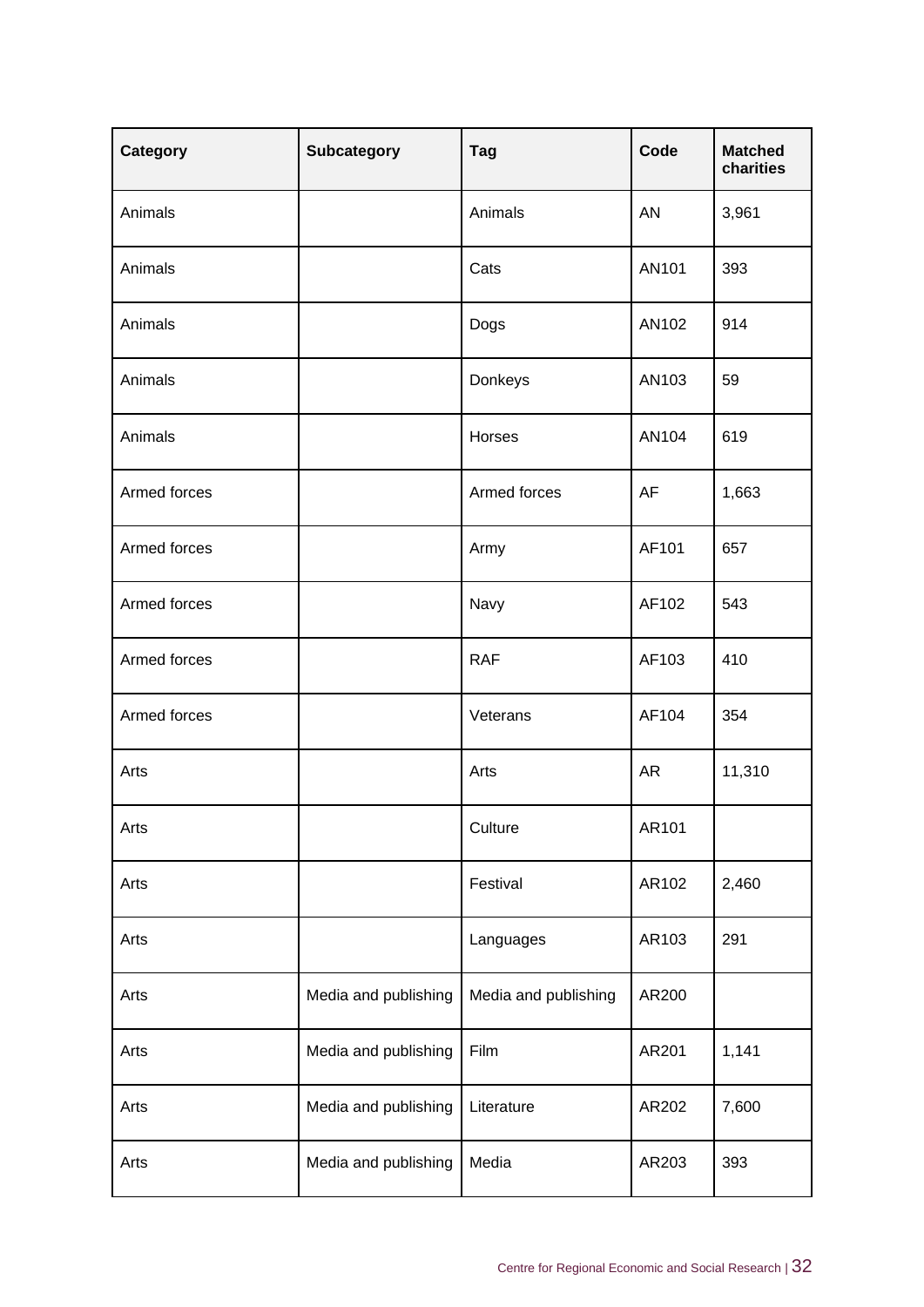| Arts         | Media and publishing | Print media                | AR204      | 571    |
|--------------|----------------------|----------------------------|------------|--------|
| Arts         | Media and publishing | Radio                      | AR205      | 454    |
| Arts         | Media and publishing | Television                 | AR206      | 370    |
| Arts         | Performing art       | Performing art             | AR300      | 887    |
| Arts         | Performing art       | Choirs                     | AR301      | 2,601  |
| Arts         | Performing art       | Dance                      | AR302      | 2,636  |
| Arts         | Performing art       | Music                      | AR303      | 9,255  |
| Arts         | Performing art       | Musical theatre            | AR304      | 292    |
| Arts         | Performing art       | Opera                      | AR305      | 696    |
| Arts         | Performing art       | Orchestra                  | AR306      | 717    |
| Arts         | Performing art       | Theatre                    | AR307      | 4,142  |
| Arts         |                      | Visual arts                | AR104      | 2,338  |
| Associations |                      | Associations               | ${\sf AS}$ | 28,809 |
| Associations |                      | Community<br>association   | AS101      | 3,505  |
| Associations |                      | <b>Fraternal societies</b> | AS102      | 681    |
| Associations |                      | Inner Wheel                | AS103      | 293    |
| Associations |                      | League of Friends          | AS104      | 8,350  |
| Associations | Service clubs        | Service clubs              | AS200      | 329    |
| Associations | Service clubs        | Lions club                 | AS201      | 606    |
| Associations | Service clubs        | Rotary club                | AS202      | 1,351  |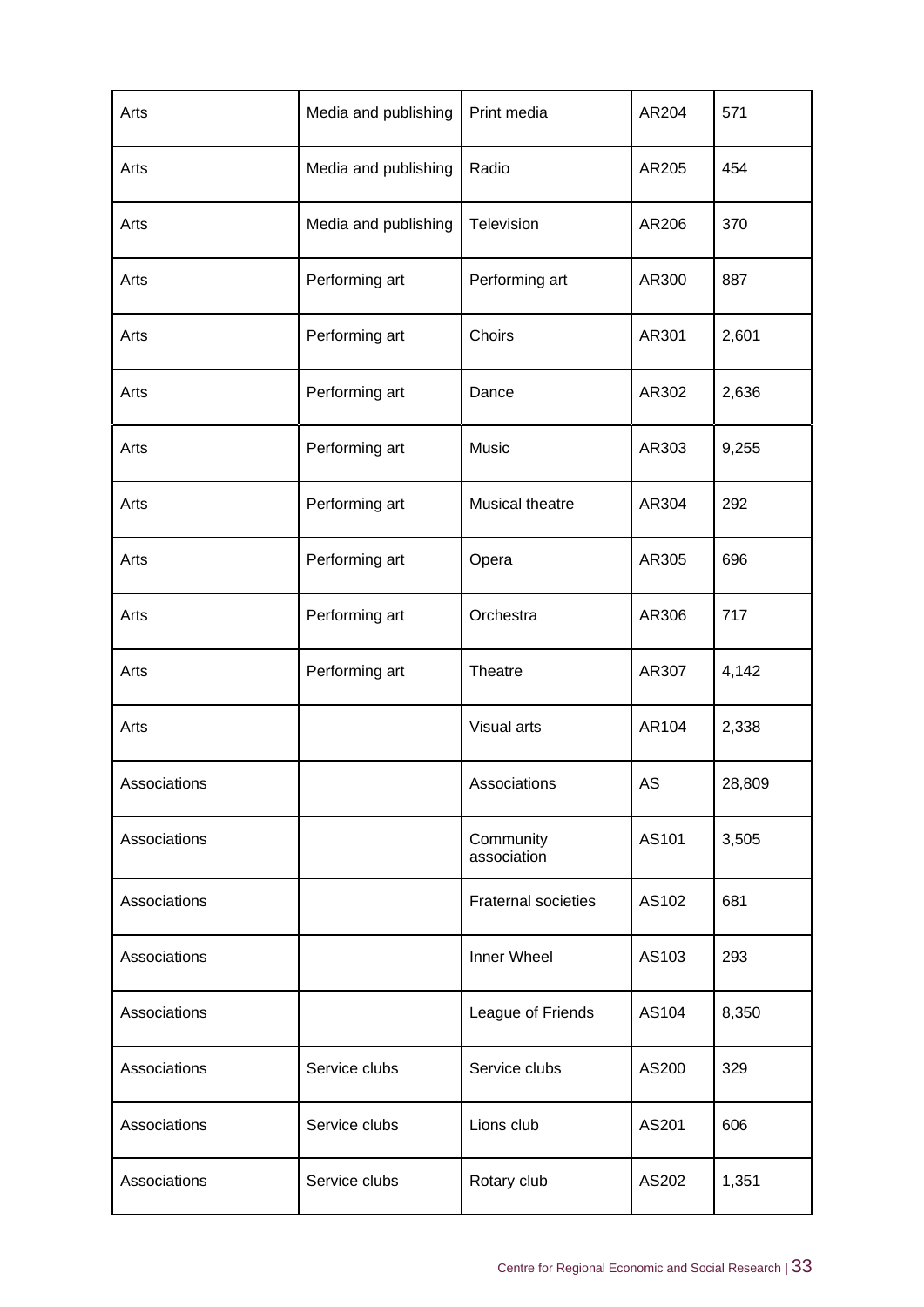| Associations      |                             | Social club                    | AS105        | 2,066  |
|-------------------|-----------------------------|--------------------------------|--------------|--------|
| Associations      |                             | Townswomen's Guild             | AS106        | 220    |
| Associations      |                             | Women's Institute              | AS107        | 2,247  |
| Associations      |                             | YWCA / YMCA                    | AS108        | 207    |
| Associations      | Youth Groups                | Youth Groups                   | AS300        | 1,907  |
| Associations      | Youth Groups                | Cadets                         | AS301        | 732    |
| Associations      | Youth Groups                | Girlguiding                    | AS302        | 2,006  |
| Associations      | Youth Groups                | Scouting                       | AS303        | 4,528  |
| Beneficiary group |                             | Beneficiary group              | <b>BE</b>    |        |
| Beneficiary group |                             | Asylum seekers and<br>refugees | <b>BE101</b> | 1,196  |
| Beneficiary group |                             | Children                       | <b>BE102</b> | 26,728 |
| Beneficiary group |                             | <b>Families</b>                | <b>BE103</b> |        |
| Beneficiary group |                             | Girls                          | BE104        | 4,596  |
| Beneficiary group |                             | LGBTQ+                         | <b>BE105</b> | 279    |
| Beneficiary group |                             | Men                            | <b>BE106</b> | 1,234  |
| Beneficiary group |                             | Migrants                       | <b>BE107</b> | 532    |
| Beneficiary group |                             | Older people                   | <b>BE108</b> | 8,235  |
| Beneficiary group |                             | Parents and<br>guardians       | <b>BE109</b> | 10,305 |
| Beneficiary group | People with<br>disabilities | People with<br>disabilities    | <b>BE200</b> | 13,967 |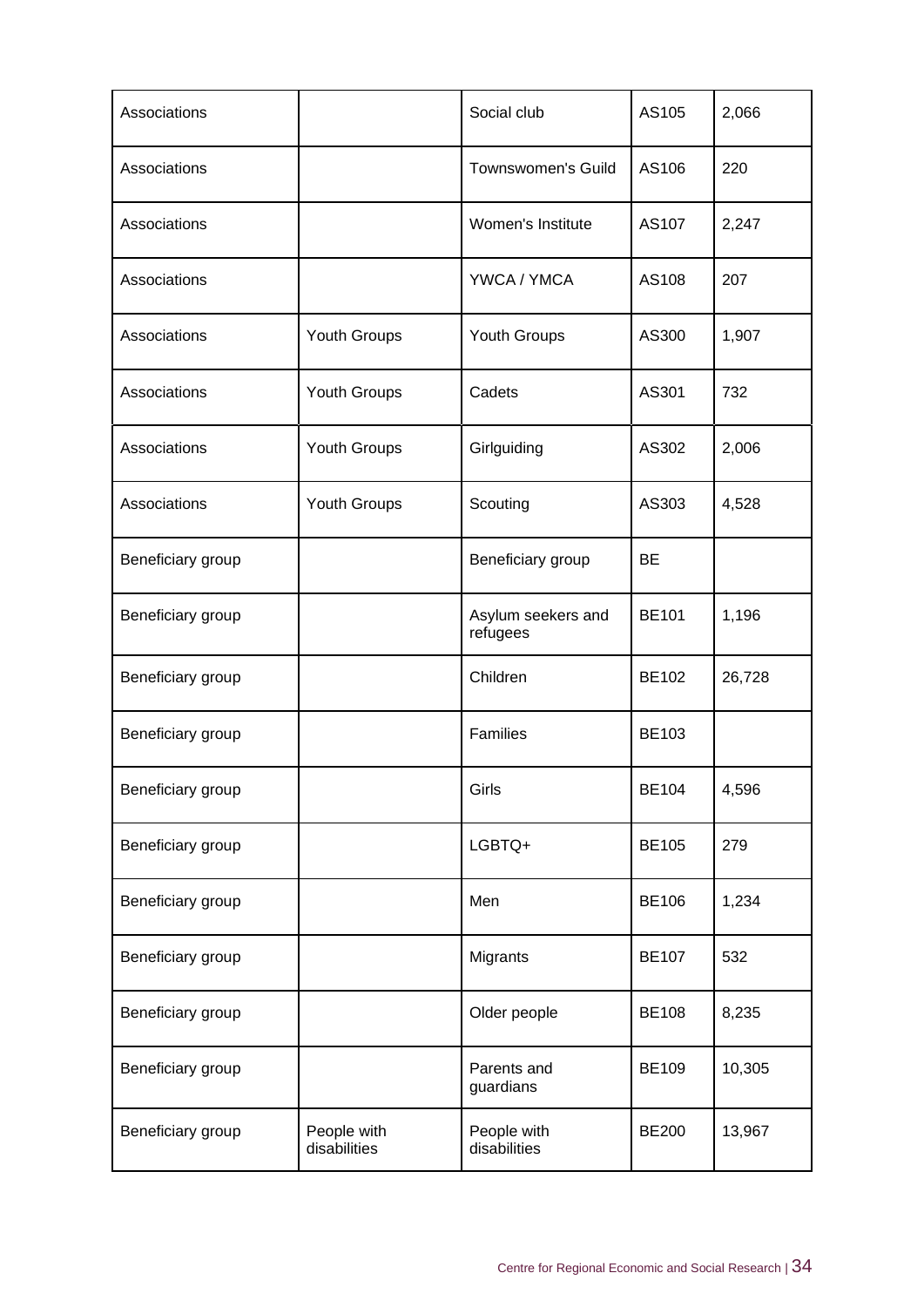| Beneficiary group          | People with<br>disabilities | Riding for the<br>disabled                | <b>BE201</b> | 405    |
|----------------------------|-----------------------------|-------------------------------------------|--------------|--------|
| Beneficiary group          |                             | People with learning<br>disabilities      | <b>BE110</b> | 2,263  |
| Beneficiary group          |                             | Racial; ethnic or<br>national communities | <b>BE111</b> | 595    |
| Beneficiary group          |                             | Widows; widowers<br>and orphans           | <b>BE112</b> | 2,169  |
| Beneficiary group          |                             | Women                                     | <b>BE113</b> | 9,944  |
| Beneficiary group          |                             | Young children                            | <b>BE114</b> | 8,911  |
| Beneficiary group          |                             | Young people                              | <b>BE115</b> | 21,681 |
| Charitable activities      |                             | Charitable activities                     | CA           |        |
| Charitable activities      |                             | Advice and individual<br>advocacy         | CA101        | 3,276  |
| Charitable activities      |                             | Charity shops                             | CA102        | 889    |
| Charitable activities      | Grant making                | Grant making                              | CA200        | 18,526 |
| Charitable activities      | Grant making                | Grants to individuals                     | CA201        | 1,158  |
| Charitable activities      | Grant making                | Grants to<br>organisations                | CA202        | 8,684  |
| Charitable activities      |                             | Policy campaigning<br>and advocacy        | CA103        | 6,433  |
| Charitable activities      |                             | Social Investment                         | CA104        | 23     |
| Charity and VCS<br>support |                             | Charity and VCS<br>support                | <b>CV</b>    | 13,581 |
| Charity and VCS<br>support |                             | <b>Financial investment</b>               | <b>CV101</b> | 54     |
| Charity and VCS<br>support |                             | Fundraising                               | CV102        | 16,395 |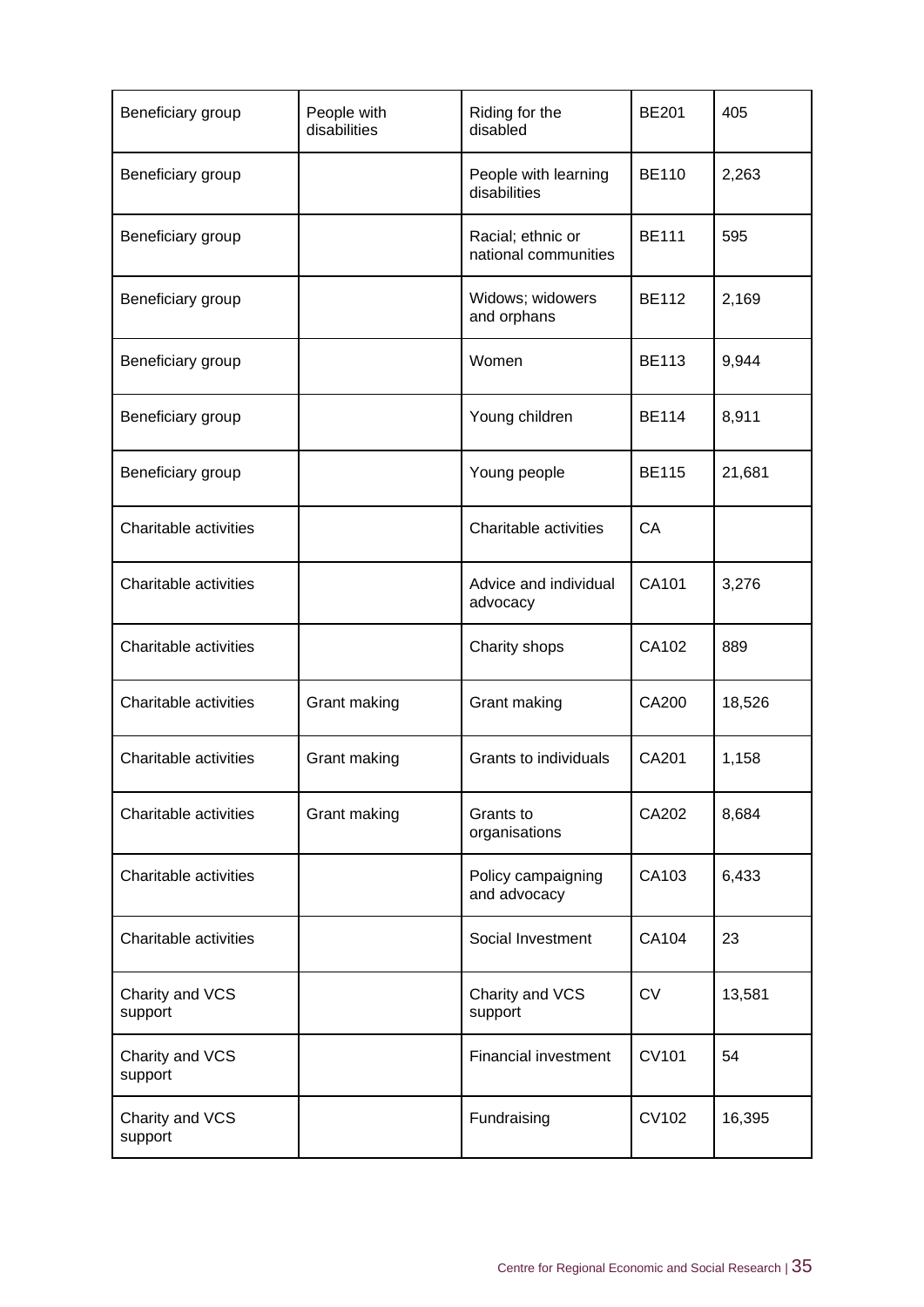| Charity and VCS<br>support            |                | Umbrella bodies                          | <b>CV103</b> | 857   |
|---------------------------------------|----------------|------------------------------------------|--------------|-------|
| Charity and VCS<br>support            |                | Volunteering                             | <b>CV104</b> | 6,257 |
| Childcare                             |                | Childcare                                | CC           | 1,341 |
| Childcare                             |                | Nursery                                  | CC101        | 7,139 |
| Childcare                             |                | Out of school club                       | CC102        | 1,547 |
| Childcare                             |                | Playground                               | CC103        | 853   |
| Childcare                             |                | Playgroup                                | CC104        | 2,393 |
| Crime and Justice                     |                | <b>Crime and Justice</b>                 | <b>CJ</b>    | 733   |
| Crime and Justice                     |                | Offender support and<br>rehabilitation   | CJ101        | 782   |
| <b>Crime and Justice</b>              |                | Prevention and safety                    | CJ102        | 186   |
| Crime and Justice                     |                | Road safety                              | CJ103        | 274   |
| <b>Crime and Justice</b>              |                | Trafficking and<br>modern slavery        | CJ104        | 157   |
| Crime and Justice                     |                | Victim support                           | CJ105        | 100   |
| Economic and<br>community development |                | Economic and<br>community<br>development | EC           |       |
| Economic and<br>community development |                | Community<br>development                 | EC101        | 5,459 |
| Economic and<br>community development |                | Economic<br>development                  | EC102        | 1,402 |
| Economic and<br>community development | Infrastructure | Infrastructure                           | EC200        |       |
| Economic and<br>community development | Infrastructure | Energy                                   | EC201        | 171   |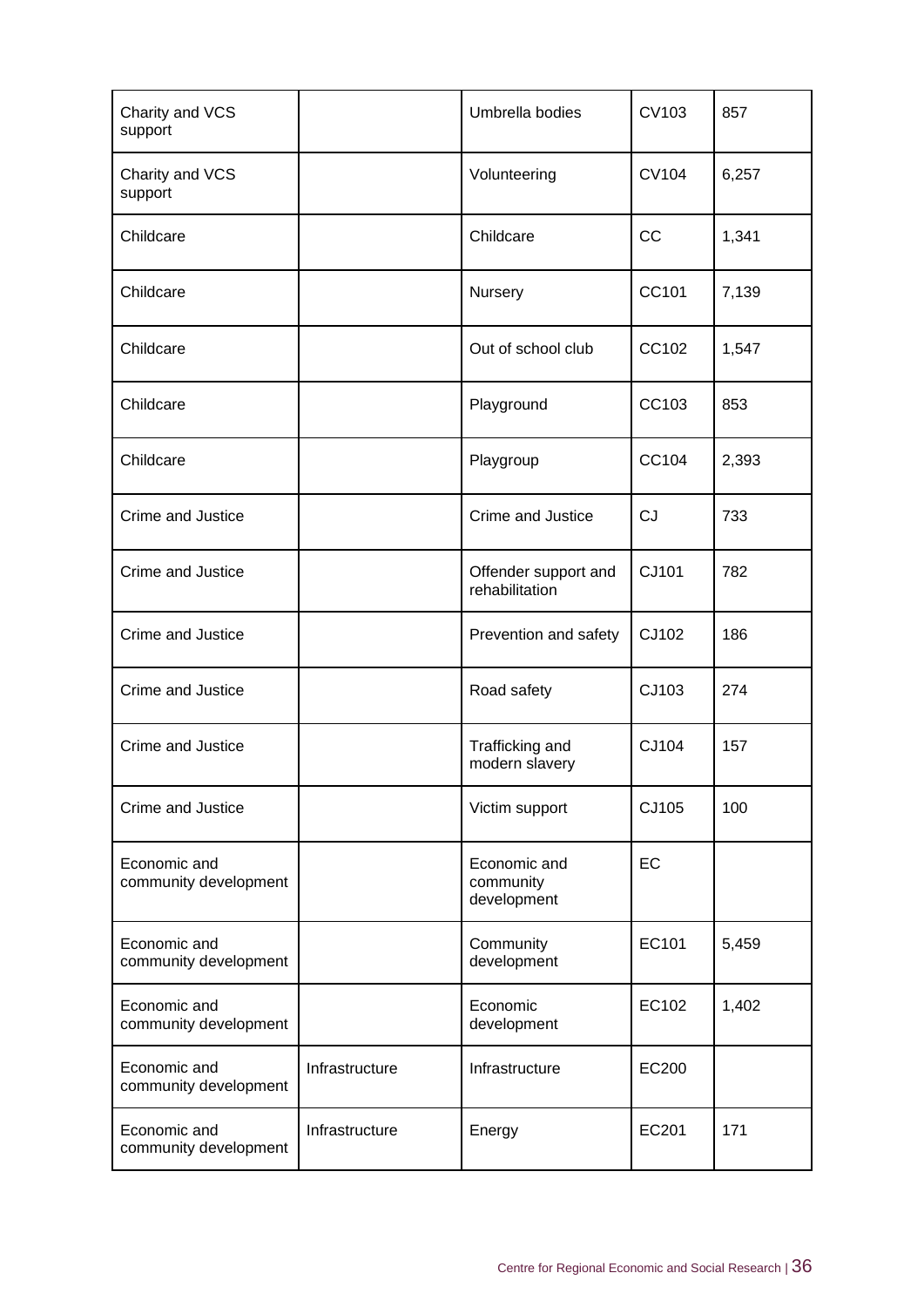| Economic and<br>community development | Infrastructure | Water                        | EC202     | 305    |
|---------------------------------------|----------------|------------------------------|-----------|--------|
| Economic and<br>community development |                | International<br>development | EC103     | 1,032  |
| Economic and<br>community development |                | Planning and<br>architecture | EC104     | 186    |
| Economic and<br>community development |                | Rural and farming<br>areas   | EC105     | 3,961  |
| Economic and<br>community development |                | Social enterprise            | EC106     | 436    |
| Economic and<br>community development |                | Unemployment                 | EC107     | 4,243  |
| Economic and<br>community development |                | Urban areas                  | EC108     | 835    |
| Education                             |                | Education                    | <b>ED</b> | 56,101 |
| Education                             |                | Adult education              | ED101     | 387    |
| Education                             |                | Further education            | ED102     | 2,875  |
| Education                             |                | Higher education             | ED103     | 2,300  |
| Education                             |                | Primary education            | ED104     | 5,414  |
| Education                             | School support | School support               | ED200     | 4,111  |
| Education                             | School support | Parent teacher               | ED201     | 5,355  |
| Education                             | School support | School fundraising           | ED202     | 5,032  |
| Education                             |                | Schools                      | ED106     | 31,287 |
| Education                             |                | Secondary education          | ED107     | 1,544  |
| Education                             |                | Student support              | ED105     | 2,236  |
| Education                             |                | Student union                | ED108     | 132    |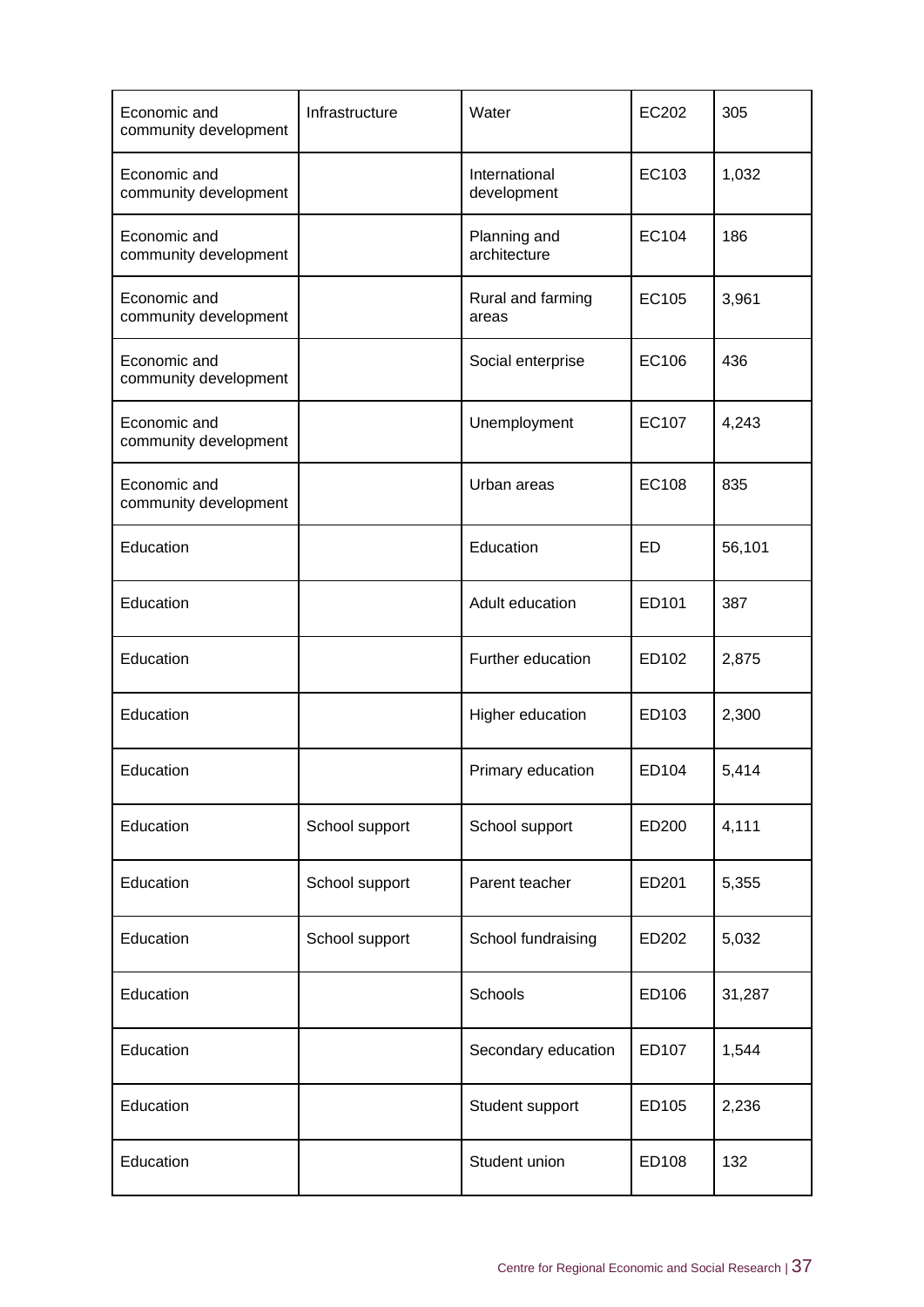| Education         | Training | Training                           | ED300        | 16,946 |
|-------------------|----------|------------------------------------|--------------|--------|
| Education         | Training | <b>Basic skills</b>                | ED301        | 123    |
| Education         | Training | <b>ESOL</b>                        | ED303        | 256    |
| Education         | Training | Employability training             | ED302        | 4,504  |
| Education         | Training | IT and digital                     | ED304        | 350    |
| Education         | Training | Mentoring                          | ED305        | 1,220  |
| Education         | Training | Vocational training                | ED306        | 394    |
| Education         |          | University of the Third<br>Age     | ED109        | 832    |
| Environment       |          | Environment                        | EN           |        |
| Environment       |          | <b>Climate Emergency</b>           | <b>EN101</b> | 263    |
| Environment       |          | Conservation and<br>sustainability | EN102        | 1,843  |
| Environment       |          | Recycling                          | EN103        | 400    |
| Environment       |          | Wildlife                           | EN104        | 1,213  |
| Facilities        |          | Facilities                         | FA           |        |
| Facilities        |          | Cemetery                           | FA101        | 589    |
| <b>Facilities</b> |          | Community cafe                     | FA102        | 816    |
| <b>Facilities</b> |          | Community centre                   | FA103        | 3,348  |
| <b>Facilities</b> |          | Green space                        | FA104        | 3,486  |
| <b>Facilities</b> |          | Open spaces                        | FA105        | 1,087  |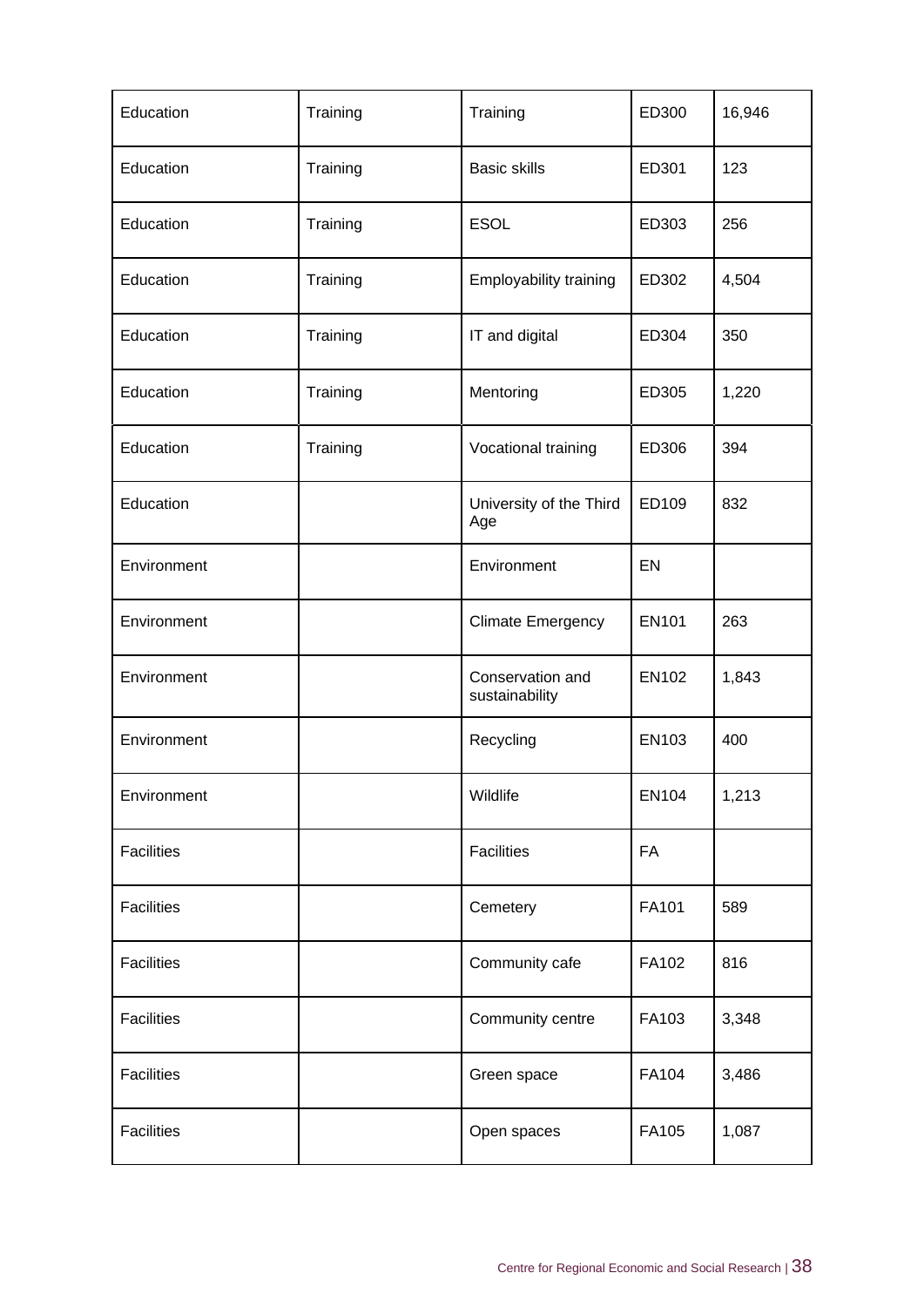| <b>Facilities</b> |                  | Playing fields                     | FA106        | 2,598  |
|-------------------|------------------|------------------------------------|--------------|--------|
| <b>Facilities</b> |                  | Village hall                       | FA107        | 8,861  |
| <b>Facilities</b> |                  | Youth centre                       | FA108        | 260    |
| Health            |                  | Health                             | <b>HE</b>    | 16,573 |
| Health            | Health condition | Health condition                   | <b>HE200</b> | 1,124  |
| Health            | Health condition | Addiction and<br>dependency        | <b>HE201</b> | 1,149  |
| Health            | Health condition | Cancer                             | <b>HE202</b> | 1,827  |
| Health            | Health condition | Cerebral palsy                     | <b>HE203</b> | 87     |
| Health            | Health condition | <b>Chronic Fatigue</b><br>Syndrome | <b>HE204</b> | 33     |
| Health            | Health condition | Dementia                           | <b>HE205</b> | 553    |
| Health            | Health condition | Fibromyalgia                       | <b>HE206</b> | 20     |
| Health            | Health condition | HIV / Aids                         | <b>HE208</b> | 387    |
| Health            | Health condition | <b>Hearing loss</b>                | <b>HE207</b> | 628    |
| Health            | Health condition | Maternity                          | <b>HE209</b> | 483    |
| Health            | Health condition | Mental health                      | <b>HE210</b> | 3,401  |
| Health            | Health condition | Motor Neurone<br><b>Disease</b>    | <b>HE211</b> | 28     |
| Health            | Health condition | <b>Multiple Sclerosis</b>          | <b>HE212</b> | 146    |
| Health            | Health condition | Sickle Cell                        | <b>HE213</b> | 46     |
| Health            | Health condition | <b>Strokes</b>                     | <b>HE214</b> | 252    |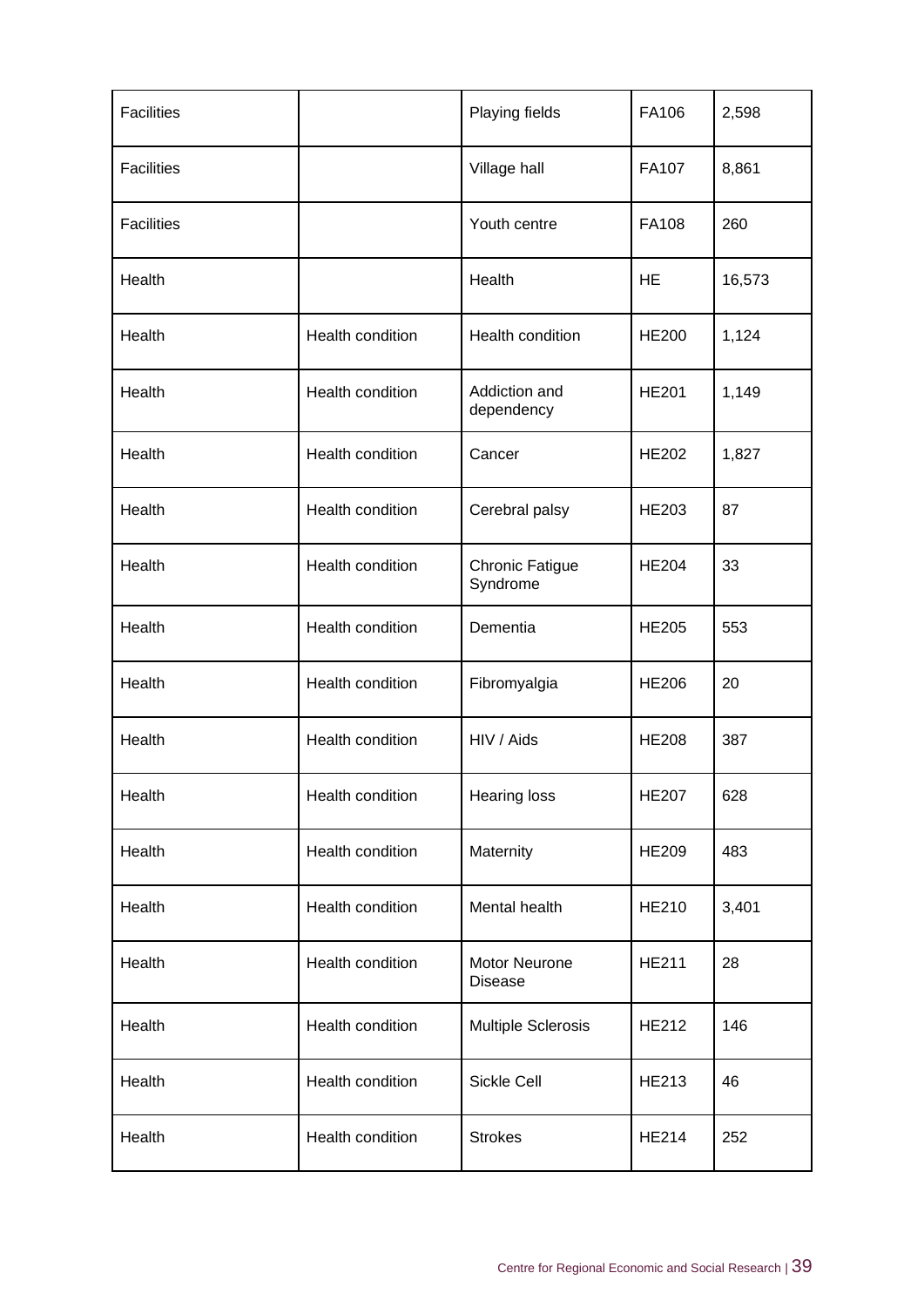| Health   | Health condition               | Visual impairment                  | <b>HE215</b> | 1,187 |
|----------|--------------------------------|------------------------------------|--------------|-------|
| Health   | <b>Health services</b>         | <b>Health services</b>             | <b>HE300</b> |       |
| Health   | <b>Health services</b>         | Alternative medicine               | <b>HE301</b> | 51    |
| Health   | <b>Health services</b>         | Ambulance service                  | <b>HE302</b> | 371   |
| Health   | <b>Health services</b>         | Complementary<br>therapies         | <b>HE303</b> | 134   |
| Health   | <b>Health services</b>         | Counselling and<br>therapy         | <b>HE304</b> | 3,075 |
| Health   | <b>Health services</b>         | Health and wellbeing               | <b>HE305</b> | 1,866 |
| Health   | <b>Health services</b>         | Nursing                            | <b>HE306</b> | 864   |
| Health   | <b>Health services</b>         | Palliative care                    | <b>HE307</b> | 417   |
| Health   | <b>Health services</b>         | Physiotherapy                      | <b>HE308</b> | 127   |
| Health   | <b>Health services</b>         | Surgery                            | <b>HE309</b> | 668   |
| Health   | Healthcare provider            | Healthcare provider                | <b>HE400</b> | 1,020 |
| Health   | Healthcare provider            | Hospice                            | <b>HE401</b> | 607   |
| Health   | Healthcare provider            | Hospital                           | <b>HE402</b> | 3,200 |
| Health   | Healthcare provider<br>support | Healthcare provider<br>support     | <b>HE500</b> | 362   |
| Health   | Healthcare provider<br>support | Friends of healthcare<br>provider  | <b>HE501</b> | 664   |
| Health   | Healthcare provider<br>support | Healthcare provider<br>fundraising | <b>HE502</b> |       |
| Heritage |                                | Heritage                           | <b>HR</b>    | 5,225 |
| Heritage |                                | Archaeology                        | <b>HR101</b> | 493   |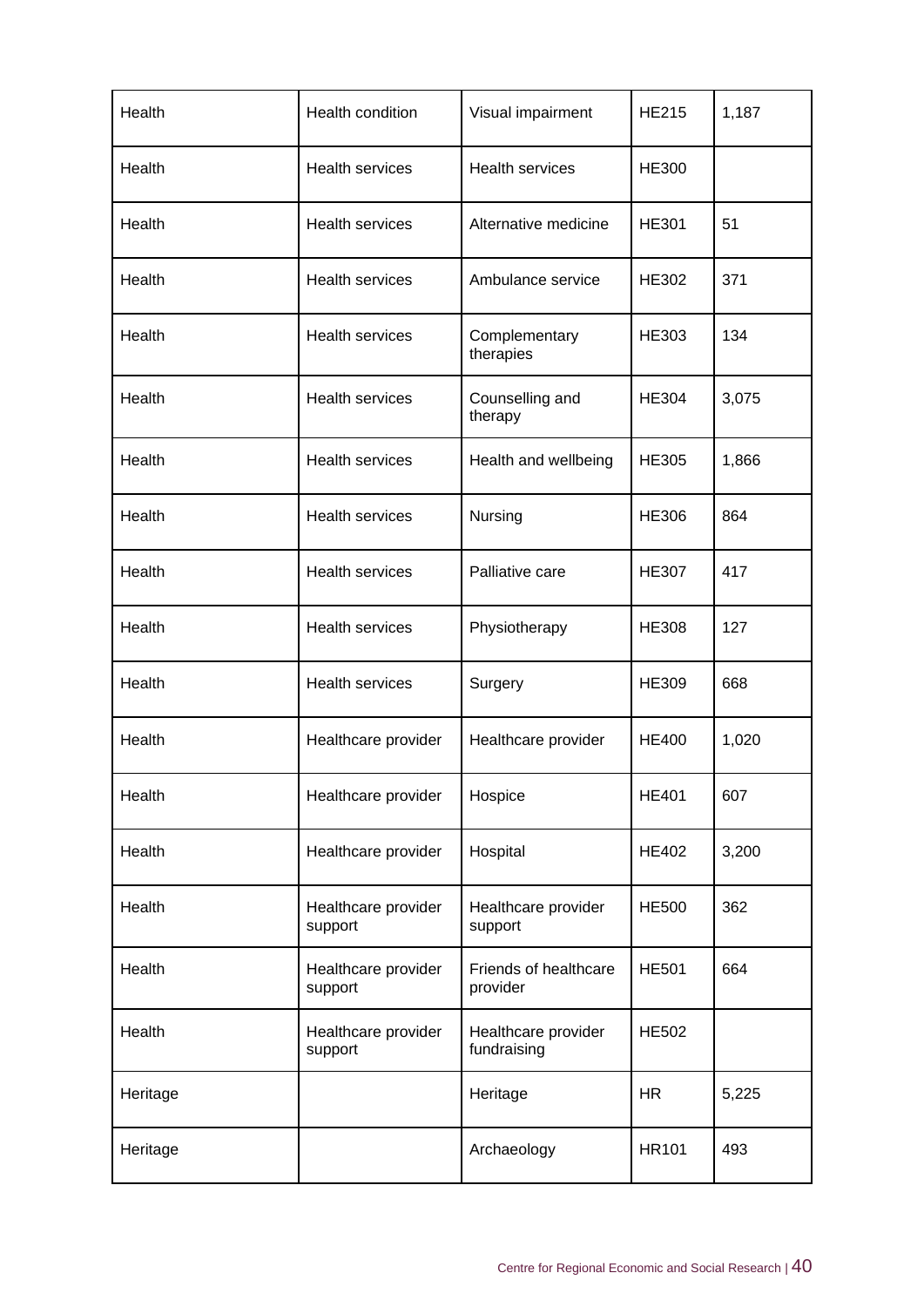| Heritage    | Historical<br>conservation and<br>restoration | <b>HR102</b> | 3,419  |
|-------------|-----------------------------------------------|--------------|--------|
| Heritage    | History                                       | HR103        | 4,607  |
| Heritage    | Monuments; statues<br>and memorials           | <b>HR104</b> | 601    |
| Heritage    | Museum                                        | <b>HR105</b> | 2,356  |
| Heritage    | Natural history                               | <b>HR106</b> | 233    |
| Housing     | Housing                                       | HO           | 3,604  |
| Housing     | Accommodation                                 | HO101        | 8,353  |
| Housing     | Almshouse                                     | HO102        | 1,296  |
| Housing     | Homelessness                                  | HO103        | 2,251  |
| Housing     | Housing association                           | HO104        | 227    |
| Housing     | Temporary or<br>emergency housing             | HO105        | 545    |
| Leisure     | Leisure                                       | LE           |        |
| Leisure     | Exercise and fitness                          | LE101        | 2,549  |
| Leisure     | Gardening                                     | LE102        | 1,175  |
| Leisure     | Hobbies                                       | LE103        | 408    |
| Leisure     | Outdoor pursuits                              | LE104        | 1,027  |
| Leisure     | Recreation                                    | LE105        | 18,022 |
| Leisure     | Sports                                        | LE106        | 12,981 |
| Professions | Professions                                   | <b>PR</b>    |        |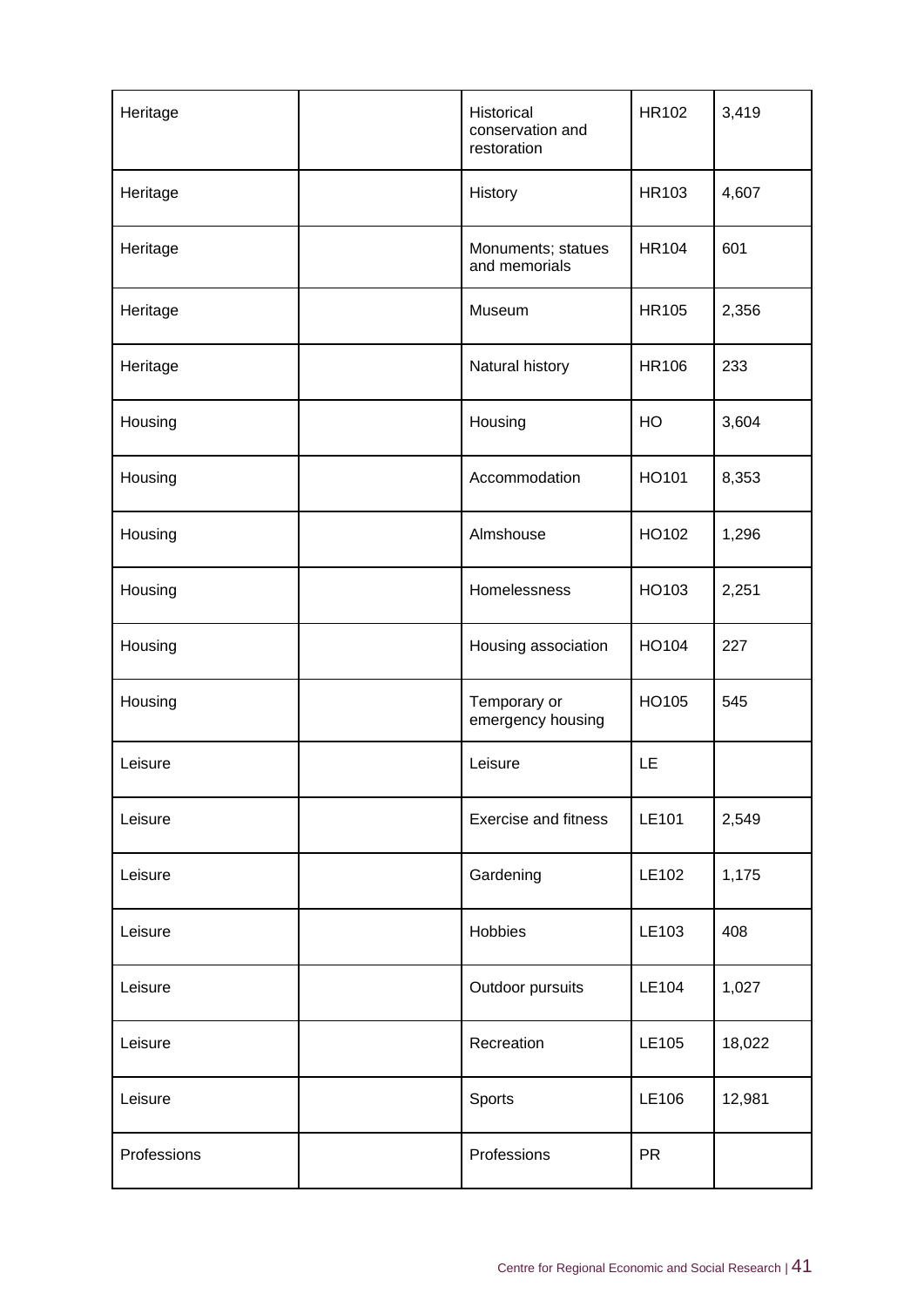| Professions |                      | Clergy                          | PR101        | 543    |
|-------------|----------------------|---------------------------------|--------------|--------|
| Professions |                      | Emergency service<br>workers    | PR102        | 62     |
| Professions |                      | Healthcare workers              | PR103        | 376    |
| Professions |                      | <b>Miners</b>                   | PR104        | 342    |
| Religion    |                      | Religion                        | <b>RL</b>    | 17,850 |
| Religion    |                      | Baha'i                          | <b>RL101</b> | 77     |
| Religion    |                      | <b>Buddhism</b>                 | <b>RL102</b> | 352    |
| Religion    | Christianity         | Christianity                    | <b>RL200</b> | 32,805 |
| Religion    | Christianity         | Church of England               | <b>RL201</b> | 2,244  |
| Religion    | Christianity         | Church of Ireland               | <b>RL202</b> | 393    |
| Religion    | Christianity         | Church of Scotland              | <b>RL203</b> | 1,450  |
| Religion    | Christianity         | Jehovah's Witnesses             | <b>RL204</b> | 1,359  |
| Religion    | Christianity         | Roman Catholic                  | <b>RL205</b> | 504    |
| Religion    | Christianity         | Society of Friends<br>(Quakers) | <b>RL206</b> | 216    |
| Religion    |                      | Hinduism                        | <b>RL103</b> | 365    |
| Religion    |                      | Islam                           | <b>RL104</b> | 2,429  |
| Religion    |                      | Jainism                         | <b>RL105</b> | 35     |
| Religion    |                      | Judaism                         | <b>RL106</b> | 1,723  |
| Religion    | Religious activities | Religious activities            | <b>RL300</b> | 7,345  |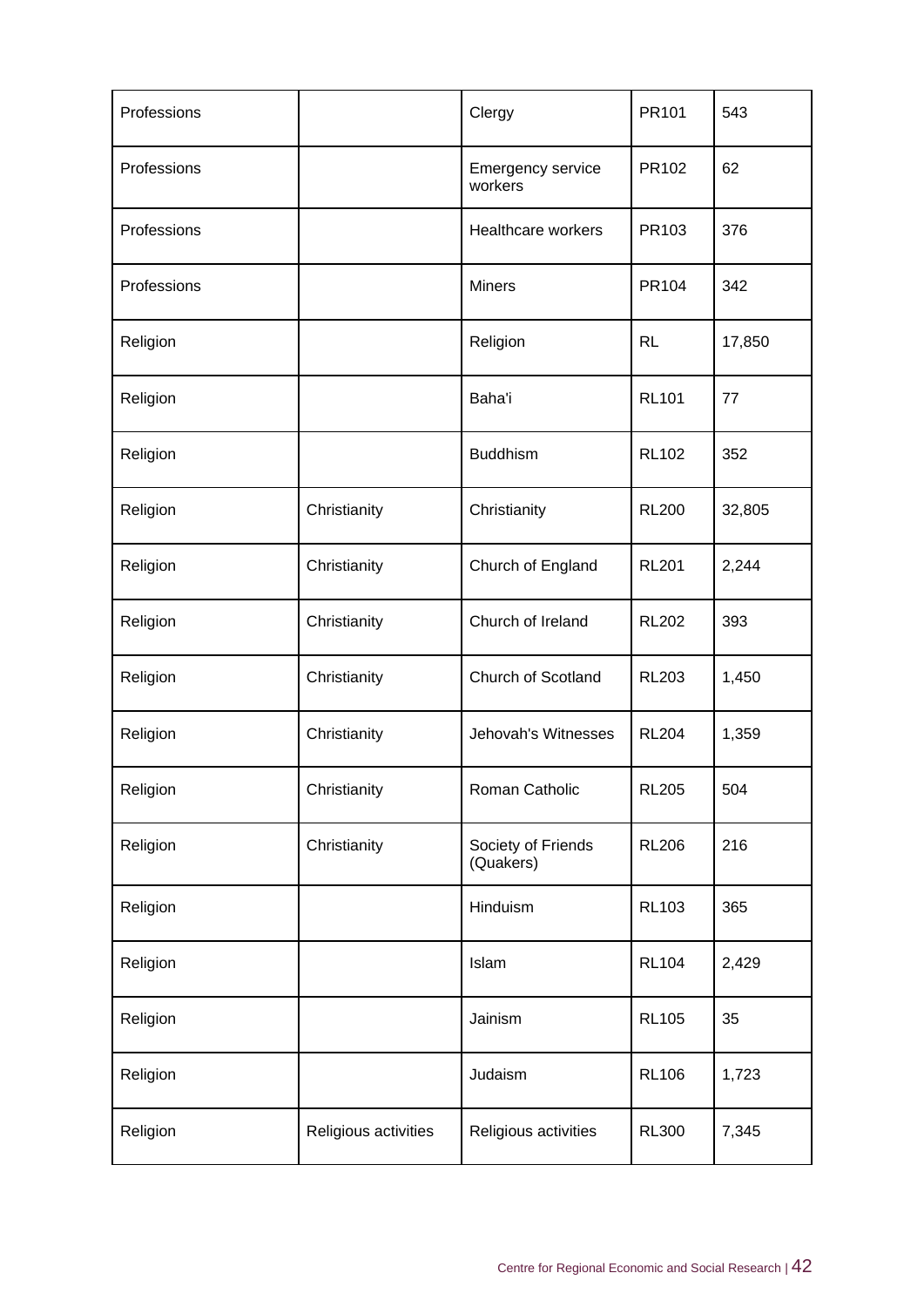| Religion        | Religious activities | Chaplaincy                    | <b>RL301</b> | 241    |
|-----------------|----------------------|-------------------------------|--------------|--------|
| Religion        | Religious activities | Church or place of<br>worship | <b>RL302</b> | 22,722 |
| Religion        | Religious activities | Parochial Church<br>Council   | <b>RL303</b> | 2,937  |
| Religion        | Religious activities | Religious education           | <b>RL304</b> | 1,954  |
| Religion        | Religious activities | Religious ministry            | <b>RL305</b> | 7,225  |
| Religion        |                      | Sikhism                       | <b>RL107</b> | 280    |
| Religion        |                      | Spiritualism                  | <b>RL108</b> | 275    |
| Research        |                      | Research                      | <b>RS</b>    | 6,915  |
| Research        |                      | Medical research              | <b>RS101</b> | 1,065  |
| Research        |                      | Philosophy                    | <b>RS102</b> | 314    |
| Research        |                      | Science                       | <b>RS103</b> | 3,969  |
| Saving of lives |                      | Saving of lives               | <b>SL</b>    | 511    |
| Saving of lives |                      | <b>Emergency services</b>     | <b>SL101</b> | 952    |
| Saving of lives |                      | Humanitarian relief           | <b>SL102</b> | 1,708  |
| Saving of lives |                      | Search and rescue             | <b>SL103</b> | 443    |
| Social care     |                      | Social care                   | SC           | 453    |
| Social care     |                      | Adult day care                | SC101        | 777    |
| Social care     |                      | Carer support                 | SC102        | 302    |
| Social care     |                      | Children in care              | SC103        | 145    |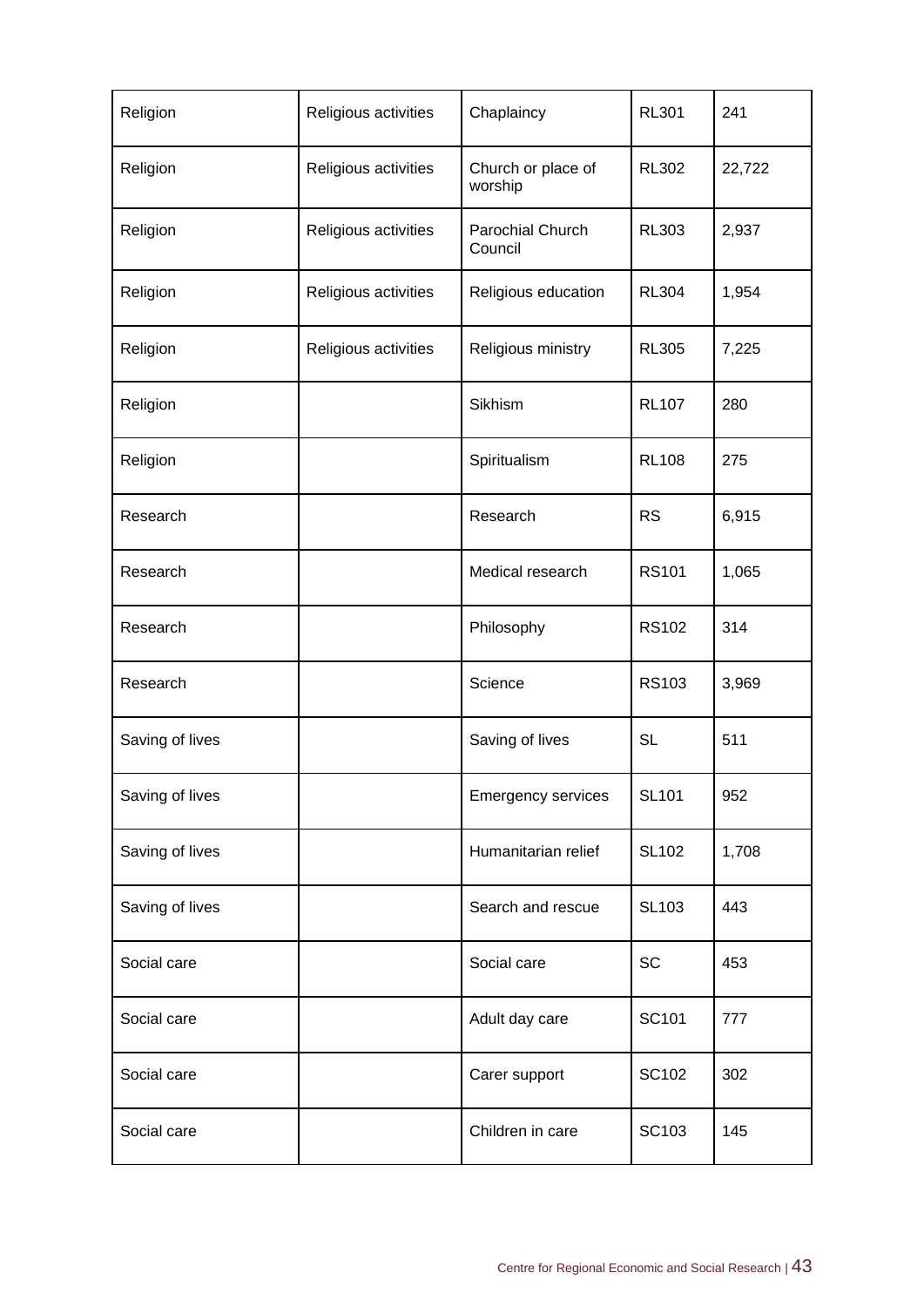| Social care    |       | Children's homes                 | SC104        | 642    |
|----------------|-------|----------------------------------|--------------|--------|
| Social care    |       | Domiciliary care                 | SC105        | 215    |
| Social care    |       | Residential care                 | <b>SC106</b> | 798    |
| Social care    |       | Residential care with<br>nursing | <b>SC107</b> | 57     |
| Social care    |       | Respite                          | <b>SC108</b> | 730    |
| Social welfare |       | Social welfare                   | SW           |        |
| Social welfare | Abuse | Abuse                            | <b>SW200</b> | 1,218  |
| Social welfare | Abuse | Child abuse                      | SW201        | 95     |
| Social welfare | Abuse | Domestic abuse                   | <b>SW202</b> | 638    |
| Social welfare | Abuse | Refuge or shelter                | SW203        | 293    |
| Social welfare | Abuse | Sexual abuse                     | SW204        | 297    |
| Social welfare |       | <b>Benevolent Society</b>        | SW101        | 1,674  |
| Social welfare |       | Bereavement                      | SW102        | 964    |
| Social welfare |       | Clothes                          | SW103        | 1,339  |
| Social welfare |       | Community transport              | SW104        | 861    |
| Social welfare | Food  | Food                             | SW300        | 5,484  |
| Social welfare | Food  | Food banks                       | SW301        | 1,059  |
| Social welfare |       | Individual poverty               | SW105        | 22,607 |
| Social welfare |       | Loneliness                       | SW106        | 2,698  |
| Social welfare |       | Social activities                | <b>SW107</b> | 5,360  |